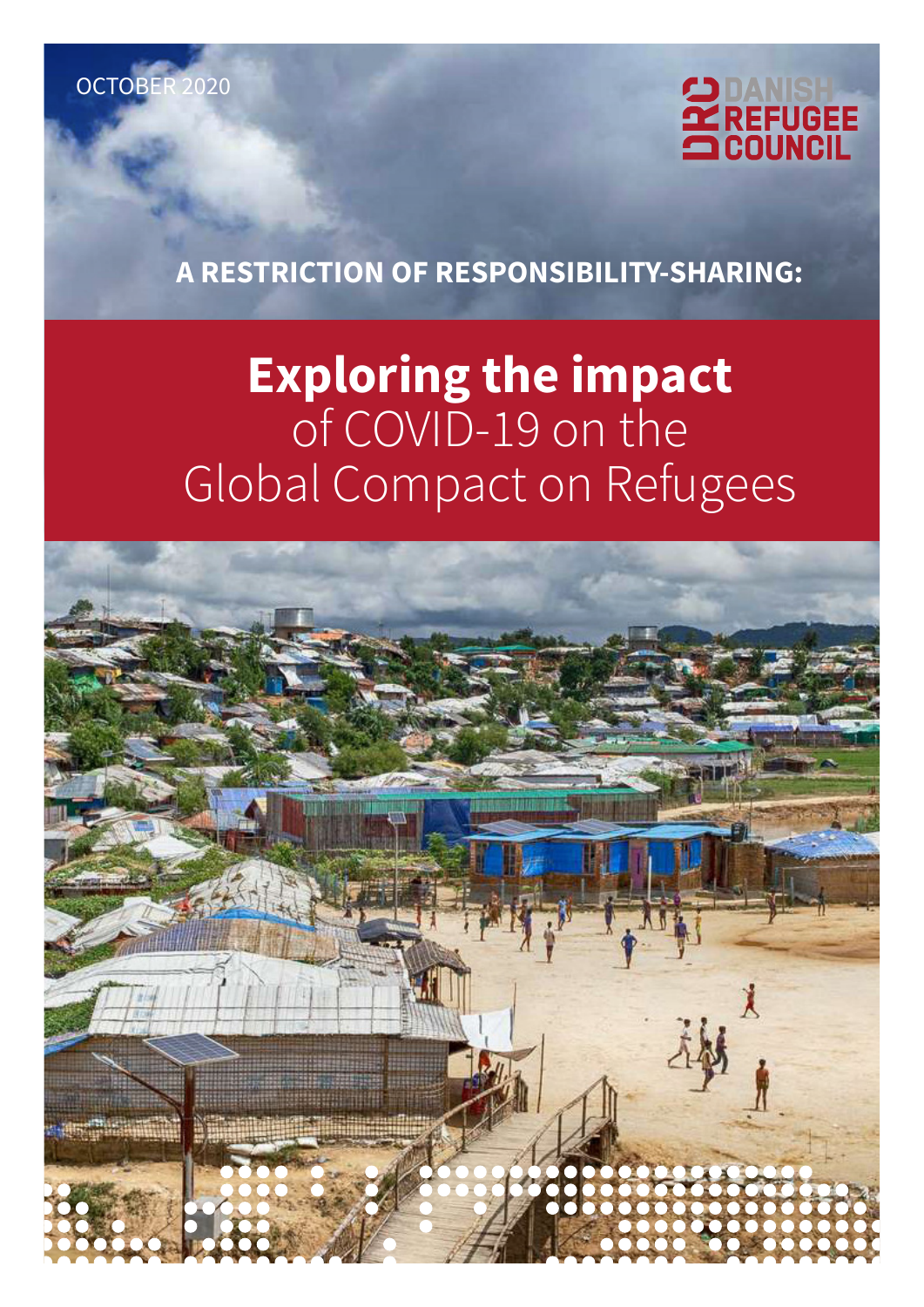# DRC

# Acknowledgements

| <b>Author</b>            | Researched and written by Dr. Evan Easton-Calabria                                                                                                                                                                                                                                                                                                                                                                                                                                                                                                                                                                                                                                                                                                                                                                                                               |  |
|--------------------------|------------------------------------------------------------------------------------------------------------------------------------------------------------------------------------------------------------------------------------------------------------------------------------------------------------------------------------------------------------------------------------------------------------------------------------------------------------------------------------------------------------------------------------------------------------------------------------------------------------------------------------------------------------------------------------------------------------------------------------------------------------------------------------------------------------------------------------------------------------------|--|
| <b>Layout and design</b> | Dorthe Kornerup/kornerupdesign.dk                                                                                                                                                                                                                                                                                                                                                                                                                                                                                                                                                                                                                                                                                                                                                                                                                                |  |
| <b>About the report</b>  | This report was commissioned by the Danish Refugee Council and focuses on the Global<br>Compact on Refugees.<br>A companion report - COVID-19 and the Global Compact for Migration: Is a Compact born<br>in a crisis born again in the whirlwinds of three global crises? - commissioned by the Mixed<br>Migration Centre focuses on the Global Compact for Safe, Orderly and Regular Migration.<br>The conclusions and recommendations presented in the report is a consolidated<br>presentation of the views expressed by key informants and are not necessarily shared<br>by DRC.<br>The author and DRC gratefully acknowledge the many informants who took time to share<br>their perspectives and expertise for this report, as well as those who provided feedback<br>and comments. Further acknowledgements are offered to Bram Frouws, Head of the Mixed |  |
|                          | Migration Centre for idea and initial development of research questions.                                                                                                                                                                                                                                                                                                                                                                                                                                                                                                                                                                                                                                                                                                                                                                                         |  |
| Cover photo              | Cox Bazar, August 2020 / Mohammad Rakibul Hasan/ DRC/ Fair Picture                                                                                                                                                                                                                                                                                                                                                                                                                                                                                                                                                                                                                                                                                                                                                                                               |  |



This report was produced with the financial support of Denmark's Development Cooperation (Danida). The views expressed herein should not be taken, in any way, to reflect the official opinion of Danida, and Danida is not responsible for any use that may be made of the information it contains.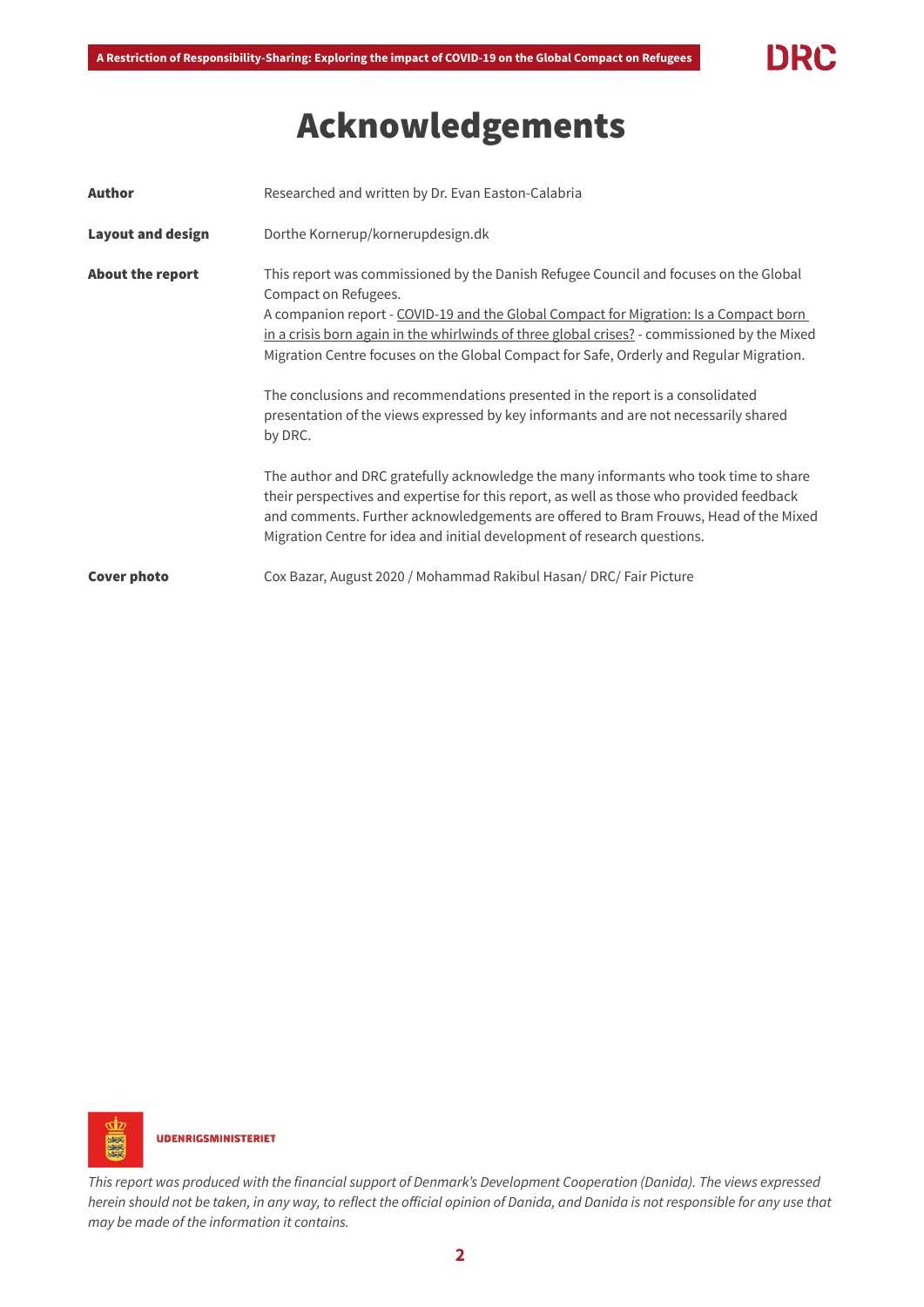

# Content

| <b>Acknowledgements</b>                                           | $\overline{2}$ |  |
|-------------------------------------------------------------------|----------------|--|
| <b>Acronyms and Abbreviations</b>                                 | 4              |  |
| <b>Introduction</b>                                               | 5              |  |
| I. Key findings and recommendations                               | $6\phantom{1}$ |  |
| <b>II. Overview of Research</b>                                   | 9              |  |
| III. Impact of COVID-19 on refugees                               | 10             |  |
| IV. Examining the GCR in light of COVID-19                        | 12             |  |
| <b>Objectives and Content</b>                                     | 13             |  |
| <b>Approaches and Principles</b>                                  | 15             |  |
| Proposed mechanisms and structures                                | 17             |  |
| V. The Use of the GCR in Rhetoric                                 | 19             |  |
| VI. The Effect of COVID-19 on the Implementation of the GCR       |                |  |
| <b>VII. Looking ahead: Risks, Opportunities, and Implications</b> |                |  |
| Protection                                                        | 25             |  |
| An opportunity or a setback to development?                       | 26             |  |
| The Longer-term viability of Compact                              | 28             |  |
| <b>VIII. Conclusion</b>                                           |                |  |
| Annex 1                                                           | 32             |  |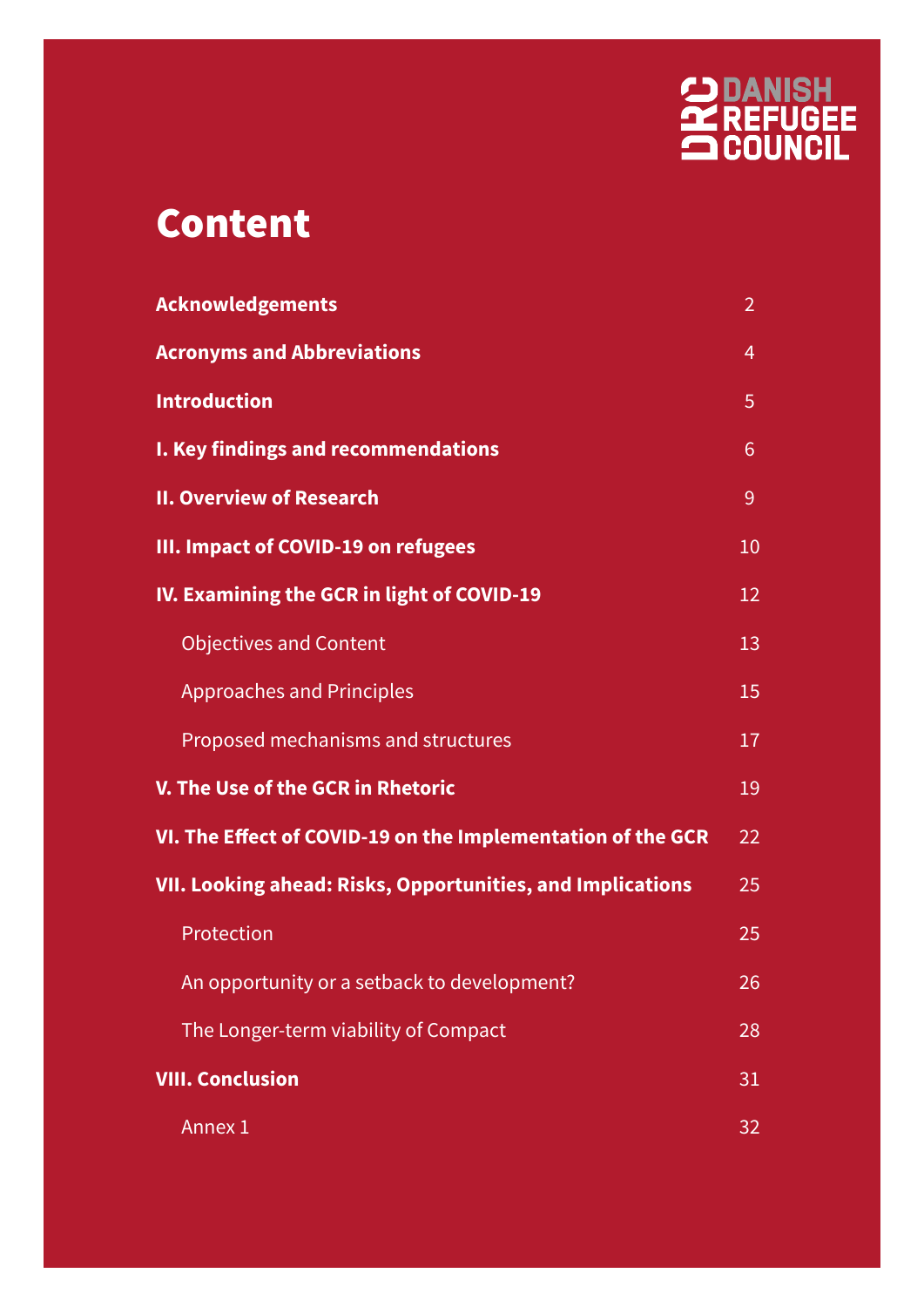

# Acronyms and Abbreviations

| <b>1951 Convention</b> | Convention relating to the Status of Refugees                                                  |
|------------------------|------------------------------------------------------------------------------------------------|
| COVID/COVID-19         | SARS-CoV-2 (Severe acute respiratory syndrome coronavirus 2)                                   |
| <b>CRRF</b>            | Comprehensive Refugee Response Framework                                                       |
| <b>DRC</b>             | Danish Refugee Council                                                                         |
| EU                     | European Union                                                                                 |
| <b>GAIN</b>            | GCR Global Academic Interdisciplinary Network                                                  |
| <b>GCR</b>             | Global Compact for Refugees; here also "Refugee Compact"                                       |
| <b>GBV</b>             | Gender-Based Violence                                                                          |
| <b>GRF</b>             | Global Refugee Forum                                                                           |
| <b>ICLA</b>            | Information, Counselling and Legal Assistance                                                  |
| <b>INGO</b>            | International Non-Governmental Organisation                                                    |
| KII                    | Key Informant Interview                                                                        |
| <b>NGO</b>             | Non-Governmental Organisation                                                                  |
| <b>RLO</b>             | Refugee-led Organisation                                                                       |
| <b>RRP</b>             | Refugee Response Plans                                                                         |
| <b>SDGs</b>            | Sustainable Development Goals (as set out in the 2030 Agenda for Sustainable Develop-<br>ment) |
| <b>UN</b>              | <b>United Nations</b>                                                                          |
| <b>UNHCR</b>           | United Nations High Commissioner for Refugees                                                  |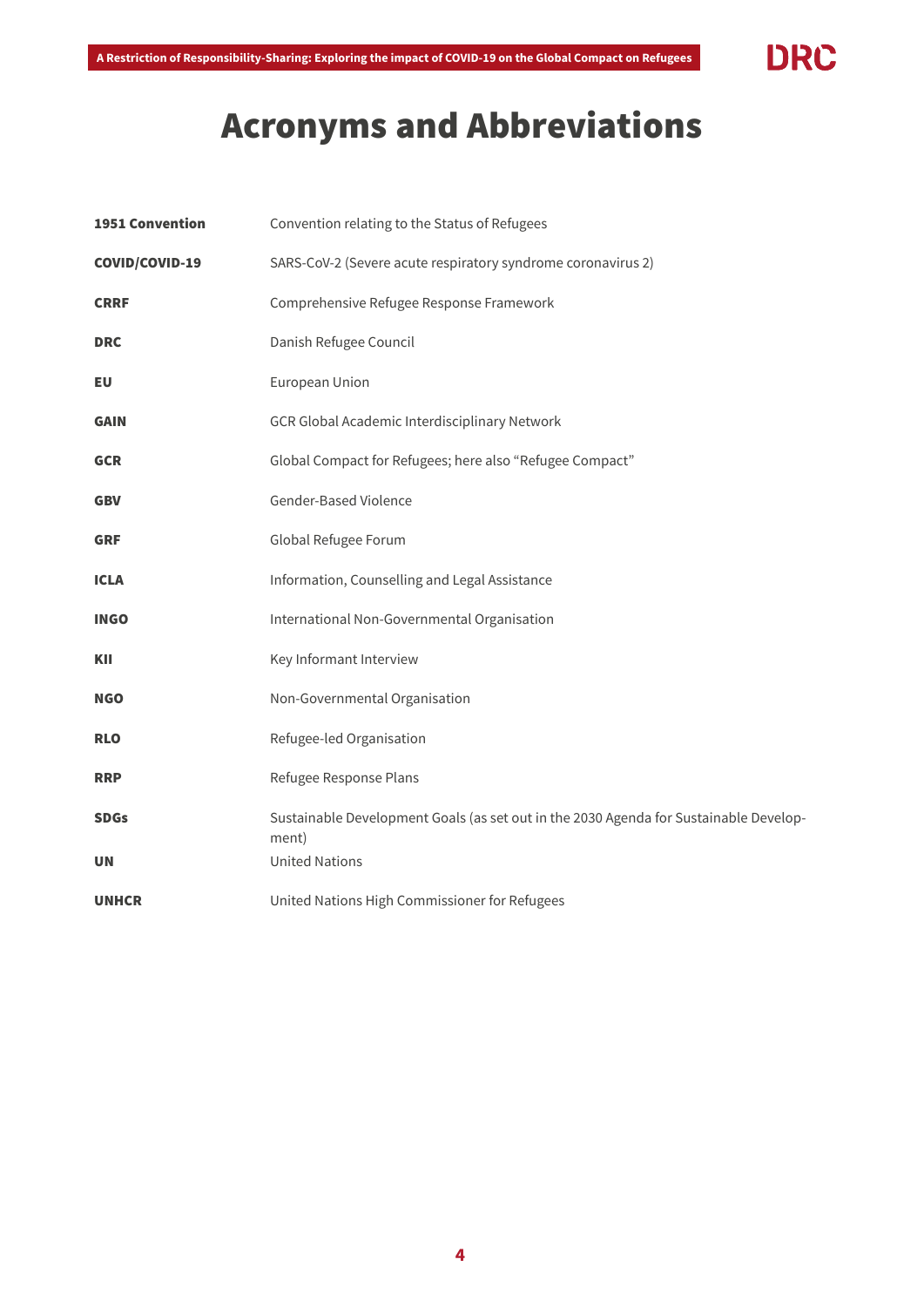# Introduction

The affirmation of the Global Compact on Refugees (GCR)<sup>1</sup> in December 2018 demonstrated a powerful commitment by the international community to refugee protection and international cooperation in refugee responses. Although in many ways the GCR was created to address crises, few could have imagined the global upheaval the world would face just over a year after its affirmation and only months after the Global Refugee Forum (GRF), $^2$  where 1,400 pledges were made to implement the GCR's objectives.

The COVID-19 pandemic is not a refugee crisis per se but it has created multiple crises for refugees. Refugees are among the most likely populations to suffer both the direct and secondary impacts of the pandemic. In most countries in the world they face pre-existing barriers to protection and assistance, and now are often – though notably not always – excluded from host countries' national COVID-19 responses and relief programs. Lockdowns have affected the organisations they may usually receive assistance from, which in many cases have struggled to provide the same amount and type of support as they previously had, while travel restrictions have limited the access of both aid and personnel to many regions in need.<sup>3</sup> In camps as well as in dense urban areas where many refugees reside, a lack of basic health infrastructure, overcrowding, and poor sanitation all contribute to the risk of transmission and infection.

These direct health risks as well as secondary impacts on refugee protection, rights, livelihoods, and access to asylum procedures – to name just a few – demonstrate the crucial need for increased and sustained investment in refugee protection and assistance around the globe. As the world's newest framework for more predictable and equitable responsibility-sharing as well as a reaffirmation of the protection and rights afforded to refugees in the Convention relating to the Status of Refugees (the 1951 Convention), the GCR has an important role to play in improving support to refugees and the countries hosting them in relation to COVID-19.

This report examines the current and potential use of the GCR to address COVID-19 and its impacts, as well as the impact of COVID-19 on the implementation of the GCR itself.<sup>4</sup> It provides analysis of and reflections on the effects of the pandemic and concomitant challenges on different aspects of the GCR, ranging from shrinking asylum space and restricted responsibility-sharing to how the Compact features in public advocacy surrounding pandemic responses. Questions explored in the report include: How is the GCR used to address COVID-19 and its impacts? What is the impact of COVID-19 on the implementation of the GCR in terms of refugee protection? What might these impacts mean for the GCR's shortand longer-term viability? It then offers key take-aways and recommendations aimed at a variety of actors.

<sup>1</sup> The full GCR can be found here: [https://www.unhcr.org/gcr/GCR\\_English.pdf](https://www.unhcr.org/gcr/GCR_English.pdf)

<sup>2</sup> The GRF is one outcome of the GCR designed to support its implementation. Para 17 of the GCR explains: 'A periodic Global Refugee Forum, at ministerial level, will be convened for all United Nations Member States, together with relevant stakeholders, to announce concrete pledges and contributions towards the objectives of the global compact, as set out in para 7, and to consider opportunities, challenges and ways in which burden- and responsibility sharing can be enhanced.'

<sup>3</sup> NRC (2020) Covid-19 restrictions preventing thousands from accessing lifesaving aid. 25 March. Available at: [https://www.nrc.no/news/2020/march/covid19-restric](https://www.nrc.no/news/2020/march/covid19-restrictions/)[tions/](https://www.nrc.no/news/2020/march/covid19-restrictions/)

<sup>4</sup> Due to time constraints, this study focuses primarily on refugees, although in instances broadens out to other forcibly displaced people. Impacts relating to stateless and internally displaced people were not explicitly researched, although they are mentioned in the GCR.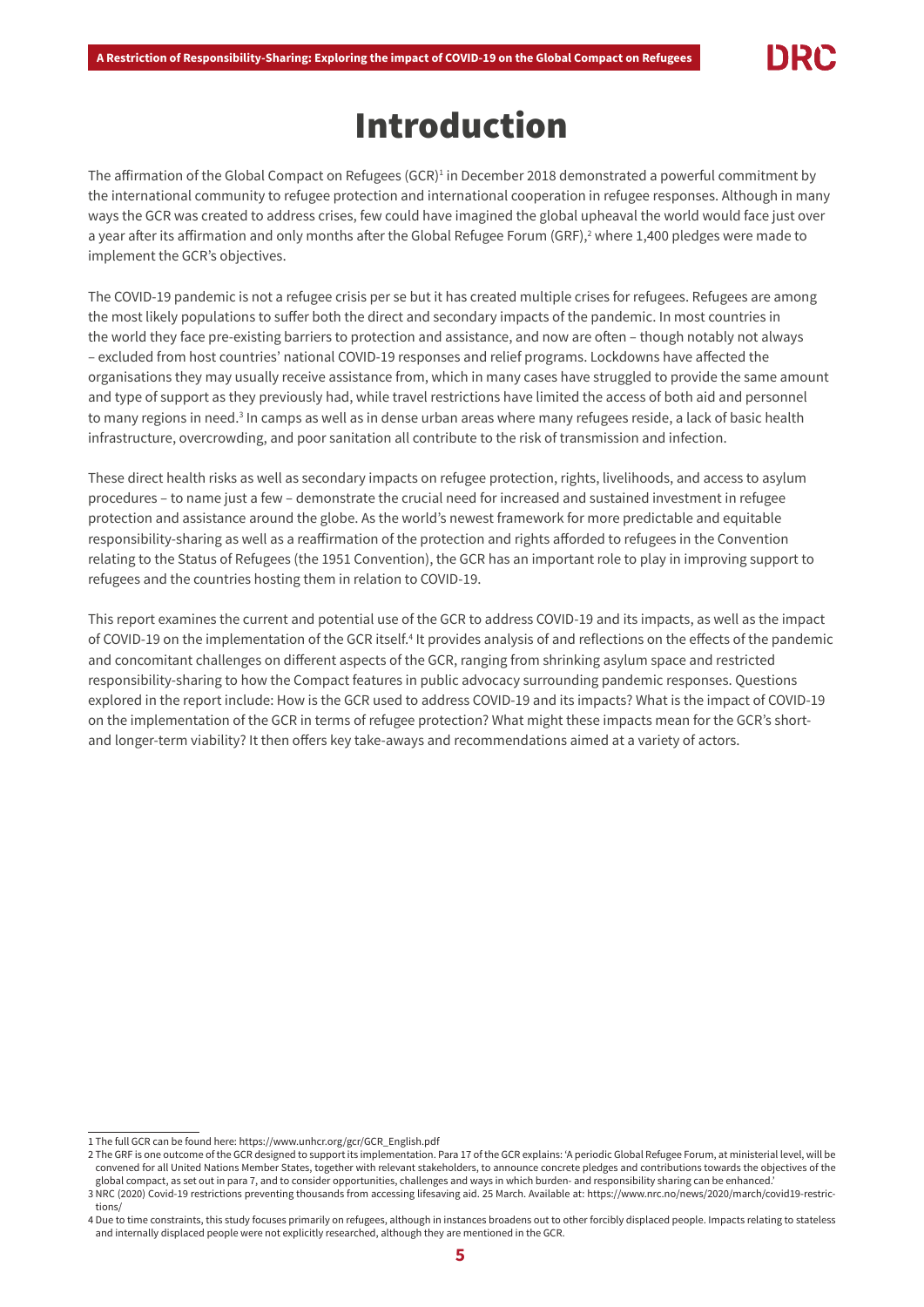

# I. KEY FINDINGS AND RECOMMENDATIONS

# **Leadership and Advocacy**

# More leadership and advocacy is needed surrounding refugee protection and the upholding of commitments made in the GCR.

Key INGO and NGO informants identified a lack of leadership on core aspects of the GCR such as responsibility sharing and resettlement, and a broader lack of public pressure to hold States accountable for the objectives, approaches, and principles of the GCR. There is a strong fear that border restrictions and a lack of access to asylum in donor States, combined with a shortfall in funding to the world's major refugee-hosting States, will negatively impact both refugee protection and the global norm of equitable responsibility-sharing that the GCR promotes.

Although successful advocacy often occurs bilaterally and behind closed doors, many informants desired a stronger public stance on refugee protection from UNHCR, particularly regarding the actions of traditionally donor States that voted to affirm the Compact. At the same time, the GCR's whole-of-society approach illustrates the importance of leadership, advocacy, and action from a range of stakeholders.

Limited focus on the GCR at the local and country level in many countries means that its explicit implementation is rare, while scarce reference in NGO and UN documents on COVID-19 suggest that the GCR needs to be better mainstreamed, as it is not being employed as an advocacy tool for protection and responsibility-sharing in the way it could be. At the same time, UNHCR has sought to demonstrate the relevance of the GCR through compiling relevant GRF pledges and offering targeted support to particular high-value pledges in areas such as health, protection, and jobs and livelihoods. Good practices like this could be emulated through internal discussions within organisations on programmes and priorities relating to COVID-19 and beyond.

# *Recommendations:*

#### Take stronger public stances – and use the GCR

• UNHCR, INGOs, and NGOs must actively reinforce the GCR as a tool to promote fair and equitable responsibility- and burden-sharing, and hold States' accountable to their commitments in the GCR. This can happen through active implementation as well as public advocacy through discussion and mainstreaming in documents to further the GCR's presence in current discourse.

## Uphold the GCR in actions

- Engaged stakeholders must retain a focus on finding solutions for refugees, even when politically challenging. This means maintaining discussions on resettlement, regularisation and naturalisation, and safe conditions for voluntary return. Short-term needs created by the pandemic must not obscure the longterm needs for development and solutions.
- All States that have affirmed the GCR must align their actions and legislation with the commitments they have endorsed, notably but in no way exclusively commitments to refugee protection and in particular the GCR objectives of easing the burden on host countries and expanding access to third country solutions.
- In particular, traditional donor states which have affirmed the GCR must embrace it as applicable to their own actions and legislation, particularly in light of COVID-19. This not only includes increasing funding to major refugee-hosting states to ease pressure and increase responsibility-sharing but ensuring that international law regarding the right to seek asylum and non-refoulement is upheld.

#### There is energy and appetite to draw on the GCR and GRF and continue to implement them from a variety of actors.

Interviews revealed overall positivity about the existence of the GCR and its potential for influence. There is an openness from different actors to engage and an overall commitment to the principles and objectives. Several actors noted with positive surprise how well the GRF had gone and appreciated its aspirational nature. Overall the humanitarian and development community, including private sector actors, want the GCR 'to work'. But there is clarity that it needs to be fit for purpose. Part of this means demonstrating its use and relevance in many diverse settings and other crises. For this, more education, advocacy, and action are needed.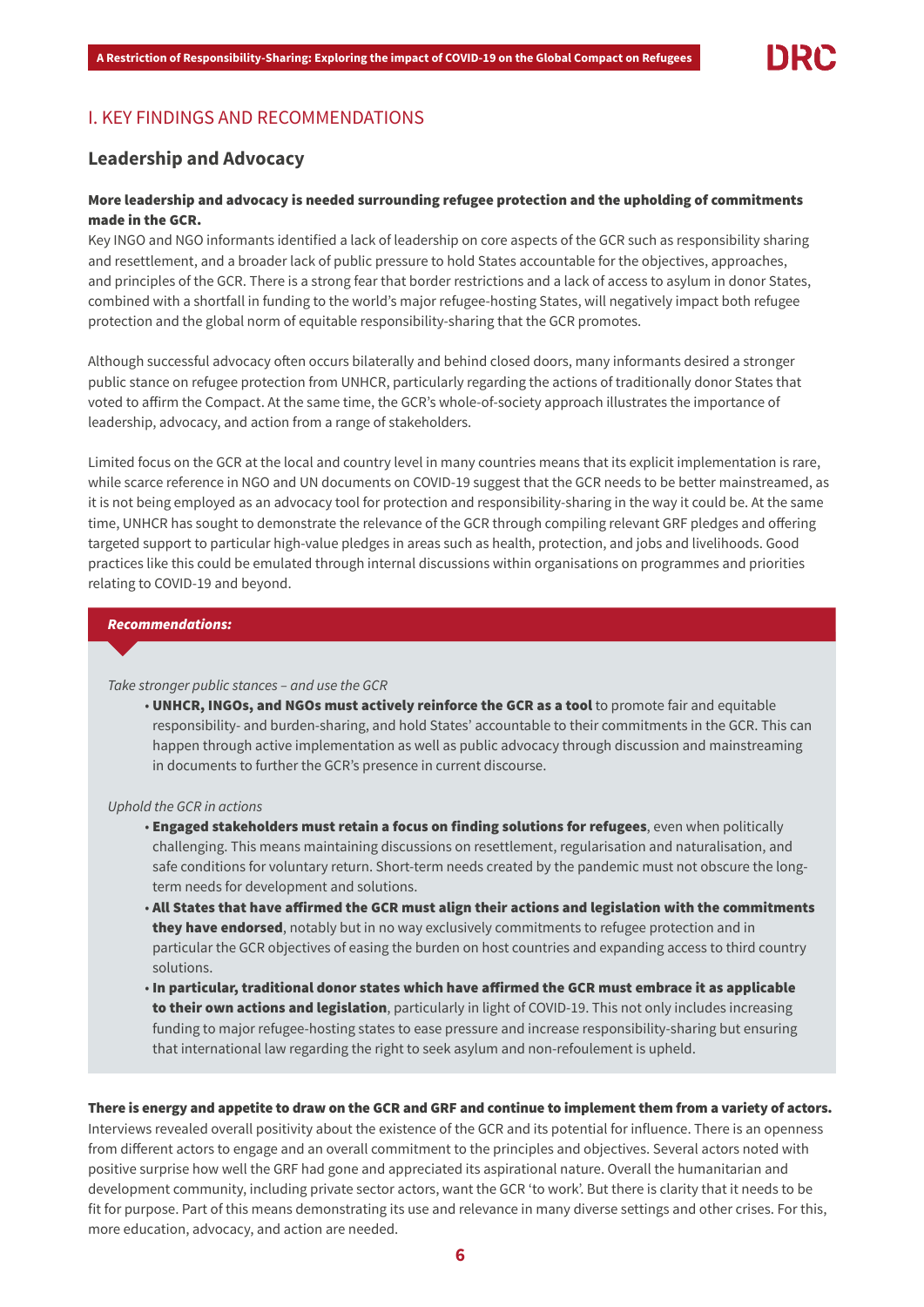

# *Recommendations:*

# Create spaces for cross-organisational thematic dialogue

• Creating or re-activating spaces for thematic discussions by NGOs, INGOs, UNHCR, and other relevant stakeholders is needed. There is apparent value, for example, in maintaining the cosponsorship working groups of the GRF and reigniting those that may be less active than others. Ongoing engagement around the working group themes – energy and infrastructure, jobs and livelihoods, education, solutions, burden and responsibility sharing, and protection capacity – offers a means to retain focus on needs beyond those generated by the pandemic while at the same time integrating in responses to COVID-19. The creation of a health co-sponsorship working group may also be useful.

#### Share lessons learned

• UNHCR and Host States should share lessons learned through the Comprehensive Refugee Response Framework (CRRF) to inform current and future responses. Several informants discussed the NGO and government engagement facilitated through the CRRF as important learning for future humanitarian and development work, which COVID-19 paves the way for. One informant foresaw the financial constraints for the humanitarian system as necessitating more future collaboration with host country governments overall, and with various parts of government authorities at local and district levels.

#### Increase localisation – meaningfully

- The GCR's whole-of-society approach must be upheld through the transfer of funding and responsibility to local relevant stakeholders, such as local authorities, civil society actors, and others outlined in the GCR, and promoted as a key focus for 'building back better'.
- As part of this, a critical discussion of localisation and how it can occur meaningfully through partnerships and adequate funding is needed within UNHCR and INGOs. Local relevant stakeholders, including refugee-led organisations, must be financially supported to continue their work. Broader remote programming must not become a means to place disproportionate risk on local actors while maintaining unequal power dynamics.

# **Implementation and Impact**

In many contexts there remains a gap in the 'translation' of the GCR from global rhetoric to national and local implementation. This appears to be due in part to a lack of tailored GCR implementation plans (GCR paras 20-21) and further translation of the GCR, which has in turn has made it difficult for the GCR to offer concrete guidance and be utilised in many countries during COVID-19. This risks becoming a chicken-or-egg problem, wherein the lack of understanding of the GCR's relevance in particular contexts prevents the creation of plans to implement it, which in turn prevents wider understanding of the objectives, structures, and approaches it offers. Work undertaken in CRRF pilot countries represents an important foundation that must be built on through further funding and implementation, as even in these countries gaps remain.

While the development of such plans is likely more challenging in the context of the pandemic, a broader understanding of what the GCR can offer to address both the pandemic and the recovery from it is needed at national and local levels in particular, including in camps and settlements. This includes the matching of needs with committed GRF pledges, advocacy through the regional support platforms, and the potential for further development funding relating in particular to national inclusion and systems strengthening.

# The GCR must urgently move into the implementation phase to address the COVID-19 pandemic and be most relevant today.

To ensure implementation, GCR mechanisms and arrangements must be upheld, attention to pledges must be maintained, and more education and implementation is necessary. Existing platforms and mechanisms created through the GCR offer channels for COVID-19 support to be provided – yet further financing is needed to ensure this assistance and other implementation. Given the breadth of the GCR, some initiatives and mechanisms mentioned within it must also be further fleshed out. Doing so will offer further clarity around next steps as well as increase the ability for various actors to further mainstream the GCR.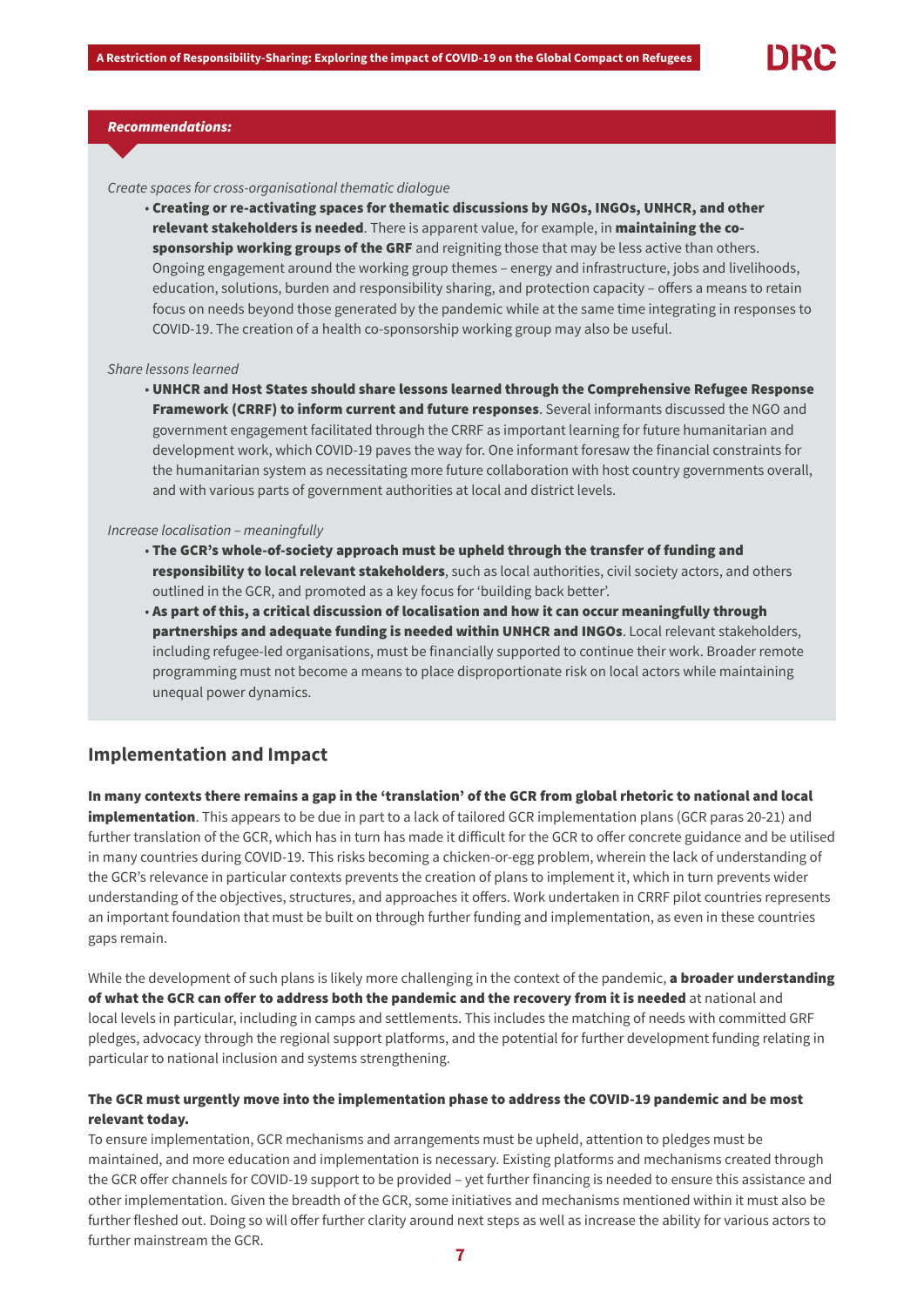

GRF pledges can also be used as tools to remind actors of their commitments. At the same time, pledges must not be considered as the implementation of the GCR at the expense of its important protection and solution components (already underrepresented at the GRF), which risk being further pushed to the side due to the pandemic.

# *Recommendations:*

#### Implement at national and local levels

- UNHCR, Host and Donor States, and other relevant stakeholders must urgently focus on the actionoriented, operational sides of the GCR and increase implementation at national and local levels. Engaged actors must continue to evaluate how to implement the GCR to address the ongoing and future issues of movement and political crises caused by COVID-19 – and those caused by crises yet to come.
- To further the above, UNHCR, Host States, and where relevant development actors must fund and in cases develop concrete action plans and detailed roadmaps to 'translate' the GCR to specific areas (camps, cities, regions).
- As part of this, Donor States must uphold funding commitments and continue their investment in refugees despite financial constraints arising from the pandemic.

# Increase the visibility of the GCR

- Improving 'literacy' on the GCR through more education, advocacy, and action is needed in part by demonstrating its relevance – at local and national levels to increase understanding of how it can be used as a tool in the COVID-19 response. Sharing case studies of GCR implementation in different contexts is a further way to improve literacy at regional and international levels, as well.
- UNHCR and refugee-serving INGOs and NGOs should undertake GCR mainstreaming exercises to improve literacy on the GCR and align programming priorities at local and national levels with core components of the Compact.
- Host states should take the lead in mainstreaming the GCR into development plans and COVID-19 response plans at both a national level and where relevant at local and regional levels.

# Realize multi-stakeholder engagement

- UNHCR and the wider UN system should continue to work with large-scale development actors like the World Bank to devote development funding to the GCR objectives of systems strengthening and national inclusion in regions where displaced people and vulnerable host communities can benefit the most. The IDA19 window for host communities and refugees offers one opportunity to do this, as does the Bank's emergency support.
- Multi-stakeholder engagement and sustained funding is needed for GCR Support Platforms to fulfil their intended functions.
- International partners should align COVID-19 responses with national coordination mechanisms at district and other levels to realise the whole-of-government response advocated by the GCR.

# **Thinking Ahead**

Rather than a one-off crisis, COVID-19 must be seen as a stress-test for future crises as well as an ongoing, cyclical series of crises that are events for the humanitarian and development community to address – as well as a context to which programming must adapt. This mind set requires the simultaneous humanitarian and development focus that the GCR holds at its core, as well as the collaboration with diverse actors that it promotes.

Closing the longstanding relief-development gap in refugee assistance is a crucial step which can be taken through proactive engagement in involving refugees in national systems, which are then strengthened, to address both immediate and longer-term needs.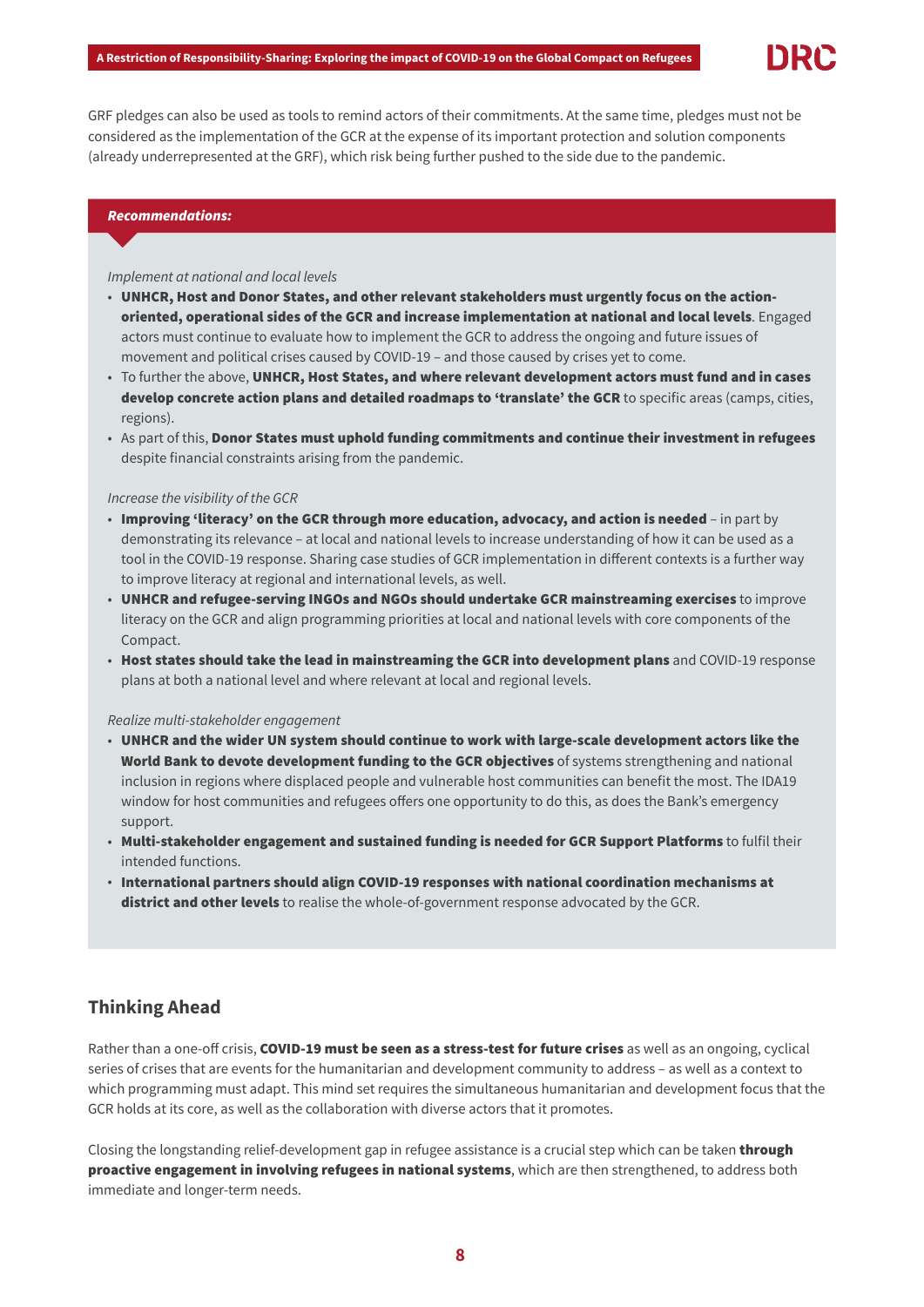

Many informants seemed hopeful about an ongoing shift in both rhetoric and practice regarding the visibility of refugee-led organisations and broader refugee agency and participation. In line with the Grand Bargain and other localisation commitments, the channeling of funding and meaningful responsibility to local and national civil society actors, including refugee-led organisations, involved in the COVID-19 refugee response offers the potential for ongoing assistance in the case of 'second wave' travel restrictions and supply chain disruptions. These actions also pave the way for a more sustainable recovery from COVID-19.

#### *Recommendations:*

Focus on development and solutions

- Key GCR stakeholders, including States, UNHCR and the UN system, development agencies, and NGOs, should ensure that development- and solutions-oriented aspects of the GCR are prioritised alongside meeting emergency needs and upholding refugee protection. To address COVID-19 and prepare for future crises, funding and advocacy must target these areas, which include cash-based assistance (GCR para 81), establishing early warning systems (GCR paras 52-53) to identify COVID-19-related and other forced displacement, and the streamlining of humanitarian service delivery with local and national actors (GCR para 16).
- Host States, with the financial support of Donor States and humanitarian and development agencies, should include refugees in their national systems, such as healthcare, education, and social protection.
- UNHCR, INGOs, NGOs, development actors, and other stakeholders should advocate for temporary inclusion measures of displaced people into national systems to be made permanent, and continue to advocate for the opening of such systems to displaced people in States where it has not yet occurred.

Meaningfully engage local actors

• The UN System, INGOs, and private donors should develop clear mechanisms and targets for devolving responsibility and funding to the local 'relevant stakeholders' of the GCR involved in refugee assistance. This includes local authorities, civil society, host community members, and refugees themselves (GCR para 3). Full transparency of the percentage of funding allocated is needed, and, wherever possible, unrestricted funding that enables local, contextualised responses should be provided.

#### Maintain mobility

• States must ensure access to territory and asylum. The ability for people to move safely, and to safely seek asylum, is crucial. The COVID-19 pandemic illustrates that more – not less – international cooperation and responsibility-sharing surrounding mobility and protection at all stages of displacement is needed today.

# II. OVERVIEW OF RESEARCH

This report is based on information from key informant interviews (KIIs); participant and non-participant observation of relevant remote meetings and webinars; content analysis of the GCR and the GRF pledges; and content analysis of NGO, UN, and other stakeholder documents on COVID-19. Annex 1 provides an overview of research methodology and meetings and webinars observed.

Interviews were held with 55 members of NGOs, INGOs, UNHCR, members of government, GCR support platforms, and other GCR stakeholders including refugees, refugee-led organisations, and private sector actors. Table 1 shows a breakdown of these actors by sector and Table 2 shows an overview of countries where interview informants are based. A validation consultation was also held with members of DRC, UNHCR, Centre for European Policy Studies, and the ASILE project Civil Society Group.5

<sup>5</sup> The ASILE project examines the interactions between the GCR and emerging international protection systems, with a particular focus on the European Union's role and contribution. For more information, see: https://www.ceps.eu/ceps-projects/asile/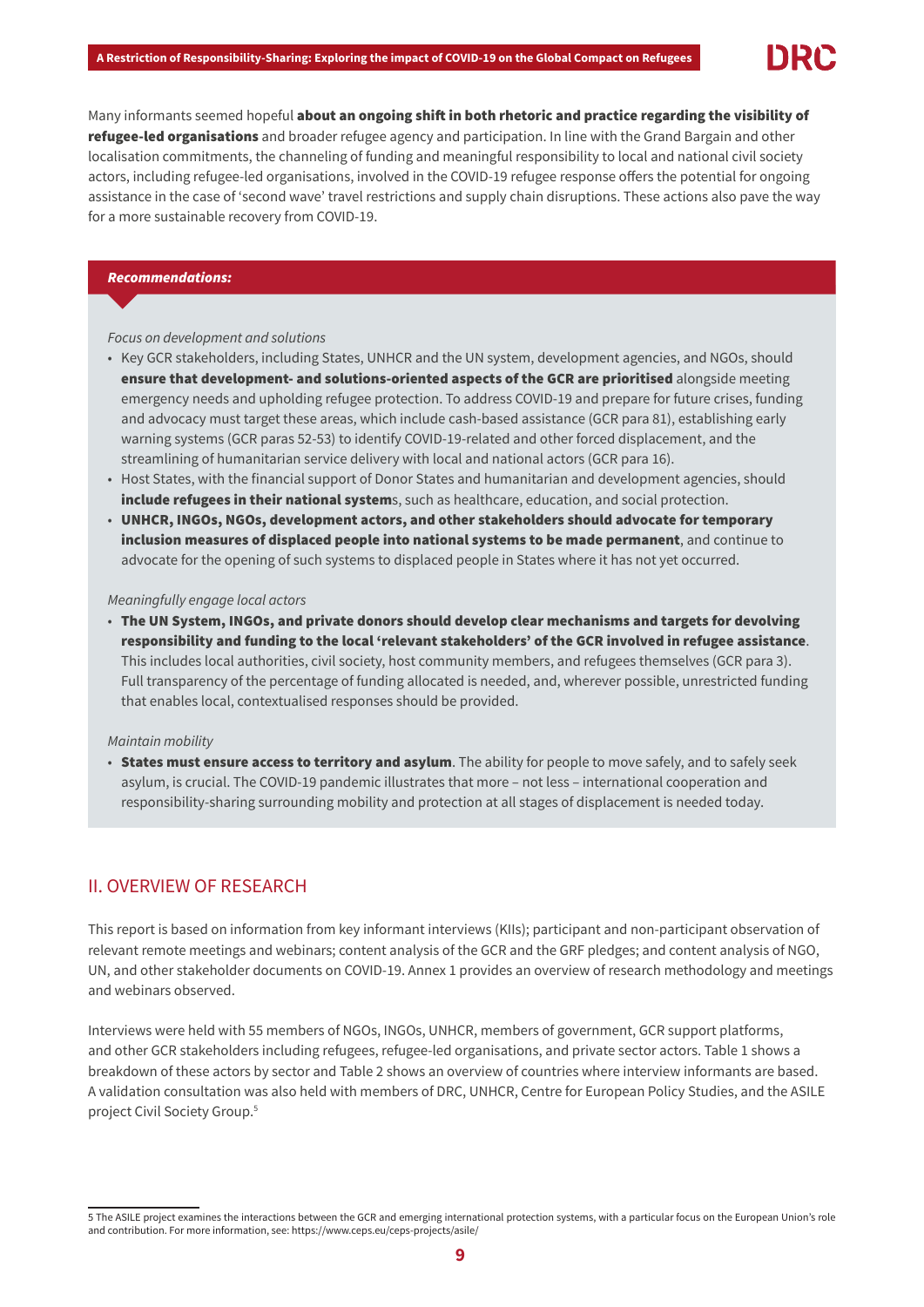

#### Table 1. Overview of Key Informant Interviews

- Central/federal government
- Local government employees including mayors
- GCR support platform members
- UN and INGO employees engaged in implementing pledged projects or working in relevant areas of GCR objectives
- NGO and Civil society organisations and actors engaged in implementing pledged projects or working in relevant areas of GCR objectives, including refugee-led organisations
- Private sector actors that have made GRF pledges or are implementing activities related to the GCR
- Academics and experts in the field researching the GCR and COVID-19 in different areas (e.g. asylum and resettlement), including the GCR Global Academic Interdisciplinary Network (GAIN)

# Table 2. Regions Explored in the Research

# Interview informants were based in the following countries:

## Sub-Saharan Africa

- Kampala, Uganda
- Arua, Uganda
- Nairobi, Kenya
- Kalobeyei Settlement, Kenya
- Djibouti City, Djibouti
- Juba, South Sudan

# Central & South America

- Colombia
- Brazil

#### South Asia

- Cox's Bazar Refugee camps,
- Bangladesh
- Dhaka, Bangladesh
- Delhi, India

## Europe

- Geneva, Switzerland
- London, UK
- Oxford, UK
- Brussels, Belgium
- The Hague, Netherlands
- Copenhagen, Denmark
- Berlin, Germany

#### Middle East

• Amman, Jordan

Australia • Sydney, Australia

# III. IMPACT OF COVID-19 ON REFUGEES

When considering the relevance of the GCR to address COVID-19 and its impacts on refugees today, it is first important to understand how refugees experience the pandemic and related challenges. This section briefly presents key areas where refugees are most negatively affected.

# Health implications

Refugees are one of the most adversely affected populations by COVID-19. A recent World Health Organization editorial discusses the challenge of addressing COVID-19 within refugee populations due to factors such as the impossibility of social distancing in many contexts; poor treatment outcomes due to other infectious diseases such as tuberculosis and malaria; language barriers, misinformation, and stigmatization that reduce refugees' ability to receive information,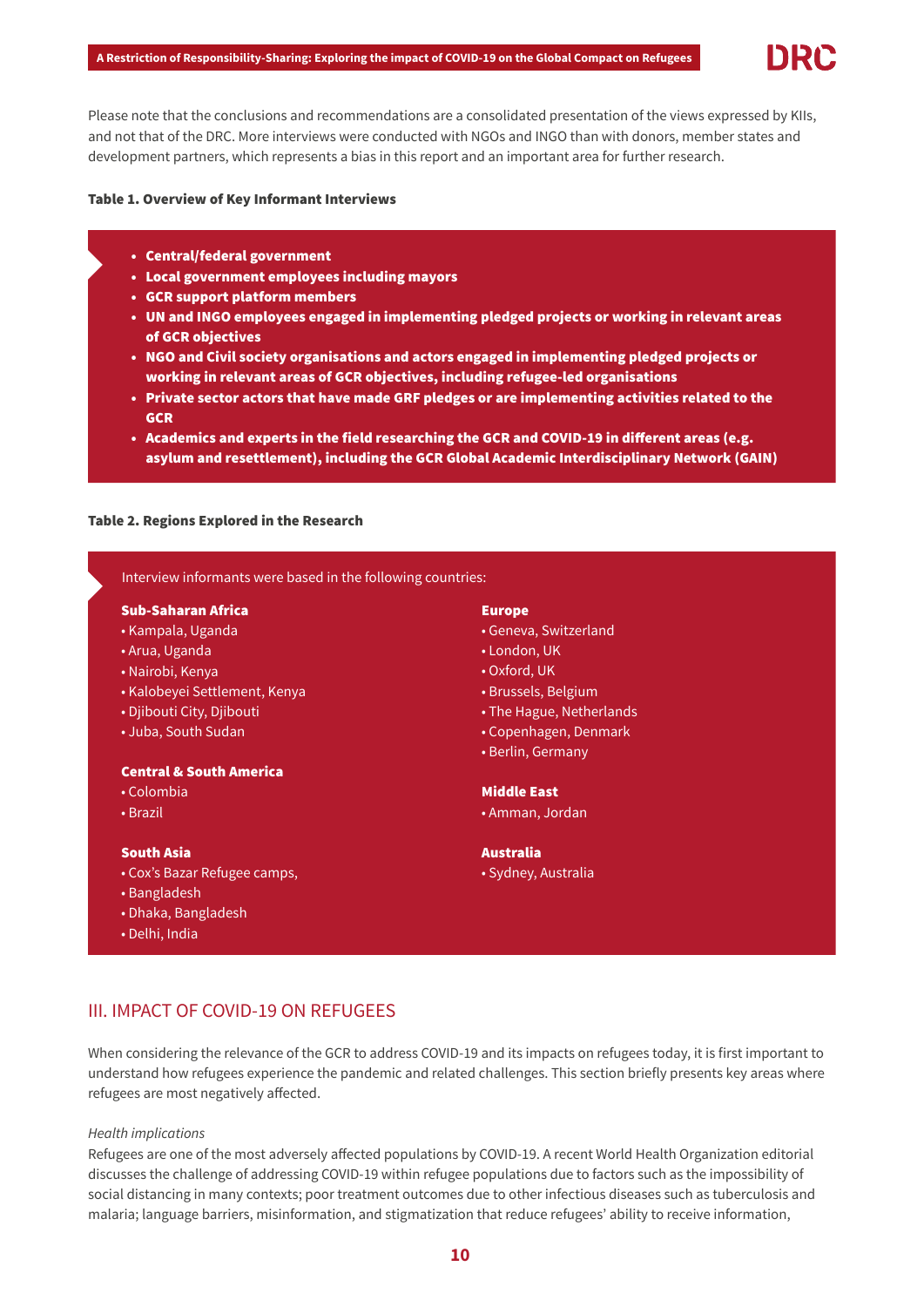

testing, and treatment. 6 These issues are compounded by the broader structural issues of poor health and sanitation infrastructure in many countries of the Global South, where an estimated 86% of refugees live. A lack of testing and limited access to data on the pandemic in crisis-affected countries in Africa, for example, has led to fears that the 'COVID response is fighting the epidemic in the dark', with widespread ramifications both within countries and around the globe.  $^7$  It is assumed that in many low-income countries, particularly those affected by conflict, cases are much higher than official numbers suggest. Given the under-testing in many refugee camps, it is hard to fully understand the impact of the virus and the level of support required to combat it.

#### Border closures, restricted movement, and the lost right to seek asylum

The closure of an estimated 167 countries' borders – with at least 57 making no exceptions for asylum seekers and others freezing the processing of asylum applications entirely – violates the right to seek asylum and is a serious protection concern. <sup>8</sup> And, in turn, it creates many other protection issues. There are reports of asylum seekers and other migrants attempting dangerous crossings, such as across the Atlantic to the Canary Islands, in an attempt to successfully seek asylum during the COVID-19 pandemic. <sup>9</sup> Accounts of pushbacks and refoulement have grown, as well as violence along closed borders. Many of these are occurring under the pretext of health concerns, demonstrating a dangerous justification for the violation of international law. <sup>10</sup> The current reality of border restrictions and access to asylum can be seen through UNHCR's COVID-19 Platform on Temporary Measures and Impact on Protection, an evidence-based tool updated biweekly that captures global data on borders and admission of asylum-seekers and national asylum procedures in an effort to inform policy and decision-making.<sup>11</sup>

#### Protection and immediate needs

For many refugees the secondary impacts of COVID-19 are more frightening than the virus itself. Lockdowns and restrictions on freedom of movement mean refugees in both camps and urban areas face the risk of starvation amid lost livelihoods and limited assistance, as well as increased insecurity. In France's Calais settlements, a lack of regular deliveries of food and water due to lockdowns, and the French authority's limits on water supplies to the informal settlements, has worsened already deplorable conditions – in one of the world's wealthiest countries.<sup>12</sup>

A leader of a Rohingya women's organisation in Bangladesh explained the situation in the Cox's Bazar refugee camps:

 The most important issue is the food shortage. Before lockdown most volunteers were engaged with NGOs so they got some wages so they could buy chicken and vegetables. But now everyone is stuck inside their house. Domestic violence is increasing, GBV [gender-based violence] is increasing, and women and children are most affected. They can't maintain social distancing but everyone is afraid to expose symptoms of COVID because they are afraid their house and the area will be put under lockdown, and they won't be able to collect food or water. It's not a jail – it's like an open grave.

Accounts of unlawful forced evictions, detention, and other discrimination of refugees by local and national authorities are widespread while, as mentioned in the quote above, dismal numbers globally demonstrate a rise in GBV also affecting refugees. <sup>13</sup>The 'shadow pandemic' of domestic violence as well as increasing accounts of human trafficking and exploitation, <sup>14</sup> and many other risks, demonstrate the urgent need for the protection of refugees to be taken into account as part of countries' COVID-19 responses. The women's organisation leader described the situation in and around Cox's Bazar:

<sup>6</sup> Alemi, Q., Stempel, C., Siddiq H. & Kim, E. (2020) Refugees and COVID-19: achieving a comprehensive public health response. Bulletin of the World Health Organization. Available at: https://www.who.int/bulletin/volumes/98/8/20-271080/en/

<sup>7</sup> IRC (2020) Press Release: As confirmed COVID cases more than double in July across African countries, a lack of testing in crisis-affected contexts keeps responders in the dark about the real spread of the disease, warns IRC. Available at: https://www.rescue-uk.org/press-release/confirmed-covid-cases-more-double-july-across-african-countries-lack-testing-crisis

<sup>8</sup> UNHCR (2020) Key Legal Considerations on access to territory for persons in need of international protection in the context of the COVID-19 response, 16 March Available at: https://www.refworld.org/docid/5e7132834.html; See also: UNHCR (2020) Beware long-term damage to human rights and refugee rights from the coronavirus pandemic: UNHCR. 22 April. Available at: https://www.unhcr.org/uk/news/press/2020/4/5ea035ba4/beware-long-term-damage-human-rights-refugee-rights-coronavirus-pandemic.html

<sup>9</sup> UNHCR (2020) The Refugee Brief – September 4 2020. Available at: https://www.unhcr.org/refugeebrief/the-refugee-brief-4-september-2020/

<sup>10</sup> Amnesty International (2020) Global: Ignored by COVID-19 responses, refugees face starvation. 13 May. Available at: https://www.amnesty.org/en/latest/ news/2020/05/refugees-and-migrants-being-forgotten-in-covid19-crisis-response/

<sup>11</sup> To access the platform, see: https://im.unhcr.org/covid19\_platform/

<sup>12</sup> The Guardian (2020) Covid-19 spreading quickly through refugee camps, warn Calais aid groups. 9 April. Available at: https://www.theguardian.com/global-development/2020/apr/09/covid-19-spreading-quickly-though-refugee-camps-warn-calais-aid-groups

<sup>13</sup> IRC (2020) Shadow pandemic of domestic violence threatens to engulf world's largest refugee camp as COVID-19 further jeopardises access to support services for women and girls. Press Release, 11 June. Available at: https://www.rescue-uk.org/press-release/shadow-pandemic-domestic-violence-threatens-engulf-worlds-largest-refugee-camp-covid

<sup>14</sup> UNHCR (2020) UNHCR warns of increased COVID-19-related trafficking risks for refugees, displaced and stateless Press Release, 30 July. Available at: https://www. unhcr.org/uk/news/press/2020/7/5f22e2844/unhcr-warns-increased-covid-19-related-trafficking-risks-refugees-displaced.html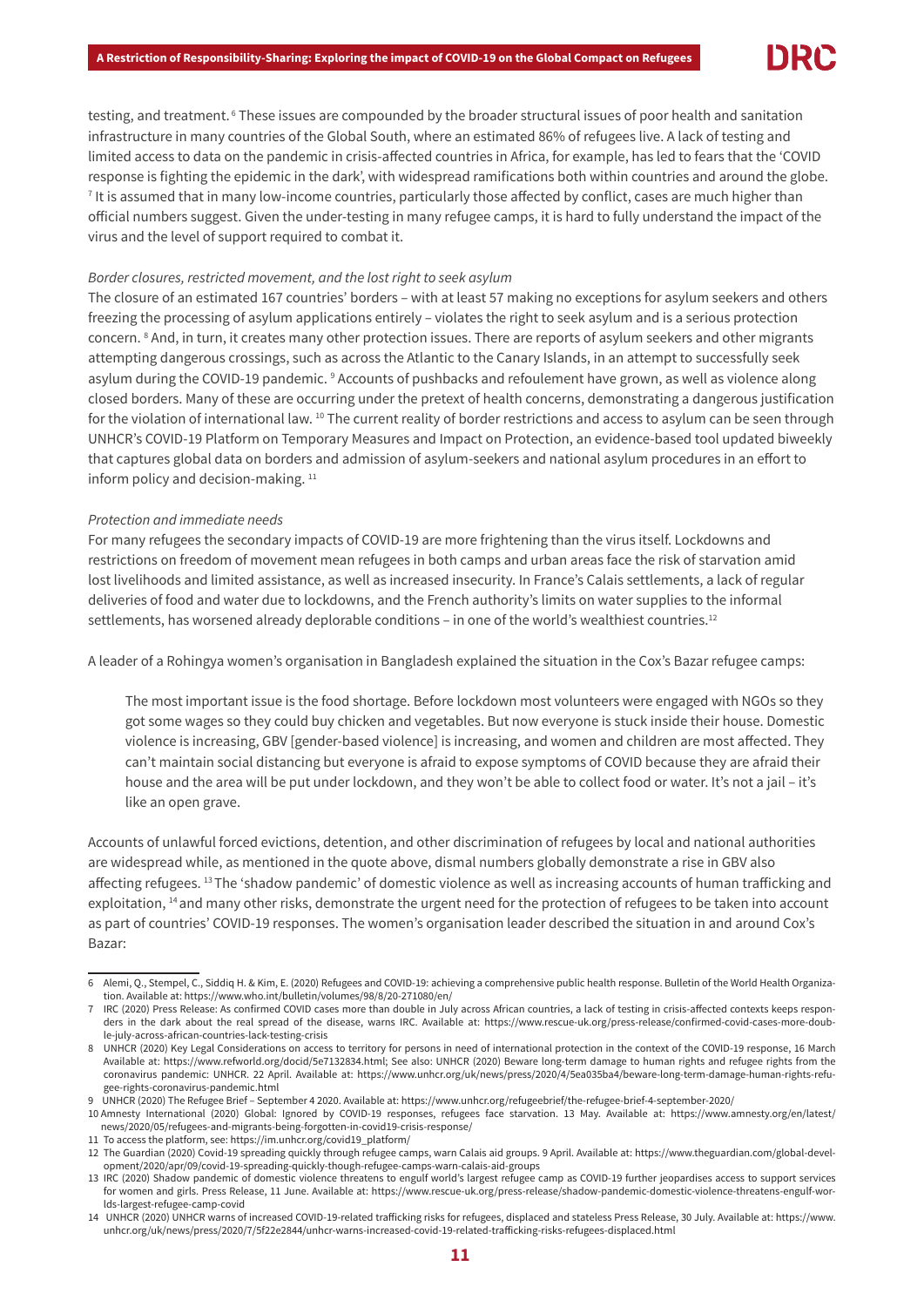We still don't know who is inciting this trafficking but it is happening. People want a better life, better school but there is no communication, the internet is shut down. People are hostages so they try to jump to other countries [through traffickers].

Research shows that refugees are in desperate situations around the world. Telephone interviews with refugees and migrants on the impact of COVID-19 on their lives in Burkina Faso, Mali, and Niger found that while 86% of respondents indicated they need extra assistance, only 21% had received it. 15 Cash, sanitary items, and basic needs such as food, water, and shelter were the most cited needs in that order. Meanwhile, a survey by the International Federation of the Red Cross and Red Crescent Societies (IFRC) and the Turkish Red Crescent of 500 refugee households in Turkey found that 70% of those surveyed had lost their jobs since the pandemic began and over 50% of families have had to find other or additional means to cover expenses, including borrowing money. 16 Food was the most common expense which borrowed money was used for, followed by rent, demonstrating the precariousness of many refugees' lives.

# Livelihoods and Economic Impacts

Research also shows that refugees will suffer some of the largest economic impacts of lockdowns and restrictions on movement. Analysis on data from eight main refugee-hosting countries – Colombia, Ethiopia, Iraq, Jordan, Lebanon, Peru, Turkey, and Uganda – found that refugees are 60% more likely to work in the economic sectors most impacted by the pandemic, compared to 37% of host populations. <sup>17</sup> Refugee women face a distinct disadvantage as they are highly over-represented in these sectors, which include retail and food services. Given the prevalence of refugees working in the informal sector around the world, which has already been heavily impacted by the pandemic, it is likely that these findings apply similarly to other countries, as well.

Yet "[s]ecuring public health and protecting refugees are not mutually exclusive,' Filippo Grandi, the UN High Commissioner for Refugees, has said, 'This is not a dilemma. We have to do both.' 18 The following section examines how the GCR can play a role in ensuring the protection of and assistance to refugees during COVID-19 and other crises.

# IV. EXAMINING THE GCR IN LIGHT OF COVID-19

The GCR's key rationale to promote 'predictable and equitable burden- and responsibility-sharing' lays a framework for addressing crises which induce forced displacement or within which refugees are involved. It also presents a global recommitment to uphold and ensure the implementation of the international refugee protection regime through its approaches and core elements. As such it has tremendous potential to contribute to discussions on key issues brought forth by the pandemic such as border closures, the halting of resettlement or reduced ability to apply for asylum, restrictions on movement within countries, refugee rights and protection while in displacement, as well as the combined humanitarian and development approach that the Compact promotes.

When one considers the value of the GCR as a meaningful international agreement to use in times of crisis, and during COVID-19 in particular, one factor immediately stands out: the GCR exists. The importance of its existence was summed up by one NGO informant who exclaimed, 'Because we already have the GCR, the world doesn't have to go through that process again! And, let's be honest when we look around – today it probably wouldn't.' As a newly affirmed document, the GCR demonstrates both the contemporary importance of the 1951 Convention and a commitment to a newer vision placing responsibility sharing, development, and a variety of actors at the centre of 21st century refugee responses. Additionally, as a document affirmed by the United Nations General Assembly, the GCR has significant potential for influence and implementation despite being non-binding.

At the same time, it is important to acknowledge that the 2016 New York Declaration which laid out the vision for the Compact, the CRRF, and the GCR were created with the aim of addressing large refugee movements rather than the mobility issues associated with the pandemic today, namely closed borders, restricted freedom of movement, and other

<sup>15</sup> Mixed Migration Centre (MMC) (2020) Impact of COVID-19 on refugees and migrants in West Africa. MMC West Africa 4MI COVID-19 Snapshot – 13 May. MMC, Danish Refugee Council. Available at: https://drc.ngo/media/2bgncmrt/4mi\_west\_africa\_may2020.pdf

<sup>16</sup> IFRC & Turkish Red Crescent (2020) Impact of COVID-19 on refugee populations benefitting from the emergency social safety net (ESSN) programme, Assessment Report. Available at: https://media.ifrc.org/ifrc/wp-content/uploads/sites/5/2020/05/Impact-of-COVID-19-on-Refugee-Populations-Benefitting-from-ESSN-Programme.pdf

<sup>17</sup> Center for Global Development, Refugees International, and IRC (2020) Locked Down and Left Behind: The Impact of COVID-19 on Refugees' Economic Inclusion. Policy Paper 179, July. Available at: https://www.rescue.org/sites/default/files/document/4994/locked-down-left-behind-refugees-economic-inclusion-covid.pdf

<sup>18</sup> UNHCR (2020) Beware long-term damage to human rights and refugee rights from the coronavirus pandemic: UNHCR. 22 April. Available at: https://www.unhcr.org/ uk/news/press/2020/4/5ea035ba4/beware-long-term-damage-human-rights-refugee-rights-coronavirus-pandemic.html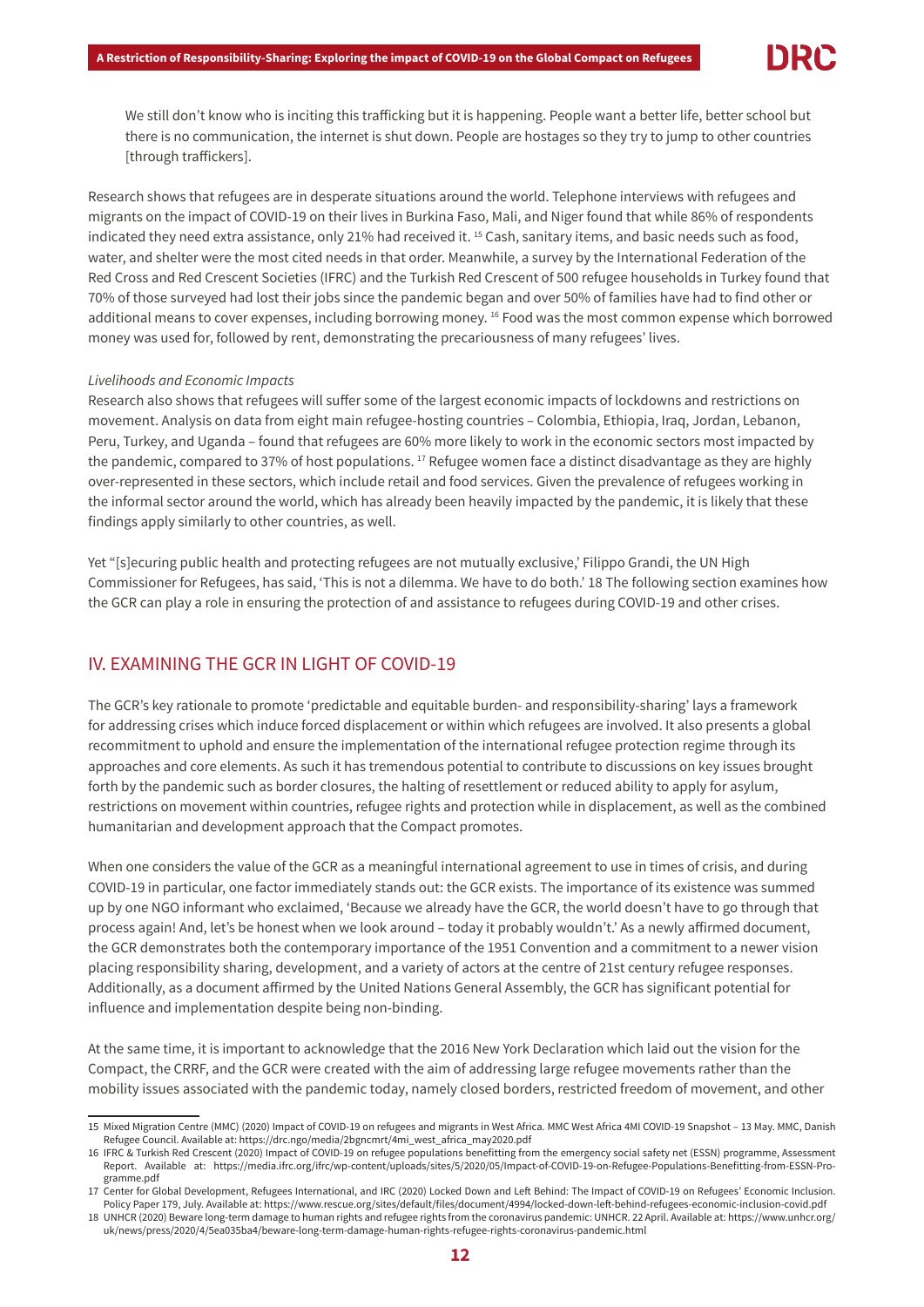containment measures. Despite these differences, the GCR's grounding in the international refugee protection regime, core focus on responsibility-sharing and international cooperation, and main objectives make it fit for purpose in addressing the pandemic and its impacts. Additionally, the language of paragraph 12 of the GCR refers to its applicability in a broader range of crises than simply large movements, and in this way can be considered applicable to many 'situations present[ing] complex challenges for affected States' (GCR para 12) – under which the COVID-19 pandemic certainly falls.

While some aspects of the GCR may not be as readily useful now, such as Section 1.2 on immediate reception arrangements, other areas such as Section 1.1 on early warning, preparedness and contingency planning will likely become more relevant if the pandemic endures and conditions in particular countries continue to deteriorate.

Drawing on key informant interviews and secondary sources, the following section looks at different aspects of the GCR, including objectives, principles, and commitments, which are relevant and provide guidance in responding to and cooperating internationally in response to the COVID-19 pandemic.

# **Objectives and Content**

All four GCR objectives are highly relevant for addressing the pandemic and its effects. The first and second objective, of easing pressures on host countries and enhancing refugee self-reliance, offer areas to advocate for addressing immediate needs of both host countries and refugees in light of the pandemic and secondary impacts. The third and fourth objectives – to 'expand access to host country solutions' and to 'support conditions in countries of origin for return in safety and dignity' – concentrate on concrete areas of protection and solutions that must remain priorities despite other needs related to COVID-19. The side box presents some ways the objectives offer inroads to advocate for COVID-19 related restrictions to be lifted and for refugee rights to be respected and protected.

A recent paper by UNHCR has also drawn out many ways the GCR and GRF pledges can address the pandemic and its related socioeconomic and protection impacts. 19 It highlights the importance of key principles of the GCR – burden and responsibility sharing, protection, inclusion in national systems, and solutions – as well as discusses the prioritisation of implementing GRF pledges for health, WASH, social protection, education and livelihoods (p3). It also discusses the importance of protection mechanisms such as asylum systems, and flags the Asylum Capacity Support Group (ACSG) as one GCR mechanism to support the capacity development

# How can the main GCR objectives be used to address challenges & restrictions created or exacerbated by COVID-19?

- (i) 'ease pressures on host countries': Offers the possibility to advocate for funding commitments and pledges to be followed through on (or to be pledged) despite budget constraints and shifting priorities by States and other actors; presents the opportunity to invest in national systems that would help host governments provide services beyond the current crisis.
- (ii) 'enhance refugee self-reliance': Opens (ongoing) conversations about including refugees into national healthcare and other systems, particularly in urban areas where international support is limited; allows a clear linkage to rights such as the freedom of movement and the need for restrictions on it to be lifted appropriately; creates an opportunity for critical dialogue about what refugee self-reliance actually constitutes as lockdowns have brought the precariousness of informal work to the fore, as well as what assistance is needed to foster safe, sustainable livelihoods now and in the future.
- (iii) 'expand access to third country solutions': Presents a clear opportunity to combat COVID-19 related border restrictions; encourages exploration of 'complementary pathways' (para 95), which has been emphasized by UNHCR during COVID-19, but also offers an important grounding on normal asylum and resettlement channels; recent discussions on reopening resettlement pathways are in line with the GCR's proposed three-year strategy (2019 – 2021) 'to increase the pool of resettlement places…as well as to consolidate emerging resettlement programmes' and the joint UNHCR-IOM Sustainable Resettlement and Complementary Pathways Initiative (CRISP).
- (iv) 'support conditions in countries of origin for return in safety and dignity': Keeps conversation about solutions 'on the table' at a time when much of the focus has become short-term and emergency; highlights the importance of regional awareness of different countries' engagement with GCR and related processes, as this affects not only the numbers of asylum seekers entering a particular country but the ability for voluntary repatriation to

<sup>19</sup> UNHCR (2020) The role of the Global Compact on Refugees in the international<br>resume or take place safely at all. response to the COVID-19 pandemic. Geneva: UNHCR.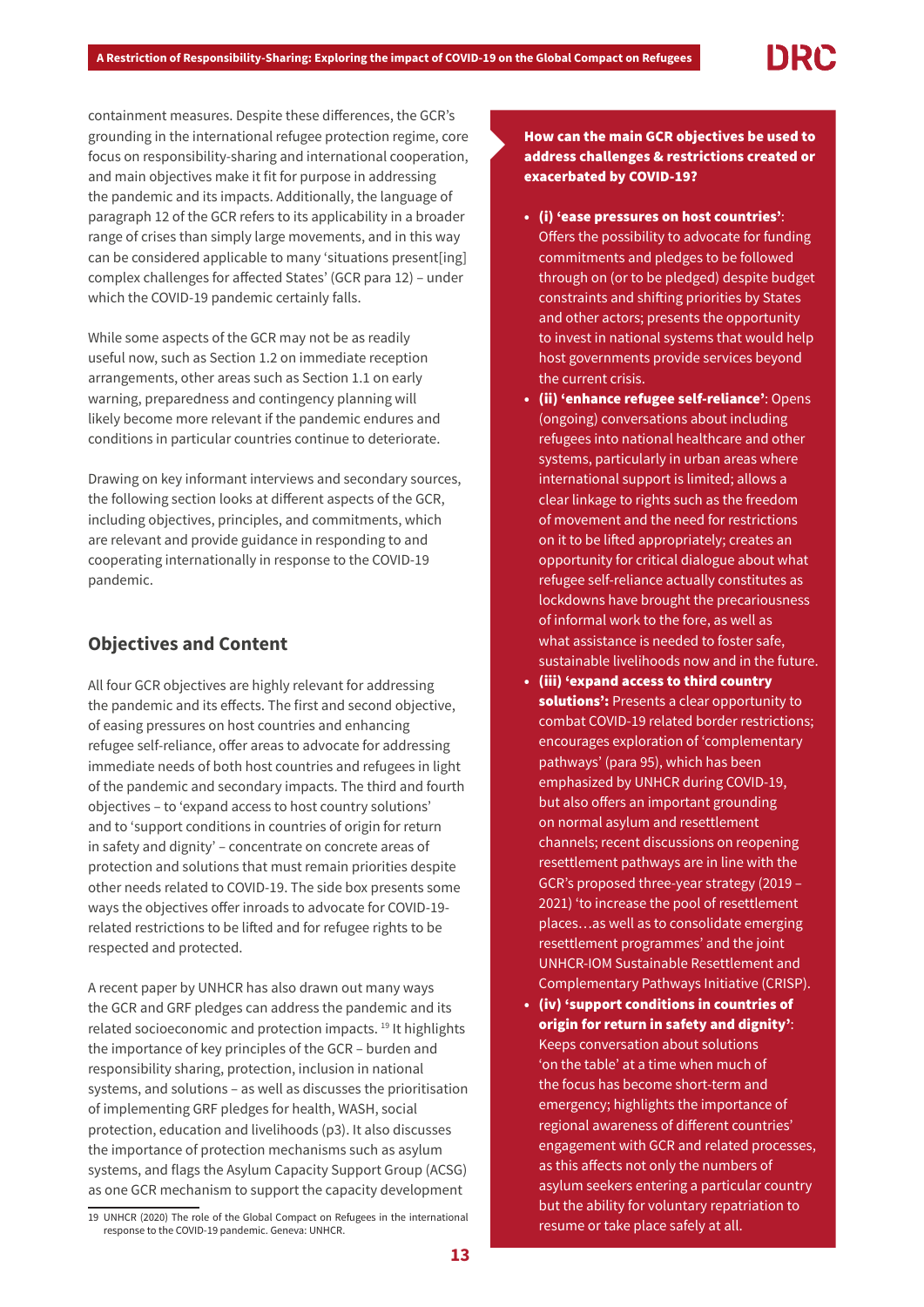

of asylum systems fit for remote processing and other adjustments necessitated by COVID-19.

Other important elements of the GCR that offer guidance and opportunities for cooperation in response to COVID-19 are summarized in the box below.

#### Key Areas and Aspects of the GCR to Support the COVID-19 Response

- Grounding in international legal frameworks, including the international refugee protection regime, relevant human rights instruments, international humanitarian law, and other international instruments (para 5): Some countries which have affirmed the GCR but not the 1951 Convention or other legal frameworks may feel more accountability or can be made more accountable to elements of binding legal documents.
- Centrality of protection and humanitarian principles, which guide the GCR and must be at the forefront of every COVID-19 response (para 5).
- Identifying international protection needs, including through the establishment of the Asylum Capacity Support Group: facilitates the capacity development of asylum systems, including offering technical and financial support (para 62). During the pandemic it has helped multiple States establish remote asylum procedures.
- Emphasis on building data and evidence (Section 3.3) is key to understanding refugees' rights issues, needs and inclusion/exclusion from national systems, both in general and particularly during the pandemic.
- Naming relevant stakeholders: adds explicit responsibility and opportunities for engagement
- GRF pledges, which are 'voluntary contributions to achieve collective outcomes and progress': Useful in terms of both content and collaboration (e.g. 'matches' may be made that might not otherwise have been; creates an opportunity to accelerate COVID-19-related pledges).

#### Refugee Protection and the GCR

Refugee protection is discussed throughout the GCR in addition to guiding its overall application (para 5). In Section 1.3 on Safety and Security, the provision of support for 'capacity development of relevant authorities, for instance on international refugee protection and exclusion criteria; strengthening of international efforts to prevent and combat sexual and gender-based violence, as well as trafficking and smuggling in persons' and other capacity development and safeguarding is discussed. In the face of COVID-19 and the rising protection issues mentioned in the previous section, strengthening such efforts are crucial.

The GCR sets out a provision (para 59) for addressing specific needs through additional resources and targeted assistance. It clearly states a variety of people with specific needs, such as children (including those who are unaccompanied or separated), persons with disabilities, those with medical needs, and those who are illiterate. <sup>20</sup> The explicit naming of each of these groups in the GCR provides the opportunity for advocacy and fundraising for additional resources for these populations today. Each of these groups is particularly vulnerable to the direct and secondary impacts of COVID-19 and their needs must be individually addressed in responses.

#### The missing language of the GCR

While informants expressed sympathy at the challenge of compiling a document containing myriad interests, there was also a level of concern regarding what the Compact didn't include and the effect it may have on addressing COVID-19 today. As one INGO informant shared,

<sup>20</sup> The full list is: 'children, including those who are unaccompanied or separated; women at risk; survivors of torture, trauma, trafficking in persons, sexual and gender-based violence, sexual exploitation and abuse or harmful practices; those with medical needs; persons with disabilities; those who are illiterate; adolescents and youth; and older persons.' (para 59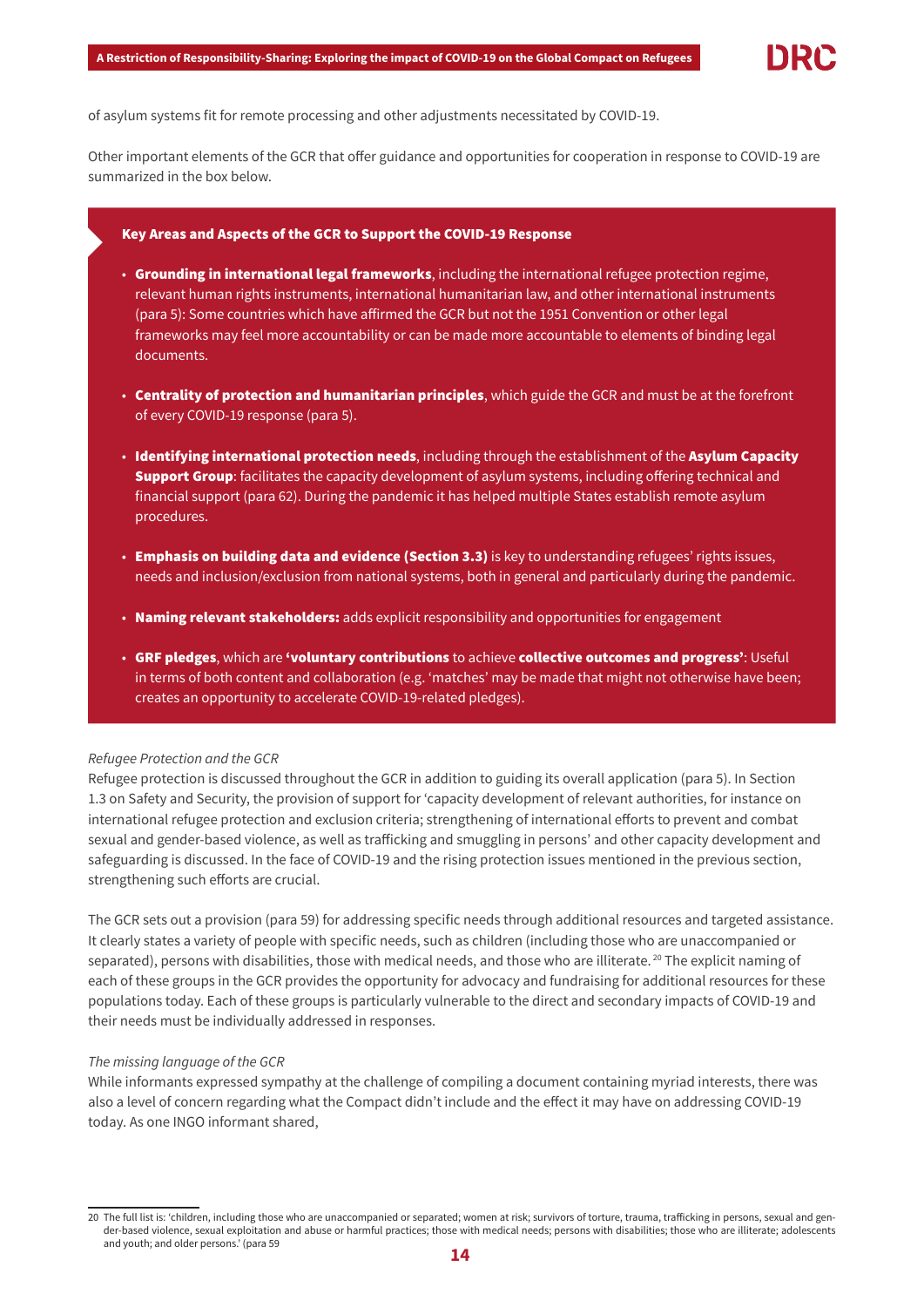

The perspective [of the GCR] heavily took into account States' desires and wants because they [UNHCR] wanted them to sign the Compact…I had hoped there would be more of an insistence that this Compact is about life-saving protection, and not one about pleasing States and trying to get them on board…now more than ever we need protection mechanisms and partnerships that respond to needs.

 This perspective comes out more clearly when examining the language of the Compact, which contains 73 mentions of 'development' and only five mentions of 'asylum'. 'Freedom of movement' is not mentioned at all, and 'detention' is mentioned just once. While counting words alone is a fairly crude endeavor, this also translates into the type of pledges made at the GRF, which is understood as a key mechanism to implement the principles and objectives of the GCR. Some informants lauded the large number of pledges on education, but also noted the significantly fewer pledges on protection, resettlement, and other solutions that refugees badly need today. The risk, some felt, is that if the GRF is overly emphasized as a main goal or outcome of the GCR (when it is in fact one of many mechanisms within it), then important components of the GCR such as addressing refugee protection and solutions – indeed, those most aligned with UNHCR's core mandate as well as human rights instruments – may be neglected.

# **Approaches and Principles**

# 'A multi-stakeholder and partnership approach'

The multi-stakeholder and partnership approach of the GCR, which supports whole-of-society and whole-of-government approaches, has the potential to facilitate responses to COVID-19 and secondary impacts through addressing local situations in particular. In the face of constrained budgets and a growing focus on including displaced people in national system, these approaches will likely become even more important in the future. UNHCR's recent paper on the role of the GCR in the COVID-19 international response highlights refugees, the private sector, cities, and the UN system as several key actors important to engage in the pandemic response and recovery efforts.

The multi-stakeholder approach is also evident in other COVID-19 humanitarian responses. The strategic priorities and response approach of the UN Global Humanitarian Response Plan for COVID-19 clearly align with the GCR. In addition to containing the spread of COVID-19, the plan prioritises the protection, assistance, and advocacy for refugees, IDPs, migrants and vulnerable host communities as well as aims to decrease the 'deterioration of human assets and rights, social cohesion and livelihoods'.<sup>21</sup> It aims to have a whole-of-society approach guided by humanitarian principles, and emphasizes the 'importance of involving and supporting local organizations'. It also builds on the importance of local civil society, stating that, 'Given the current mobility restrictions, the role of local and community-based actors in the response is essential.' It further calls for coordination mechanisms to foster their participation to enable local actors' contributions 'to the understanding of the situation and needs as they evolve, and influence decisions on priorities and response at field level'. 22

In interviews, particular attention was placed on the theme of refugee participation within the GCR and at the GRF. This was often optimistically linked to widening opportunities for localisation, now seen as increasingly important as the pandemic has dramatically shifted who works in-country and how that work is implemented. As one informant reflected,

 I do think that some of the conceptual underpinnings [of the GCR] are very helpful to us now. I think the Compact has helped increase the appreciation of the importance of meaningful participation of affected people, which we're now seeing even more clearly now. Now with Covid the understanding of refugees as frontline responders is so much more apparent than it was, in terms of them being both frontline, first, and final responders. In that way the timing of the GCR and the Forum was good, although there is still so much to work to do in terms of what it actually looks like. We can't work superficially on this: it needs to become embedded.

<sup>21</sup> UN (2020) Global Humanitarian Response Plan, COVID-19. UN Coordinated Appeal, April-December. p. 20. Available at: https://www.unocha.org/sites/unocha/files/ Global-Humanitarian-Response-Plan-COVID-19.pdf

<sup>22</sup> UN (2020) Global Humanitarian Response Plan, COVID-19. UN Coordinated Appeal, April-December. p. 20. Available at: https://www.unocha.org/sites/unocha/files/ Global-Humanitarian-Response-Plan-COVID-19.pdf UN (2020) p.23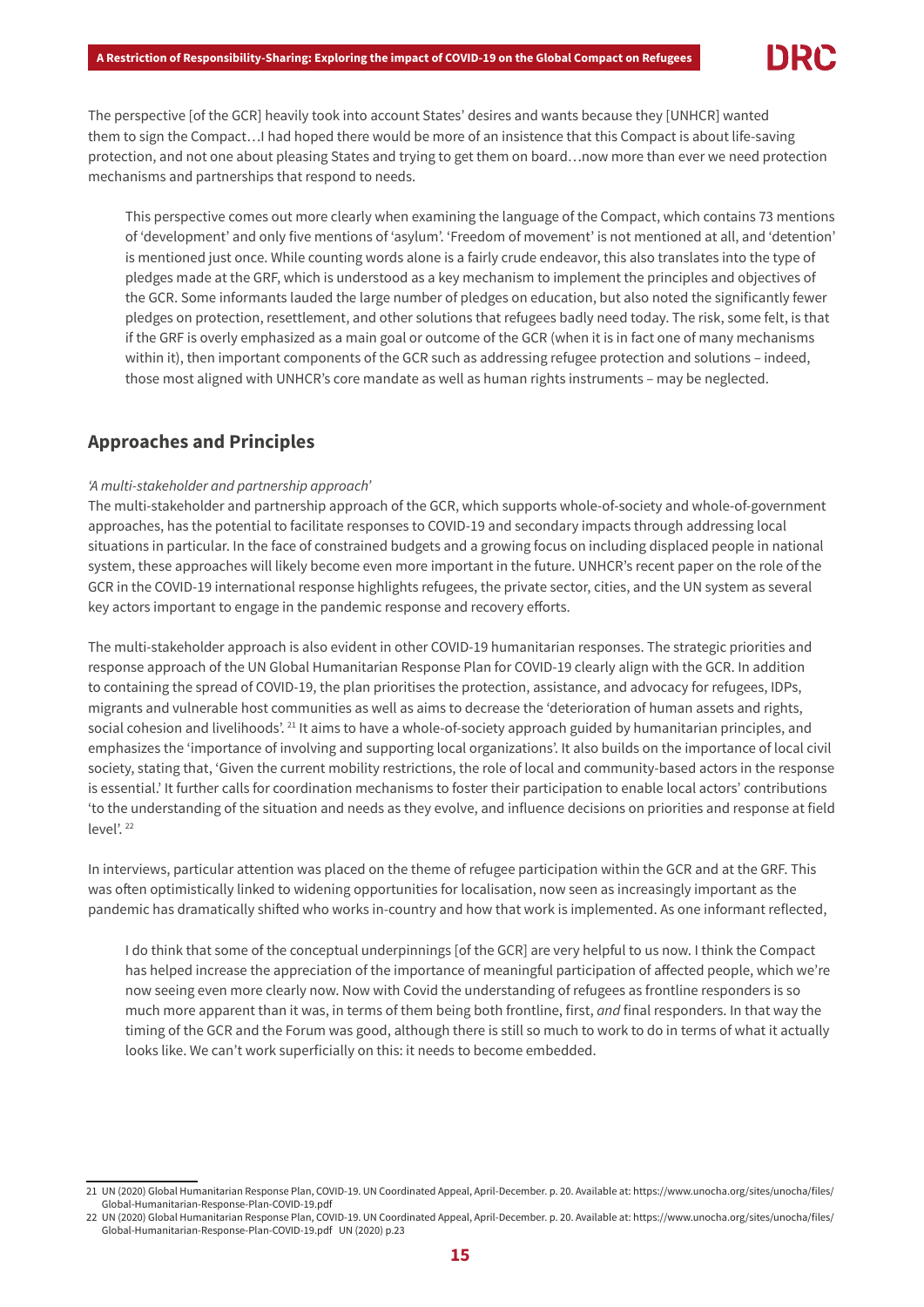Streamlined Assistance Delivery and National Inclusion A further key approach relevant to the COVID-19 response today is the GCR's aim to avoid the creation of parallel systems of assistance. This goal maintains focus on easing the burden of host countries and highlights the importance of including refugees into national systems. Demonstrating its centrality, the UN Global Humanitarian Response Plan cites 'access to national health system services' as the first enabling factor and condition for achieving its strategic priority of protection, assistance, and advocacy for refugees, IDPs, migrants, and vulnerable host communities. 23 In a similar vein, the World Bank discusses strengthening health services as an important policy for recovery in both the short- and long-term. 24

The GCR states that humanitarian assistance should, wherever possible, 'be delivered in a way that benefits both refugees and host communities. This will include efforts to deliver assistance through local and national service providers where appropriate (including through multipurpose cash assistance), instead of establishing parallel systems for refugees from which host communities do not benefit over time.' (GCR, para 66)

Through its focus on including refugees in national systems and streamlining assistance efforts through local and national service providers, the GCR can contribute to both response and recovery agendas. While limited, COVID-19 has accelerated inclusion in some countries. In Peru, for example, the Government issued a Legislative Decree (No. 1466) which temporarily opens up the subsidized health system to refugees, asylum seekers, and other migrants for COVID-19 care, <sup>25</sup> while in Rwanda the national Community Based Health Insurance has been extended to urban refugees and refugee students studying in urban areas. <sup>26</sup> The importance of this cannot be widely enough emphasized, as explained by a resettled Syrian refugee informant in Berlin, Germany:

 First of all, you have to know that in Germany dealing with refugees in times of corona, they are treated exactly like the others. They are given the same deal like Germans themselves – this makes things much better for refugees because they are being dealt with in the same way as others.

However, it is clear that, given the duration of the pandemic, inclusion must also extend beyond health services. As one Senior Policy Advisor working in MENA stated,

We are now moving from advocacy of the medical and preventive side of the pandemic to a longer-term analysis of how refugees will fit into these countries' contexts longer-term. If they are left out – excluded from policies and approaches meant to create social safety nets – then nobody wins. But if they are included, then issues of funding and resources becomes much more stark.

Reducing restrictions on national inclusion in spheres ranging from health to education to social safety nets to economies themselves are therefore key areas needed for further advocacy – as is advocacy for the funding to actualize this inclusion. This will likely only become more important as the pandemic continues to unfold, namely in developing and fragile contexts where service delivery was already overstretched or reduced. In so doing it connects to refugee rights as per the 1951 Convention, immediate refugee protection, and longer-term development agendas.

# The GCR as a 'Gateway' to Rights-Based Advocacy

The GCR may also be able to serve as a gateway for discussing human rights and other binding protection instruments in particular countries. Some States – including major refugee-hosting countries – that have not, for example, signed on to the 1951 Convention were involved in drafting the GCR and did affirm it. Despite the Compact's non-binding nature, this opens important opportunities for protection-focused responses and advocacy channels for a variety of issues related to refugee protection. In cases this may directly relate to responding to the secondary protection impacts of the pandemic such as limited mobility, access to services, and the right to seek asylum.

<sup>23</sup> UN (2020) p.23

<sup>24</sup> World Bank (2020) Global Economic Prospects, June 2020. Available at: https://www.worldbank.org/en/publication/global-economic-prospects

<sup>25</sup> UNHCR (2020) Access to national services for vulnerable refugees in Peru. 26 June. Available at: https://globalcompactrefugees.org/article/access-national-services-vulnerable-refugees-peru

<sup>26</sup> UNHCR (2020) Health insurance in Rwanda: "The COVID-19 response is accessible to nationals and refugees alike". 24 June. Available at: https://globalcompactrefugees.org/article/health-insurance-rwanda-covid-19-response-accessible-nationals-and-refugees-alike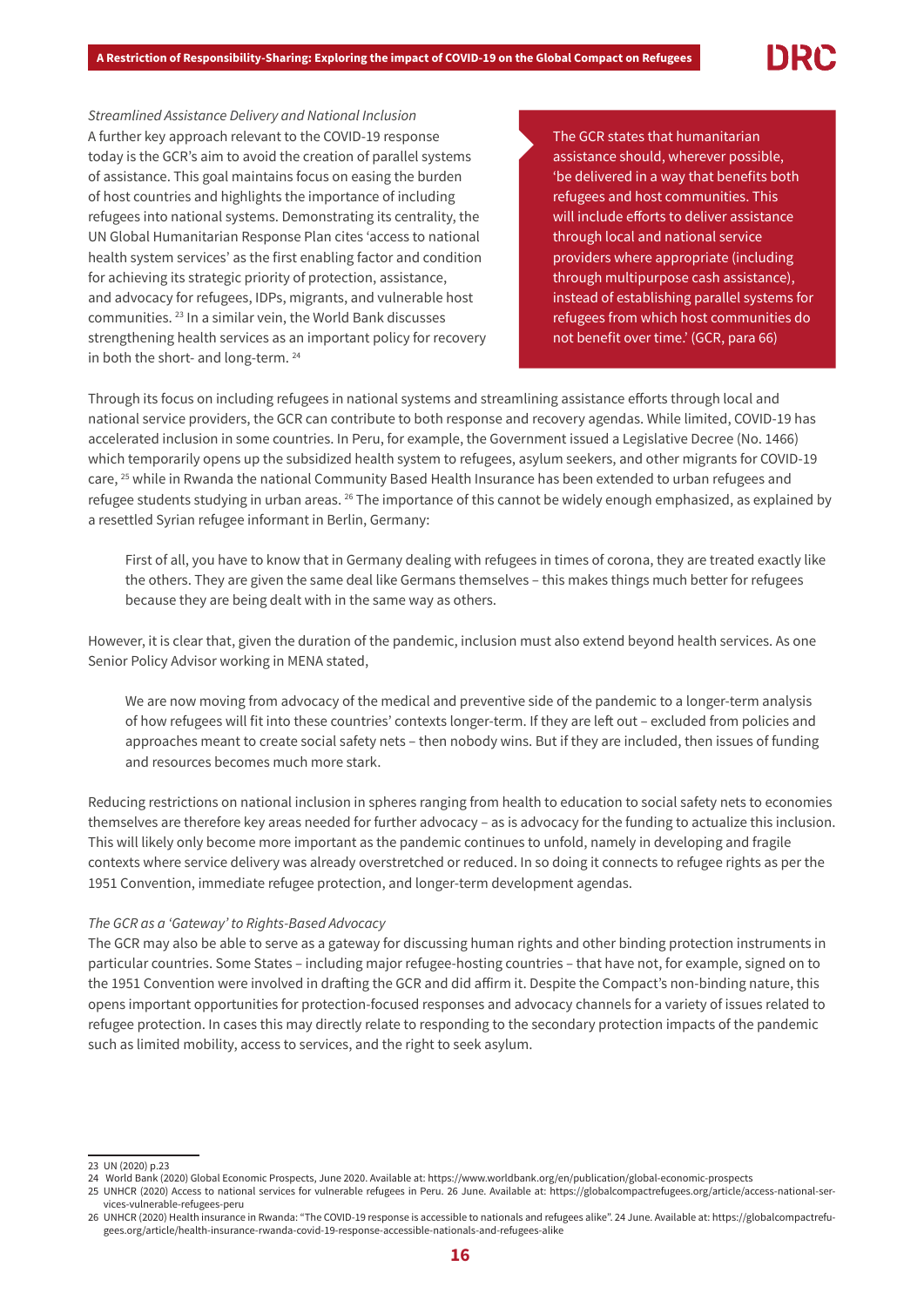# Connections Forged through the GCR Consultations, Drafting Process, and the GRF

A valuable component of the Compact appears to be the process leading up to it – the conversations held, the connections made, and the sheer level of investment in it from UNHCR, States, NGOs, the private sector, and other actors. As one INGO advocacy officer said, 'We put two years into this…into determining the language and fighting for the inclusion of issues…it was an enormous amount of effort. Now we have to use it!'

One civil society network leader explained that substantive off-the-record dialogues with member states and different bodies of the UN during the GCR drafting process means that connections forged then can be followed up on now. While not all of the interests and desires were ultimately reflected in the Compact, these discussions were documented and in cases provide important openings for civil society and other actors to revisit topics such as LGBTI protection or women's rights. As a different informant shared, 'A lot has come out of the process, so the issue is now to what extent can the positive momentum be maintained.'

# **Proposed mechanisms and structures**

The GRF and related pledges were the most commonly cited mechanisms arising from the GCR in interviews, as they were perceived to be a key way to implement the GCR and maintain its relevance, particularly during the pandemic. As one UNHCR GRF Team member explained, 'When you look at the language of the GRF, it is mandated to the organisation [UNHCR] into perpetuity. It is really a machine to demonstrate the 'teeth' of the GCR, particularly the main principles and objectives of the Compact...now the success must come through the implementation…'

The temporal aspect of the GCR and GRF matters today because the momentum and connections forged creating both can, if harnessed, help maintain the relevance of the GCR in both rhetoric and practice. The structures set out in the GCR, as previously discussed, provide key touchstones to maintain progress on the GCR and the GRF pledges. Connections and possible collaborations through GRF pledges may help actualize or expedite important relevant programmes for COVID-19 or future crises; UNHCR has sought to demonstrate this through compiling relevant pledges and offering targeted support to particular high-value pledges in areas such as health, protection, and jobs and livelihoods.

Other structures such as the Support Platforms may also offer new channels for managing crises. An employee of the IGAD Support Platform discussed the quick convening of meetings around ensuring refugees' access

## Key GCR Arrangements & Opportunities

- Follow-up meetings and briefs (Regular GRF, biennial high-level officials' meetings, UN High Commissioner's annual update): ongoing opportunities for engagement and accountability, way to maintain momentum on key GCR objectives
- Support Platforms: chance for regional, coordinated action to take place
- GCR Digital Platform: chance to forge partnerships on shared issues identified through pledges, match pledges, learn and stay updated on pledges

to healthcare in IGAD Member States, which may not have occurred as easily had the Support Platform not existed. The diverse members of the IGAD Support Platform, including the IGAD Secretariat, the World Bank, UNHCR, and several donor states – also meant that discussions around funding, programme timeline adjustments, and the shifting of particular activities to address COVID-19 were possible in ways they might not have otherwise been. For example, in March 2020 IGAD convened heads of IGAD States in an extraordinary summit to discuss including refugees in national responses. It was agreed by all states that refugees would be treated in local hospitals, and would receive the same quality of treatment as nationals. Such agreements could be further built on by the platform itself.

While increased channels for communication and mobilisation may be created through the Support Platforms, there has also been worry that these platforms lack the capacity to adequately undertake the scope of work envisioned, and that their efficacy will likely be significantly constrained if sizeable additional resources and capacity are not provided. This reinforces the need for both multi-stakeholder engagement and sustained funding to enable Support Platforms to fulfil their intended functions.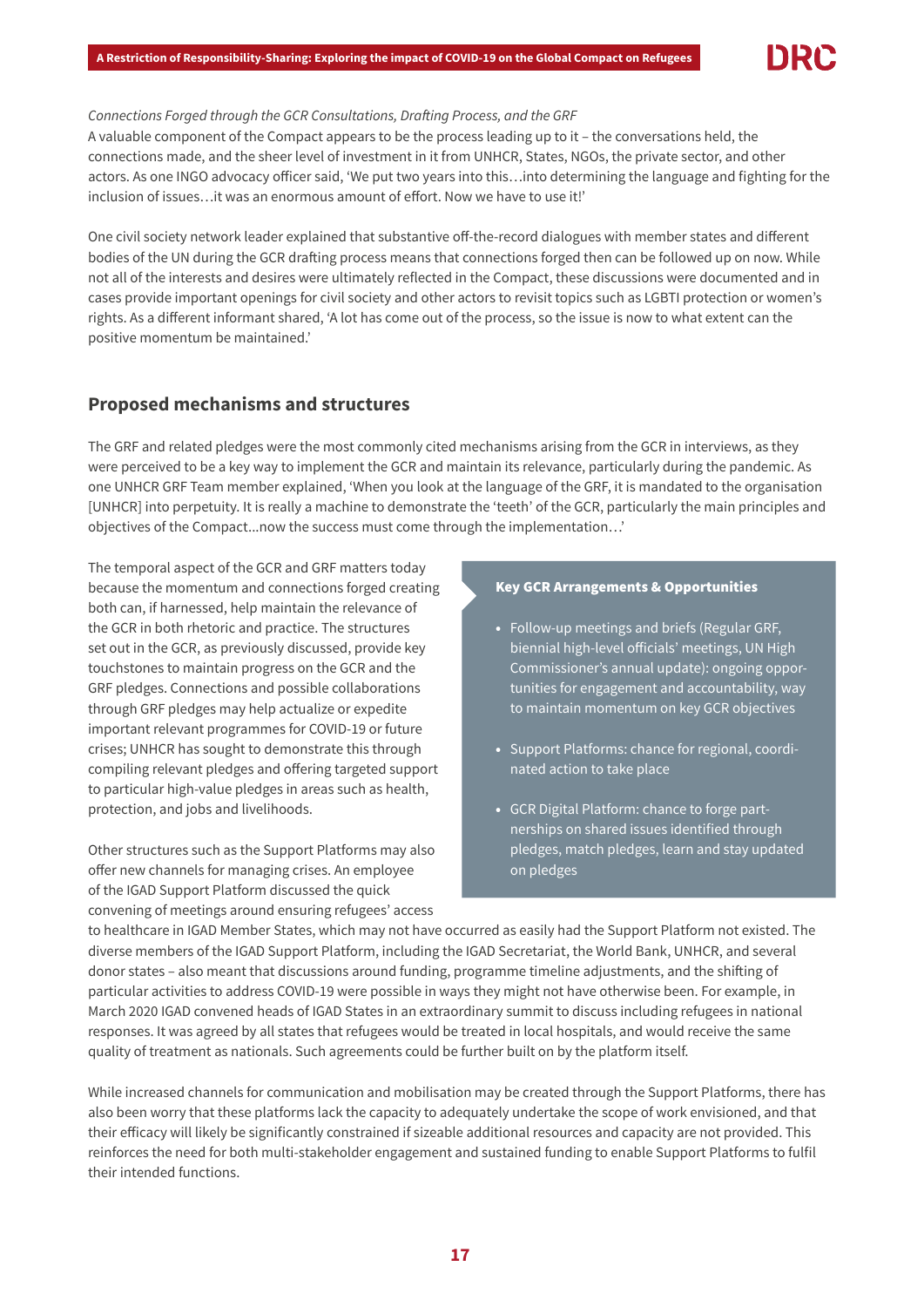The Comprehensive Refugee Response Framework (CRRF) As laid out in the 2016 New York Declaration, the CRRF presents a vision for more predictable and more comprehensive responses to refugee crises. It was piloted in 15 countries in 2017 and 2018, and helped inform the GCR. While in some ways the GCR changed and broadened from this initial focus, the CRRF comprises Part II of the Compact and 'constitutes an integral part' of it.27 It is envisioned to be applied through Part III of the GCR, the Programme of Action. This is meant to entail global, regional, and national complementary action.

The GRF offers a clear example of a global arrangement for international cooperation, as do the Support Platforms at the national and regional level. What is often less clear is what this action looks like at sub-regional and local or camp-specific levels. However, it is often at these more micro levels that action becomes tangible and tailored. Some informants working in CRRF countries in East Africa suggested that gaps in action plans at

# Relevant functions of the Support Platforms to address COVID-19 and its impacts:

- Galvanize political commitment and advocacy for prevention, protection, response and solutions;
- Mobilize financial, material and technical assistance, as well as resettlement and complementary pathways for admission;
- Facilitate coherent humanitarian and development responses, including through the early and sustained engagement of development actors;
- Support comprehensive policy initiatives to ease pressure on host countries, build resilience and self-reliance, and find solutions.
	- (Summarized from GCR, para 23)

this stage made it difficult for the CRRF to adapt and be relevant to addressing COVID-19. At the same time, some of the platforms and mechanisms created, such as country CRRF Secretariats, offer means for additional coordination, planning, and advocacy around refugee issues to take place.

# The Implementation of the Comprehensive Refugee Response Framework (CRRF)

One example of a local action plan that implements the CRRF and by extension the GCR is the Kalobeyei Integrated Socio-Economic Development Plan (KISDEP) in Turkana West, Kenya. Phase one of the plan runs from 2018-2022 and has eight key components including WASH, Protection, and Health. The Kalobeyei Settlement was created in 2015 to accommodate rising numbers of inhabitants in the Kakuma Refugee Camps. The settlement is premised upon key aims of the GCR, including fostering refugee self-reliance and increasing integrated service delivery to refugees and host community members. It is considered an example of the implementation of the Compact in Eastern Africa and the Horn.

Under the framework of KISDEP, refugees have access to specialized health services outside the settlements and camps while host communities can also access services within them. A coordinated health response by the Kenyan Ministry of Health, UNHCR, and other actors led to a successful controlling of two cholera outbreaks in 2017 and 2018 amongst both refugee and host communities. One key approach of this component is to promote community-based responses to prevent transmission through recruiting and training local community health promoters to spread health messages and mobilise community members for vaccinations. This coordination is being utilized once again to address COVID-19. International partners such as the EU Trust Fund for Africa have also invested in the Kalobeyei Health Facility, which is seen as playing an integral role in preventing COVID-19 outbreaks in the settlement and surrounding areas.

Through the coordination mechanisms in place for each component of the development plan, as well as due in part to past experience in mobilizing around recent health emergencies, Kalobeyei and the surrounding areas may be able to better address COVID-19 and its effects through tangible translation of the GCR to the local context if the necessary investment and resources are provided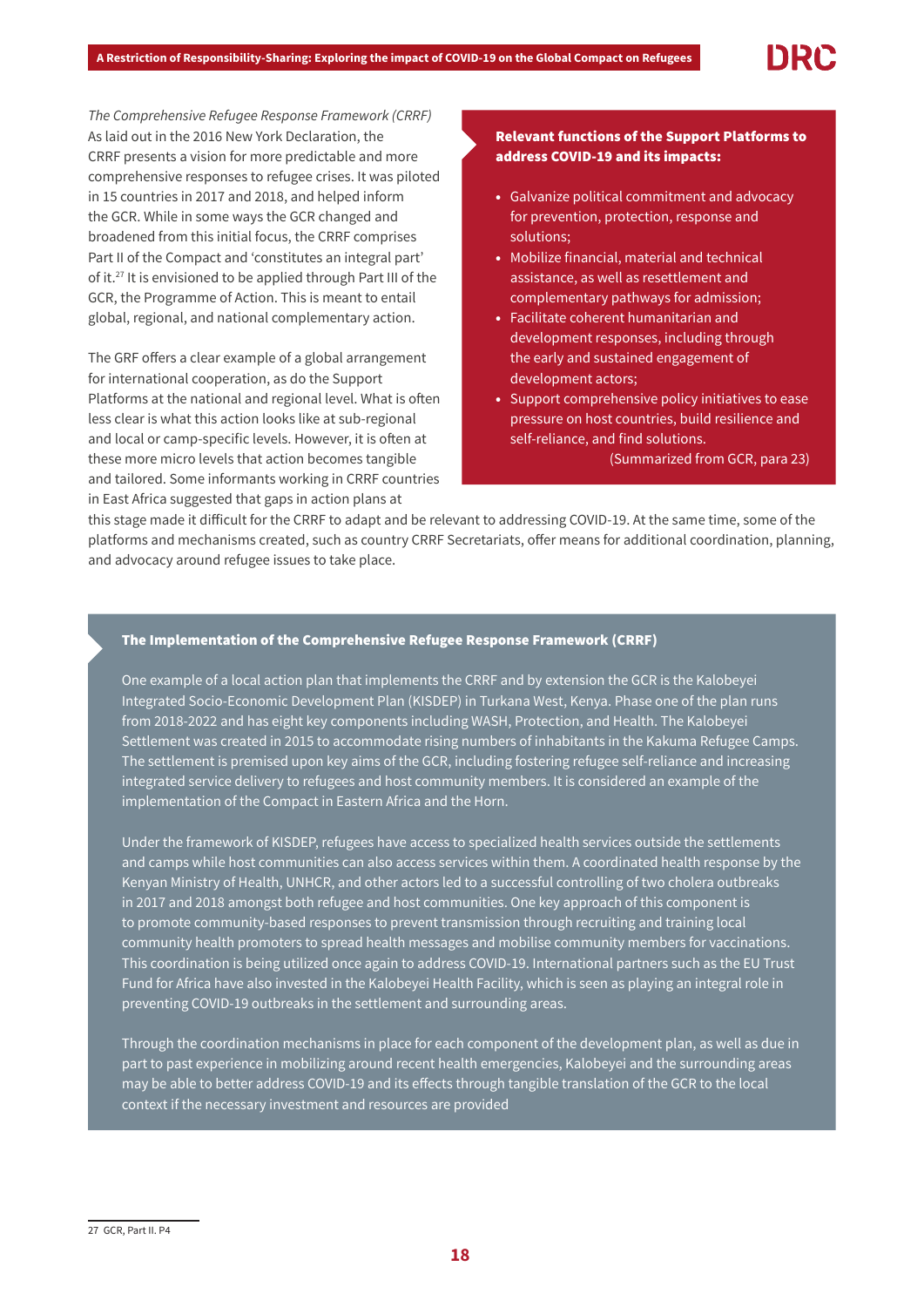# V. THE USE OF THE GCR IN RHETORIC

# What is the GCR?

Throughout this research there was a variety of definitions of the GCR provided by interview informants. For some it is a technical or protection instrument, while for others it is seen as an advocacy document or an attempt to create a more coherent support system of refugee assistance involving a range of stakeholders. And for others it is simply a recommitment to the 1951 Refugee Convention. For one member of a major international humanitarian agency it didn't actually matter if the language of the GCR was ever used as long as the principles and commitments within it were adhered to. These varying definitions matter for two main reasons:

- The lack of coherence in defining the GCR demonstrates a broader confusion about how the GCR is actually meant to be implemented. While some aspects of it are very specific, such as the creation of the GRF, Support Platform, and ACSG, in other areas it remains too general to refer to alone.
- This generality and the lack of specific definitions for terms such as 'self-reliance' (on one hand likely necessary for a global document) can however offer benefits in times of crisis like COVID-19, when understandings of terms or the needs that specific mechanisms can meet may quickly change. At the same time, it is evident that the GCR as a standalone document may have limited long-term utility without detailed action and implementation plans tailored to cities, settlements, camps, and regions. While informants often referred to the GCR as a guide, many are still looking for the tools to make use of it.

#### The limited presence of the GCR in COVID-19 documents

NGO and UNHCR statements, press releases, reports, and policy briefs relating to COVID-19 and the GCR have mainly invoked it as a protection instrument and an advocacy tool for responsibility-sharing. For example, a recent UN policy brief entitled 'COVID-19 and People on the Move' mentions the GCR only twice but makes clear that it plays a key role in upholding global responsibility-sharing:

The four basic tenets offered by this Brief are underpinned by our collective commitment to ensure that the responsibility for protecting the world's refugees is equitably shared and that human mobility remains safe, inclusive, and respects international human rights and refugee law, as envisaged not least by the Global Compacts...<sup>28</sup>

Notably, the first edition of the UN Global Humanitarian Response Plan for COVID-19 did not mention the GCR specifically despite clear alignment with it. This was subsequently made explicit in its July 2020 updated plan, which reads, 'The refugee response is led by host governments and supported by UNHCR in line with the Global Compact on Refugees and relying on existing coordination structures.' 29

The GCR is commonly framed as a way to 'remind' audiences of commitments or pledges made by States or other actors. For instance, an UNHCR statement on Uganda's reception of Congolese refugees ended with,

UNHCR has received just 18 per cent of the US\$357 million required for its operation in Uganda. UNHCR appeals for international solidarity to help Uganda uphold its commitments towards the Global Compact on Refugees and maintain its progressive refugee policy during these difficult times. <sup>30</sup>

<sup>28</sup> UN (2020) COVID-19 and People on the Move. Policy Brief. Available at: https://www.globalprotectioncluster.org/wp-content/uploads/sg\_policy\_brief\_on\_people\_on\_the\_move.pdf

<sup>29</sup> UN (2020) UN Global Humanitarian Response Plan for COVID-19. P. 87. Available at: https://reliefweb.int/sites/reliefweb.int/files/resources/GHRP-COVID19\_July\_update\_0.pdf

<sup>30</sup> UNHCR (2020) Uganda provides a safe haven to DRC refugees amid COVID-19 lockdown. 1 July. Available at: https://www.unhcr.org/uk/news/press/2020/7/5efca8d64/ uganda-provides-safe-haven-drc-refugees-amid-covid-19-lockdown.html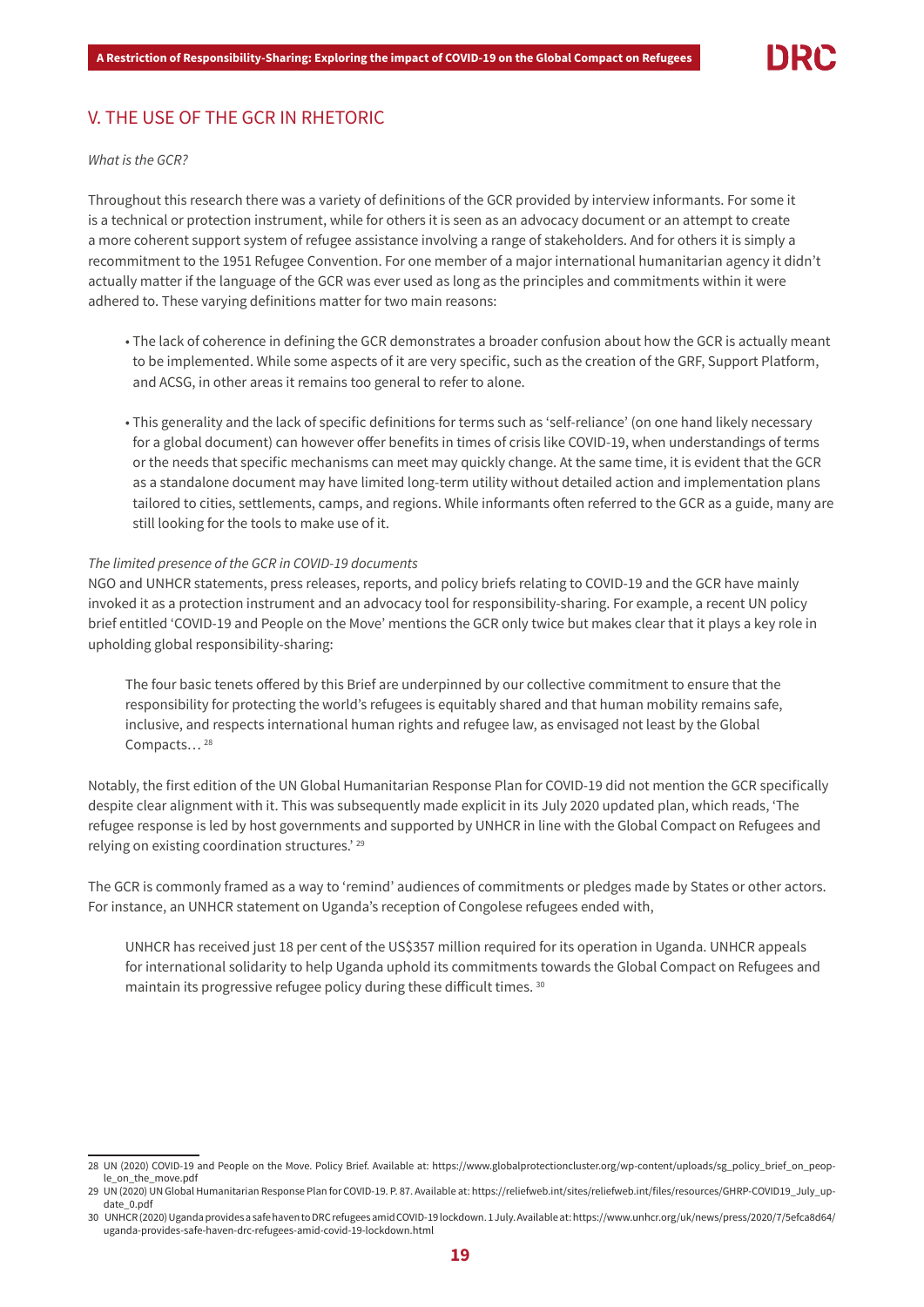Further, a joint UNICEF-UNHCR statement read,

UNHCR and UNICEF collaborate in more than 40 countries around the world and we are working together to see commitments made for children under the Global Compact for Refugees realized. We will continue to provide the best possible support to all refugee children during the COVID pandemic and beyond, and we urge governments and the international community to join us in these efforts. <sup>31</sup>

This usage of the GCR was reinforced by informants. As one civil society network leader explained of the Compact, 'Wherever we can we remind States - here's what you signed on to. In a way the fact it doesn't speak to the crisis of the moment makes it easier because it means that there's more scope for interpretation.'

When the GCR is used in documents, it often appears in just one sentence, as illustrated above, and sometimes alongside other frameworks such as the Sustainable Development Goals. The LERRN Network has used it, for example, as one of several 'policy-based sources of localisation', stating,

Localisation efforts have gained momentum since the World Humanitarian Summit (2016), alongside other international platforms and commitments, including the Charter for Change (2015), the Grand Bargain (2016), and the Global Compact on Refugees (2018). Recently, the COVID-19 pandemic has reinforced the essential role local actors play in responding to the crisis.<sup>32</sup>

Its inclusion alongside other policy tools suggests that, despite its non-binding nature, it can be useful as one tool among many to make cases for issues ranging from localisation to healthcare access.

However, in press releases, reports, policy briefs, response plans, and other UN, INGO, and NGO documents relating to COVID-19 and refugees, there is limited reference to the GCR. More often than not, the GCR is not mentioned in documents on COVID-19 at all – even in instances where it could be relevant.

For example, a global rapid assessment on the impact of COVID-19 on displaced LGBTQI persons presents four urgent recommendations to government policymakers – 'Uphold the right to asylum; resume the resettlement of LGBTQI refugees; release LGBTQI asylum-seekers being held in detention centres; and increase resources dedicated to supporting LGBTQI refugees' 33 – which embody key tenets if not core principles of the Compact itself. While a link to the GCR is included in 'Further Resources', the report makes no explicit mention of the Compact in the text. Unfortunately, this absence is all too common in documents on a range of relevant topics to the GCR, such as the inability to seek asylum, the urgent protection of those with specific needs as cited in the Compact, and calls for greater support of major refugeehosting countries.

In some instances the GCR may not be seen as a relevant instrument, while in others its relative newness may somewhat counterintuitively make it seem less relevant as it has not yet become grounded in convention in the way of the 1951 Convention, the development goals, and human rights instruments. For many humanitarian actors, the 'emergency mode' that the pandemic necessitated meant that frameworks such as the GCR were not at the forefront of minds.

One of the few reports on COVID-19 that explicitly mentions the GCR is by Plan International, an INGO focused on women's and girls' rights. 34 In the report, which examines the impact of COVID-19 on displaced and refugee girls and young women, a dedicated section discusses the role of the GCR and the international community in the COVID-19 response, with an emphasis on the Age, Gender and Diversity (AGD) lens that the Compact promotes. Both the GCR and GRF pledges are presented as ways to support refugees, particularly girls and young women, in the pandemic response. It is noted that:

There are very few examples of specific consultations and assessments that focus on the capacities, vulnerabilities and opportunities of adolescent girls living in refugee camps or settlements. The GCR promotes gender equality and meaningful engagement of refugee women and girls and it is essential that this translates into action on the ground. (p5)

<sup>31</sup> UNICEF-UNHCR (2020) As COVID-19 pandemic continues, forcibly displaced children need more support than ever. 20 April. Available at: https://www.unhcr.org/uk/ news/press/2020/4/5e9d4c044/covid-19-pandemic-continues-forcibly-displaced-children-need-support.html

<sup>32</sup> LERRN Network (2020) Opportunities and Challenges for Localisation of Humanitarian Action in Tanzania. Local Engagement Refugee Research Network Paper No. 8. Available at: https://covid19.alnap.org/help-library/opportunities-and-challenges-for-localisation-of-humanitarian-action-in-tanzania 33 Rainbow Railroad (2020) The Impact of COVID-19 on Displaced LGBTQI Persons.

<sup>34</sup> Plan-International (2020) Close to Contagion: The Impacts of Covid-19 on Displaced and Refugee Girls and Young Women. Geneva: Plan.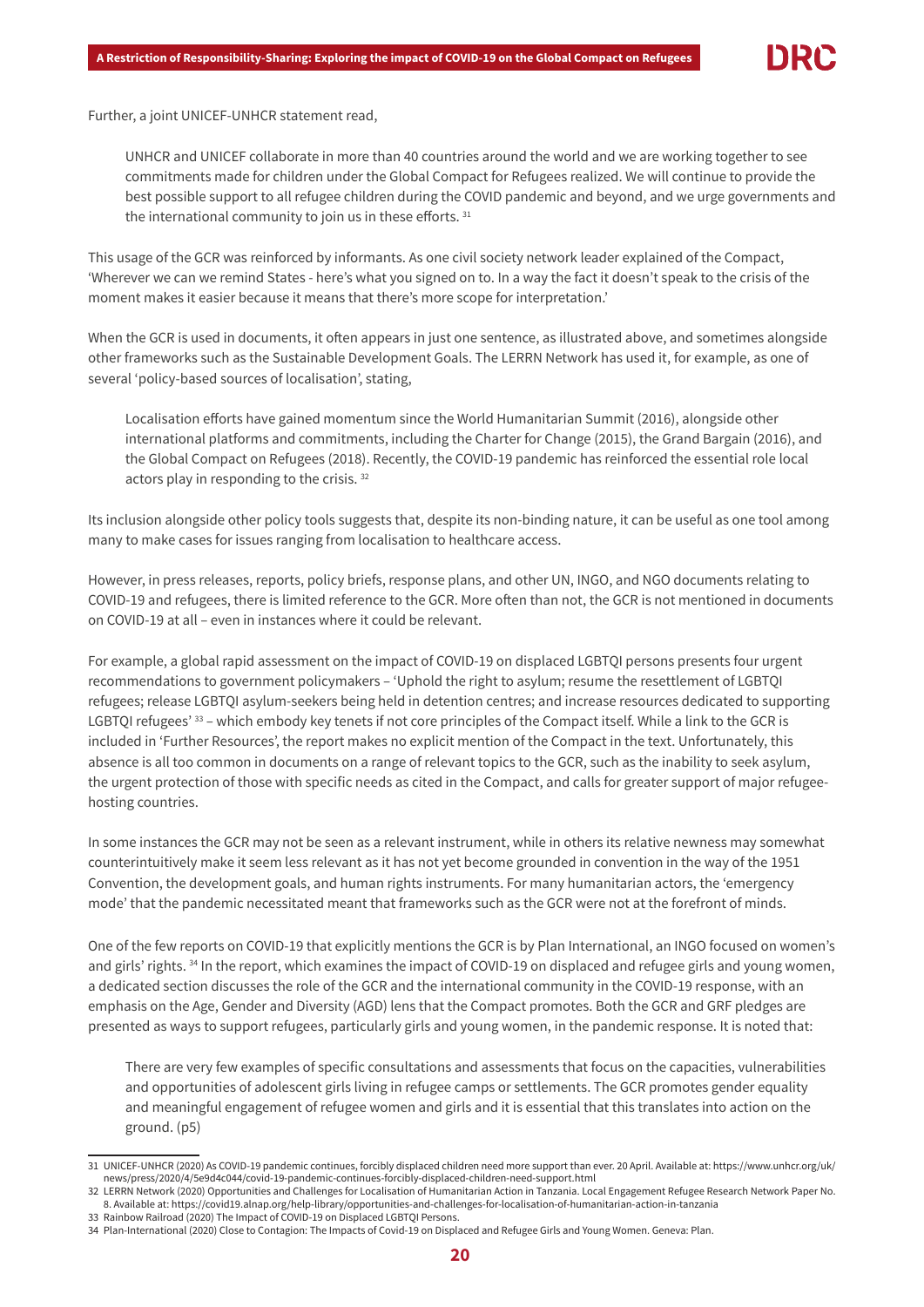A highlighted quote indirectly emphasises the global responsibility-sharing framework of the Compact, reading, 'COVID-19 is a global crisis and needs an international and co-ordinated response.' (p5) Through both the global and local angle, as well as the AGD lens, the report captures important elements of the Compact and the current challenge of translating global responsibility-sharing pledges and the fulfilling of the Compact's objectives into a reality locally around the world. It also demonstrates how mainstreaming the GCR can support organisations' work as related to the pandemic as well as broader thematic areas of focus.

# The Relevance of the GCR as a Non-Binding Document

One key factor to consider in the use or non-use of the GCR both rhetorically and in practice is its non-binding nature, which may affect which regions it is most widely taken up in.<sup>35</sup> In some regions of the world it may set higher standards for refugee rights and protection than currently exists, so could improve existing standards if it is enforced. One informant in India suggested that the GCR could be an important advocacy tool for protection and rights, as the Government of India was involved in the process and has affirmed it – despite lacking a domestic law for managing asylum and not being a signatory to the 1951 Refugee Convention. In other regions the GCR may be perceived as a less valuable protection instrument due to the availability of other binding legal rights frameworks to draw on.

The European Union (EU), for example, has strong legal standards embodied in the EU legal order and the Convention regime, and at national levels. Due to these frameworks being legally binding, they are preferred over the GCR when advocating for refugees' rights and States' responsibilities. One head of a legal network on refugees and asylum seekers felt that,

The GCR makes no difference in the EU for good and bad reasons…it is not that relevant. Any advocacy you do, you can add in a little bit, or when you're taking a legal approach you can add reference to the Compact to argue for changes. We have done this in past. Perhaps it's better to have it than not but it's not hugely important. What would really change an amendment or combative proposal is to invoke, for example, the convention on child rights and demonstrate how it is being violated.

However, perspectives vary. In a recent piece by the PROTECT consortium on the GCR, legal scholars Professor Elspeth Guild and Kathryn Allinson write, 'In the face of continued State disregard for the rights of refugees and the shift by UNHCR towards programmatic, rather than legal standards, the GCR, and by extension the 1951 Convention, must be utilized to ensure greater responsibility is taken for the protection of refugee's rights by states.' 36

One issue raised in regard to the EU and the GCR was how the pandemic might accelerate the EU's externalization agenda and in fact how the GCR might be used to deflect States' responsibilities. As one informant explained,

 The concern we've raised from the beginning of the GCR process is that the EU will support countries to implement the Compact but will not apply it itself. While we can hold on to the question of universality and use the SDGs as a positive example to argue that the same standards should apply globally, the issue is in the actual implementation of the compact.

Similarly, an informant of an international humanitarian agency stated,

 Of course we have more tools if it is binding, but most important at this point is that the GCR gets anchored in what countries do, in national legislation, inter-ministerial operations, and internal UNHCR uptake. This work is the most critical: like the SDGs, how do we get it mainstreamed at the country level…

As these quotes illustrate, implementing the GCR must remain the primary focus, while ramping up advocacy and mainstreaming is all the more pressing as the pandemic continues to divert attention and resources.

<sup>35</sup> For a fuller discussion of the non-binding nature of the GCR, see: Triggs, G. and Wall, P. (2020) 'The Makings of a Success': The Global Compact on Refugees and the Inaugural Global Refugee Forum. International Journal of Refugee Law. Available at: https://doi.org/10.1093/ijrl/eeaa024

<sup>36</sup> Guild, E. & Allinson, K. (2020) The impact of the Global Compact on Refugees on the legal protection of refugee rights: What now for the 1951 Refugee Convention? PROTECT. Available at: https://protectproject.w.uib.no/what-now-for-the-1951-refugee-convention/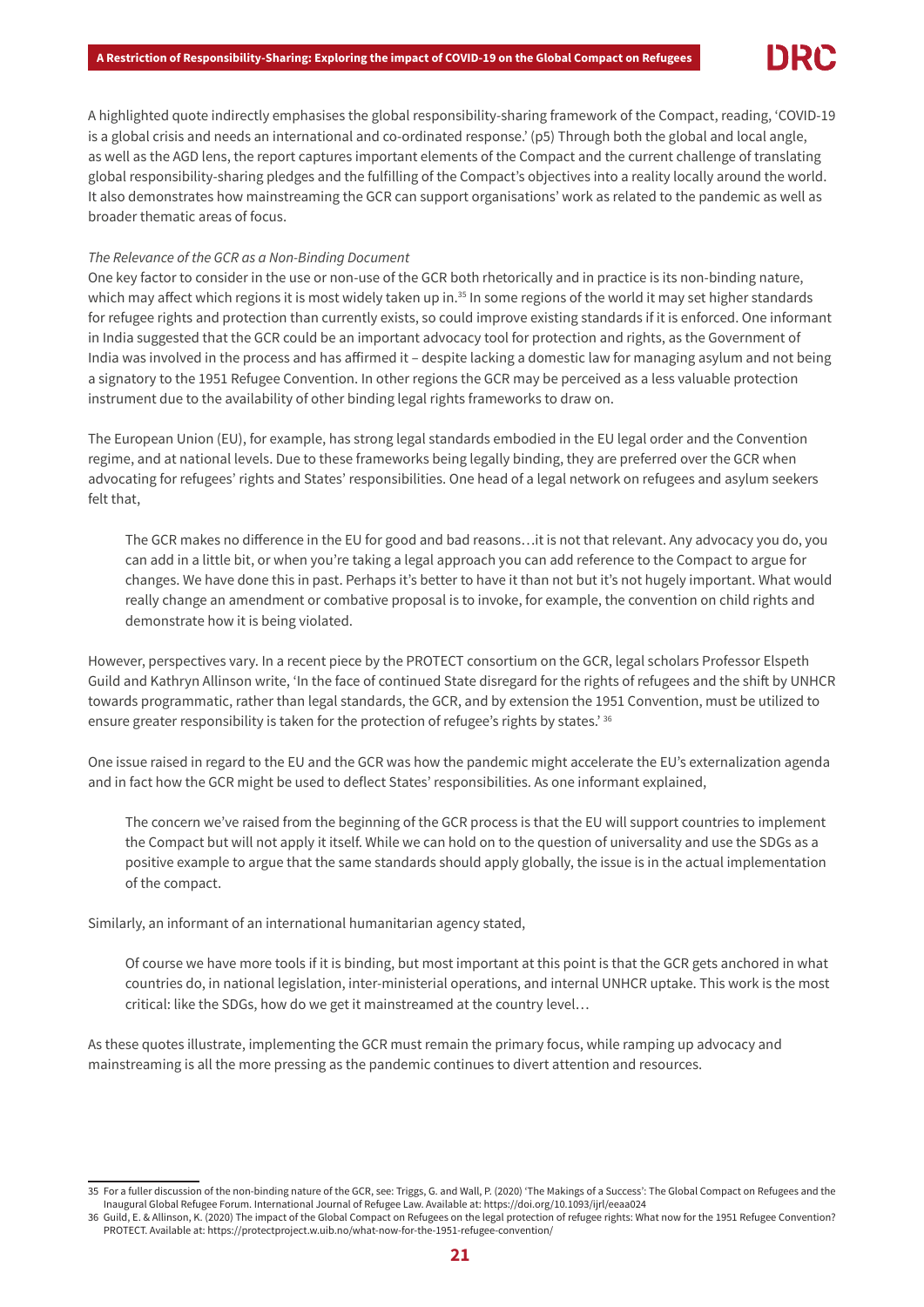# VI. THE EFFECT OF COVID-19 ON THE IMPLEMENTATION OF THE GCR

'Delays' and 'absent' were two main words used by interview informants when discussing the extent to which the COVID-19 crisis is leading to changes in the implementation of the Compact. Most INGO, NGO, and country office UNHCR staff interviewed felt that the GCR and related frameworks and mechanisms have largely been 'left off the table' in the months since the pandemic began. At the same time, there has been notable enthusiasm by some in supporting the ongoing implementation of the GCR, with France for example calling it a 'priority' and remaining committed to fulfilling its pledges.<sup>37</sup> There have also been a significant number of UNHCR briefings and meetings held about the GCR and GRF since the pandemic began. 38 However, there appears to be a contrast between the number of discussions at the so-called 'global level' occurring regarding the GCR and the pandemic, and the limited extent to which the GCR is being discussed and utilized at local and national levels, and within organisations themselves. This may reflect an important gap in organizational and inter-agency communication and uptake of the GCR at different levels that should be comprehensively addressed as part of the focus on implementing the Compact.

#### A shift to short-term emergency assistance

There was a sense from many NGO informants that the order of priorities during the initial lockdowns in March and April 2020 shifted significantly to short-term emergency health. Some cited challenges to maintain organisational focus even on very pandemic-relevant areas like social protection, defined here as activities designed to reduce populations' poverty, vulnerability, or risk. In this context, many felt that the refugee regime tools, including the GCR, weren't being utilized, and that there was a lack of strong advocacy to do so. 'A lot of people [humanitarians] are burnt out,' one INGO informant explained, 'We are having to choose which policy battles to fight with limited time. Now that there is a normalization of COVID-19, maybe it will become easier to bring in other foci and tools. Yet there is a risk with everything being put on hold. We risk losing the credibility of mechanisms like the GCR if we aren't using them.'

Even within UNHCR at country level it appears difficult to maintain many of the GCR and GRF approaches due to the pandemic. One informant in East Africa shared that UNHCR at country level appeared to be enacting a solely COVID-19-focused emergency response, which entailed creating parallel responses and structures that were not in line with the GCR's multi-stakeholder approach. For several other informants it was similarly disconcerting to see longer-term processes and solutions being de-prioritised due to a lack of capacity, despite the ongoing need for them.

The CRRF Secretariat in Uganda has recently written an issues paper highlighting the effects of COVID-19 on refugee responses in the country. Key issues to address are border closures that limit asylum space, the closing of schools and ensuing child protection and child labour issues, and limited livelihoods for refugees. The Secretariat suggests that ways to address these includes ensuring that international partners are aligning their responses with national coordination mechanisms at district and other levels that host governments' have set up to deal with the pandemic – essentially the government-led response that the GCR advocates through its multi-stakeholder approach.

#### Exacerbating a funding gap and restricted responsibility-sharing

The pandemic also risks exacerbating a longer-standing gap between discourse and action as countries turn 'inward' to deal with their own crises. This has resulted in significant funding shortfalls to address both COVID-19-related and other needs. 39 At the time of writing, the 2020 humanitarian appeals were less than 30% funded, with the COVID-19 Global Humanitarian Response Plan just 25% funded. 40 Other long-term solutions-oriented responses are markedly lower, such as a 95% shortfall in the funding of the 2020 South Sudan Regional Refugee Response Plan. 41 The lack of funding allocated to refugee response plans (RRPs) hinders the progress of the GCR as, 'In the spirit of the GCR, the 2020 RRPs seek to integrate a solutions approach placing greater emphasis on self-reliance and resilience and aligning the refugee response with other humanitarian and development country programmes.' 42

<sup>37</sup> See: https://twitter.com/franceonu/status/1273648744806985729?ref\_src=twsrc%5Etfw

There have been, for example, three informal briefings on the GRF and a fourth is upcoming, alongside a range of other regular meetings and regional discussions with NGO and other stakeholders focused on the pandemic response. A summary of discussions from the second informal briefing in June 2020 can be found here: https://www.unhcr.org/5ef1c1094.pdf and other materials are available online.

<sup>38</sup> There have been, for example, three informal briefings on the GRF and a fourth is upcoming, alongside a range of other regular meetings and regional discussions with NGO and other stakeholders focused on the pandemic response. A summary of discussions from the second informal briefing in June 2020 can be found here: https://www.unhcr.org/5ef1c1094.pdf and other materials are available online.

<sup>39</sup> ICVA (2020) NGO Statement: virtual ExCom briefing on UNHCR's response to the COVID-19 pandemic, 3 June. Available at: https://www.icvanetwork.org/system/ files/versions/NGO%20Statement-COVID-ExCom-briefing-03062020-FINAL.pdf

<sup>40</sup> UNOCHA (2020) Humanitarian aid contributions 2020. Financial Tracking Service. Available at: https://fts.unocha.org/

<sup>41</sup> UNOCHA (2020) South Sudan Regional Refugee Response Plan 2020 (Regional response plan). Financial Tracking Service. Available at: https://fts.unocha.org/appeals/947/summary

<sup>42</sup> UNHCR (2020) Global Appeal 2020-2021. Geneva: UNHCR. Page 44. Available at: https://reporting.unhcr.org/sites/default/files/ga2020/pdf/Global\_Appeal\_2020\_ full\_lowres.pdf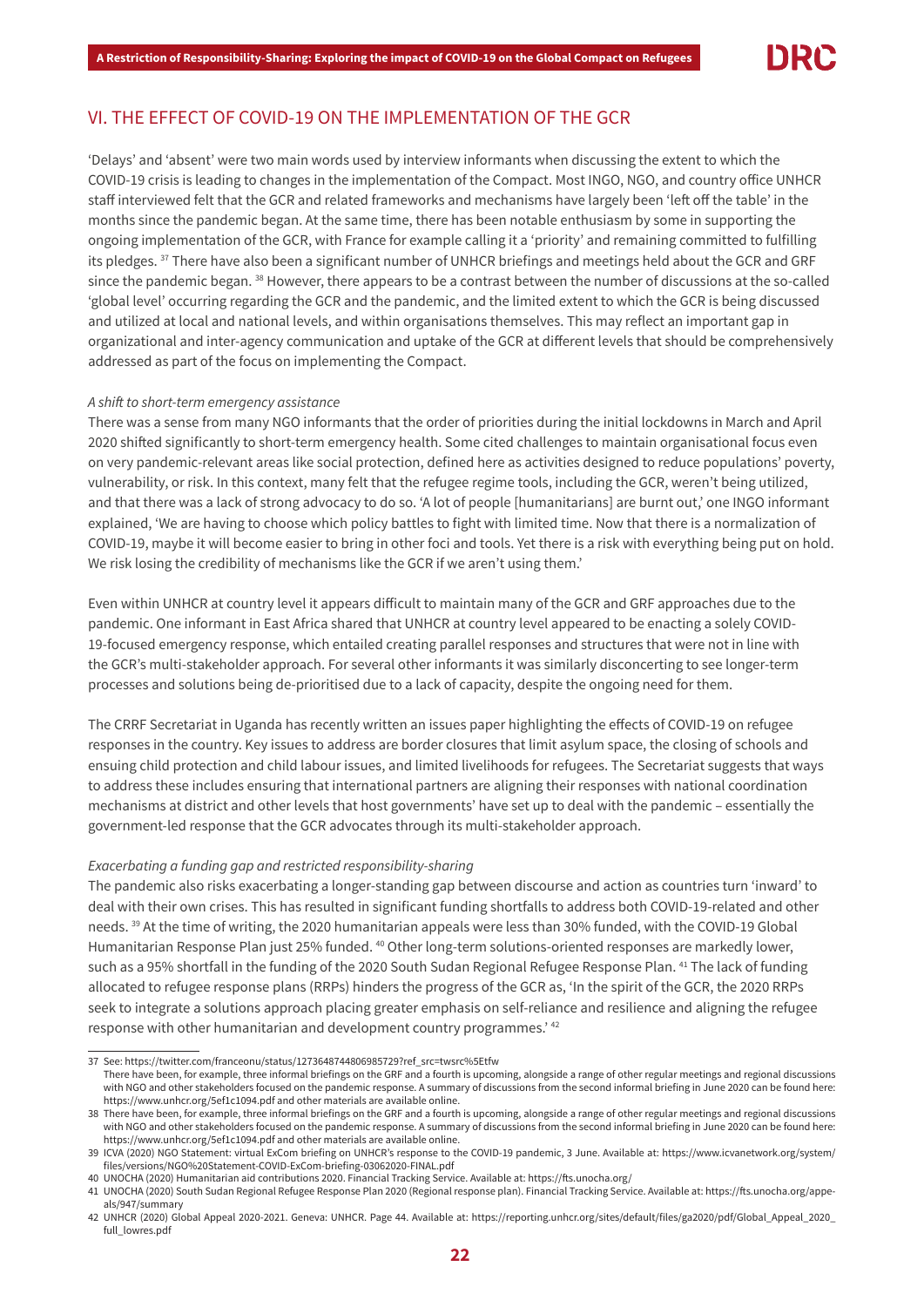In addition to funding gaps restricting crucial programme implementation, there is a risk of fatigue in hosting countries and an associated disinterest or disillusionment with the GCR process if GCR commitments are not followed through on. As one member of the CRRF Secretariat explained,

 Countries around the world are turning inwards but this is an issue that must be looked at more holistically because we all know that refugees are an international obligation – 1.5 million refugees are not an obligation for Uganda. More refugees continue to come from DRC and South Sudan, but the international community has decided to keep quiet and say that Uganda has solutions for refugees. But now we are saying that we are confronted with a challenge. We are a poor country and it is time for the international community to wake up…this is a puzzle for the global community to think about. 43

Similar to many countries in the world, 44 countries in East Africa have closed their borders, including to refugees and asylum seekers. In June a coalition of international, national, and refugee-led organisations in the Horn, East and Central Africa called on governments in the region to put appropriate health measures in place and to reopen borders for asylum seekers in compliance with the right to seek asylum as well as the principle of non-refoulement. 39 organisations publically supported the press release, including international organisations like Oxfam International, the International Rescue Committee, and the Jesuit Refugee Service. Other international organisations, however, decided against it despite agreeing with it in principle. One member of an INGO explained that in addition to not wanting to undermine the public health message, the organisation was reluctant to sign on to a statement advocating for countries in Sub-Saharan Africa to open their borders when Europe wasn't:

I don't see these essentially Western constructed mechanism or protocols having any practical significance to governments in the region. Especially if they're not funded. While countries have signed on to the Compact, what we're seeing is that at the end of the day, they are reverting to focusing internally. I don't think governments in East Africa and the Horn will respond well to Western countries telling them to do otherwise when the West itself isn't. The message of the US buying up drugs is clearly seen, and if that continues governments here will likely say: Don't talk to us about solidarity when you are not thinking globally yourselves.

A recent illustration cited by several informants of both protection issues and the discrepancy in how many donor States conceive their role in responsibility-sharing is the UK's handling of increased migrant crossings – many of whom are asylum seekers. After over 150 people recently arrived irregularly from France, Britain's minister for immigration compliance, Chris Philip, stated that the Channel will be made 'unviable' for those seeking to cross over,<sup>45</sup> in part through appointing a former Royal Marine as 'clandestine Channel threat commander'. According to the UK Home Office, the measures to be taken include 'stronger enforcement measures, interceptions at sea, and the direct return of boats'. 46 This decision is seen by many as an unlawful and unnecessary military response to a humanitarian situation.

Reflecting on this issue, one NGO informant stated that it is 'not an accident that this action is taking place now', citing COVID-19 as providing permission for restrictive measures to become even further ingrained. It was noted by a researcher on asylum that in addition to combatting such blatant disregard for the principle of responsibility-sharing, the revitalization of global commitments to serve and protect refugees – what is in theory the GCR – must also reimagine how the Global North uses the individual process of seeking and granting asylum, and systematically work to address this unequal employment of responsibility-sharing. To this effect, there could be great value in ensuring that the Asylum Capacity Support Group includes this examination as part of its work to uphold the principles of 'fairness, efficiency, adaptability, and/or integrity' in asylum systems. <sup>47</sup>

<sup>43</sup> In April 2020 the World Bank announced a 148.2 million USD investment to improve Uganda's Forest Management and support communities, including refugees. 70 million USD of this was a grant, including from the International Development Association's (IDA18) sub-window for refugees and host communities. However this project aims to finance infrastructure and equipment for management and conservation, as well as further develop tourism infrastructure, rather than address the added pressure that COVID-19 has placed on infrastructure such as health facilities and schools, which refugees also access. The World Bank's press release is available here: https://www.worldbank.org/en/news/press-release/2020/04/23/world-bank-invests-1482-million-to-improve-ugandas-forest-management-and-provide-benefits-to-communities-including-refugees

<sup>44</sup> At the time that this report was written, over 93% of the global population was living in countries with travel restrictions related to COVID-19. Source: New York Times (2020) Coronavirus Travel Restrictions, Across the Globe. 16 July. Available at: https://www.nytimes.com/article/coronavirus-travel-restrictions.html

<sup>45</sup> The Guardian (2020) Channel will be made 'unviable' for illegal crossings, says immigration minister – video. 11 August. Available at: https://www.theguardian.com/ uk-news/video/2020/aug/11/channel-will-be-made-unviable-for-illegal-crossings-immigration-minister-video

<sup>46</sup> The Guardian (2020) More than 4,000 have crossed Channel to UK in small boats this year. 9 August. Available at: https://www.theguardian.com/uk-news/2020/ aug/09/number-migrants-crossing-channel-uk-passes-4000-this-year

<sup>47</sup> UNHCR (n.d.) Asylum Capacity Support Group: Note for Discussion. Available at: https://www.unhcr.org/5cc1aba44.pdf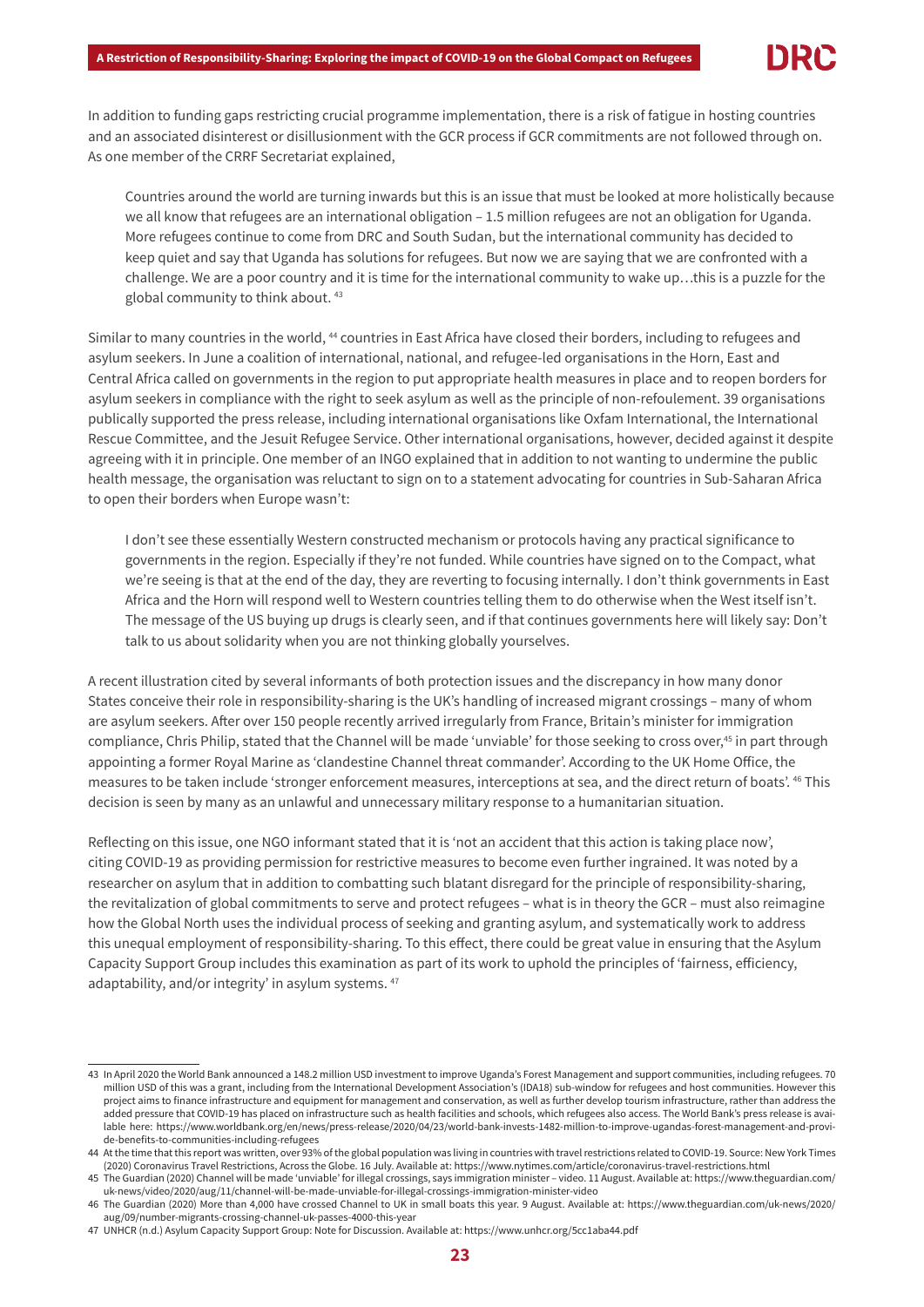Informants across sectors are also concerned that the current dearth of resettlement to Western countries and ongoing border restrictions are setting a new norm of asylum that will have a problematic ripple effect. One risk is that those countries hosting the majority of the world's refugees become much less tolerant of them. As one INGO informant asked, 'Why should Uganda open its border if Norway isn't even opening its borders to Swedes, much less refugees?'

# A delay in the timeline of GRF pledges – and ongoing enthusiasm

Almost all of the NGO and private sector informants which made pledges at the GRF found that a combination of practical constraints – chief among them limited travel and staff, permission to operate in host countries, and struggles to communicate or access beneficiaries – and the sheer diversion of time and energy to address COVID-19 meant that pledges were either on hold or reduced in scope.

However, most informants remained optimistic about fulfilling pledges, reiterating their commitment while acknowledging that the pledge may look slightly different than planned. And some have even successfully adjusted their scope or focus to quickly address health and other needs that the pandemic has brought to the fore. UNHCR's tracking of pledges paints a positive picture: out of 314 voluntary updates received on the status of pledges, 70% are in-progress, while 20% have already been fulfilled, and 10% are being prepared. <sup>48</sup> At the same time, given that 1,400 pledges were made, this is admittedly only a small picture of the current status of progress.

# The heightened importance of COVID-19-relevant GRF pledges

One way that the GCR may prove useful in mitigating a prolonged emergency response is through the acceleration of particular COVID-19 relevant GRF pledges. Another is the way that some pledges have raised the visibility of needs in a way that has already encouraged support for addressing the impacts of the pandemic. One example of this is the work of the Collaboration Cash Delivery (CCD) Network Colombia, which includes eight NGO members which operate in nine regions. A GRF pledge made by World Vision Colombia on behalf of the CCD Network Colombia aims to streamline the work of organisations offering cash distribution. The pledge seeks to further harmonize the organisations' eligibility criteria, risk analysis, and risk assessments, as well as collaborate for large-scale funding. One NGO member of the CCD Network Colombia described the transfer to distributing cash at the onset of the pandemic as occurring more quickly, and that it was easier to approach donors due to the visibility of both the topic and the pledge through the GRF. 'While we didn't receive a lot more money after the pledge,' the NGO informant explained, 'it has helped us put cash out as a tool for

responding to COVID-19 in Colombia. It's definitely been easier for us to call out our donors to help with cash, and they've been open to adapting grants to incorporate in cash distribution.'

# **Private Sector GRF Pledge Snapshot: IKEA Group, Ingka Group, and Inter IKEA Group**

A key relevant stakeholder mentioned in the Compact is the private sector, which has received heightened attention as a relevant assistance actor from both UNHCR and within the wider humanitarian system over the last years. However, as budgets tighten amidst a global recession, it is critical to examine how private sector involvement in both funding and implementation may change. One of the most prominent private sector actors within refugee assistance is IKEA, which through its three bodies – Inter IKEA Group, Ingka Group, and the IKEA Foundation – made its largest commitment to date at the Global Refugee Forum (see side box).

- The IKEA Foundation commits EUR 100 million in grants over five years for programmes that help refugees and their hosting communities improve their incomes and become more selfreliant.'
- The Inter Ikea Group pledges to create a '+400% volume/sales of IKEA textile range made by refugees and local women in Jordan', thereby contributing to 'sustainable livelihoods for 400 women' in partnership with the Jordan River Foundation.
- The **Ingka Group** pledges to equip and qualify refugees to 'find a job at IKEA or in other companies. By 2022, we plan to support 2,500 refugees through job training and language skills initiatives in 300 IKEA stores and units in 30 countries by 2022.'

Source: IKEA Pledges, Global Compact on Refugees Digital Platform

<sup>48</sup> These figures came from an UNHCR in August 2020. A summary of the pledges as of June 2020 can be found here: UNHCR (2020) Follow-Up to the Global Refugee Forum: Second Informal Briefing Summary. 11 June. Available at: https://www.unhcr.org/5ef1c1094.pdf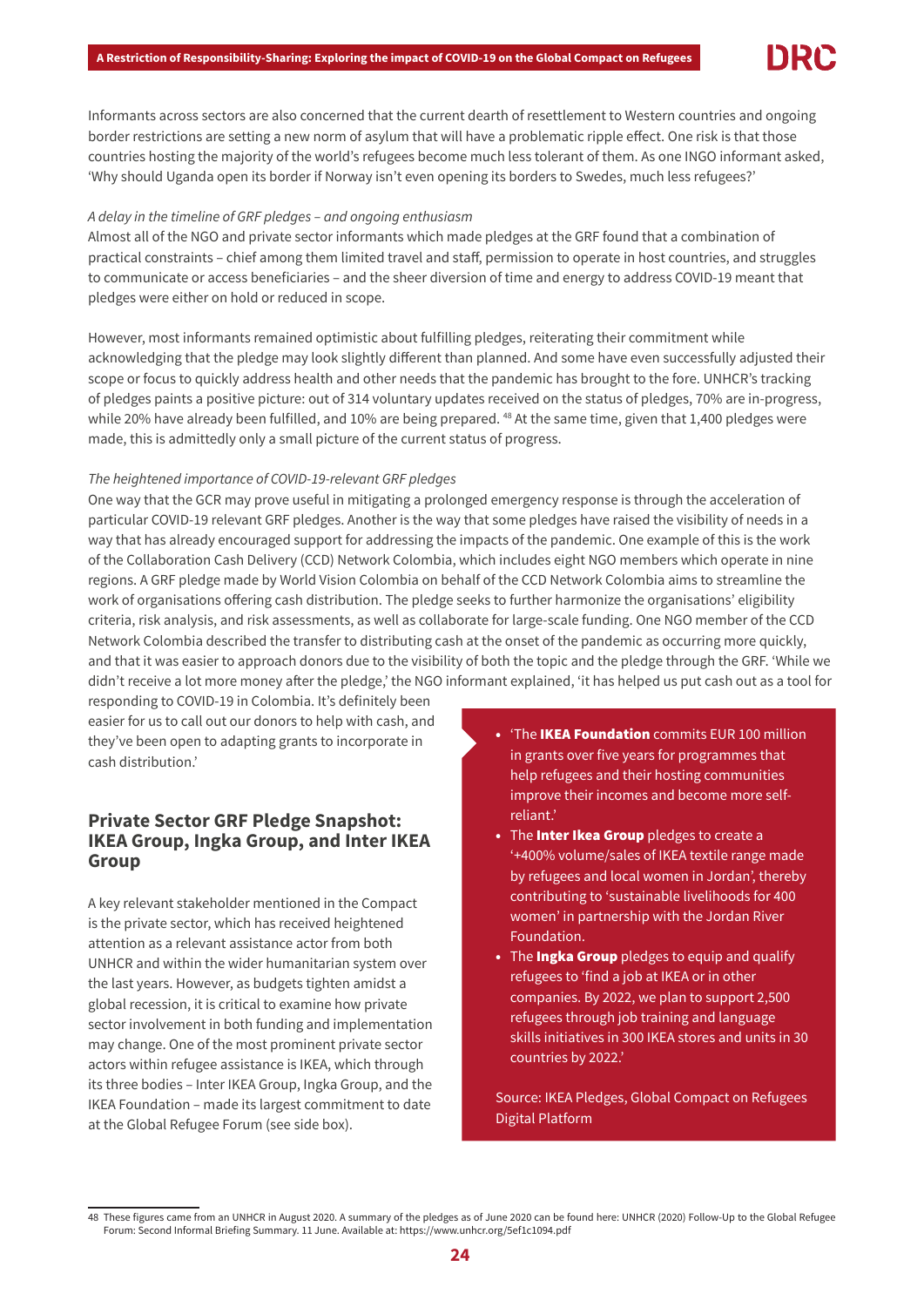

An IKEA Foundation co-worker explained about the GRF, 'Although all three of us already were working on supporting refugees, with or without the GRF, engaging in the process allowed us to amplify our impact and be more thoughtful about how we link.'

The effects of the pandemic on the resulting pledges, which address different economic areas ranging from the supply chain to creating jobs for refugees in retail, have led some within the IKEA Foundation to conclude that COVID-19 has exposed now more than ever refugees' needs for both jobs and social protection. This recognition will inform IKEA Foundation's forthcoming strategic plan with the aim that globally more donors – and, crucially, States – will be encouraged to similarly support refugees.

# VII. LOOKING AHEAD: RISKS, OPPORTUNITIES, AND IMPLICATIONS

It has become what one informant described a 'national sport in the NGO world' to foresee what changes may occur in the humanitarian system due to the pandemic and its associated effects. At the same time, looking ahead is crucial as organisations, institutions, and individuals alike seek to understand the adaptations necessary for the future ahead. When it comes to the GCR, a variety of implications emerge, though few that seem set in stone. In particular, there is a risk of short-term, acute considerations undermining development and solutions-oriented approaches promoted by the GCR, such as addressing the socioeconomic needs of refugees and host communities. Key concerns that emerged from interviews included a derogation of women's rights and protection, fears that long-term impacts on livelihoods could lead to rises in prostitution and other forms of exploitation, and a lack of focus on safe conditions in countries of origin.

The long-term viability of the Compact also appears threatened by current and projected budget cuts to the UN, NGOs, and broader humanitarian world. At the same time, the importance of the Compact's emphasis on responsibility-sharing has been put into sharp relief amid a discouraging plethora of border closures and rising xenophobia. Funding cuts and fewer resources also highlight the need for the Compact itself – because of less funding, it is imperative to think of interventions which both address acute and longer-term needs holistically. Recent trends emphasize the need to create durable solutions and support sustainable interventions including access to sustainable livelihoods for refugees. The following sections examine the risks, opportunities, and implications of the pandemic to the GCR, as well as explore some related elements that will continue to affect it.

# **Protection**

Protection issues were cited by informants across countries as one of the most prominent short-term impacts of the COVID-19 crisis. These spanned the 'timeline' of displacement, including a lack of access to territory and asylum, a lack of upholding refugee rights and protection during displacement, limited solutions due to the halting of resettlement and voluntary repatriation programmes, and ongoing restricted opportunities for local integration. In a statement<sup>49</sup> at the Standing Committee of the High Commissioner's Programme in July, Gillian Triggs, the UNHCR Assistant High Commissioner for Protection, summarized the situation well:

We have learned a great deal from the COVID-19 pandemic; the initial optimism of last December has faded a little; commitments to the Compact's principles of solidarity and responsibility and burden sharing have waivered among some governments. The global challenge is to maintain the momentum of the Compact and Forum and to reinvigorate State commitments to international solidarity and protection for refugees and all those who are internally displaced or stateless.

## Access to territory and asylum

Main protection issues raised by informants were limited asylum space and a related waning of interest in responsibilitysharing. Lack of political will and leadership was discussed as a key concern driving these protection challenges. These were seen as both short-term and longer-term problems, with immediate impacts already apparent, such as asylum seekers being refused entry into host countries. As one head of a legal NGO shared regarding protection issues caused by COVID-19,

<sup>49</sup> Triggs, G. (2020) Remarks by Assistant High Commissioner for Protection at the 78th meeting of the Standing Committee of the Executive Committee of the High Commissioner's Programme, 7 July. Available at: https://www.unhcr.org/admin/dipstatements/5f0576384/remarks-assistant-high-commissioner-protection-78th-meeting-standing-committee.html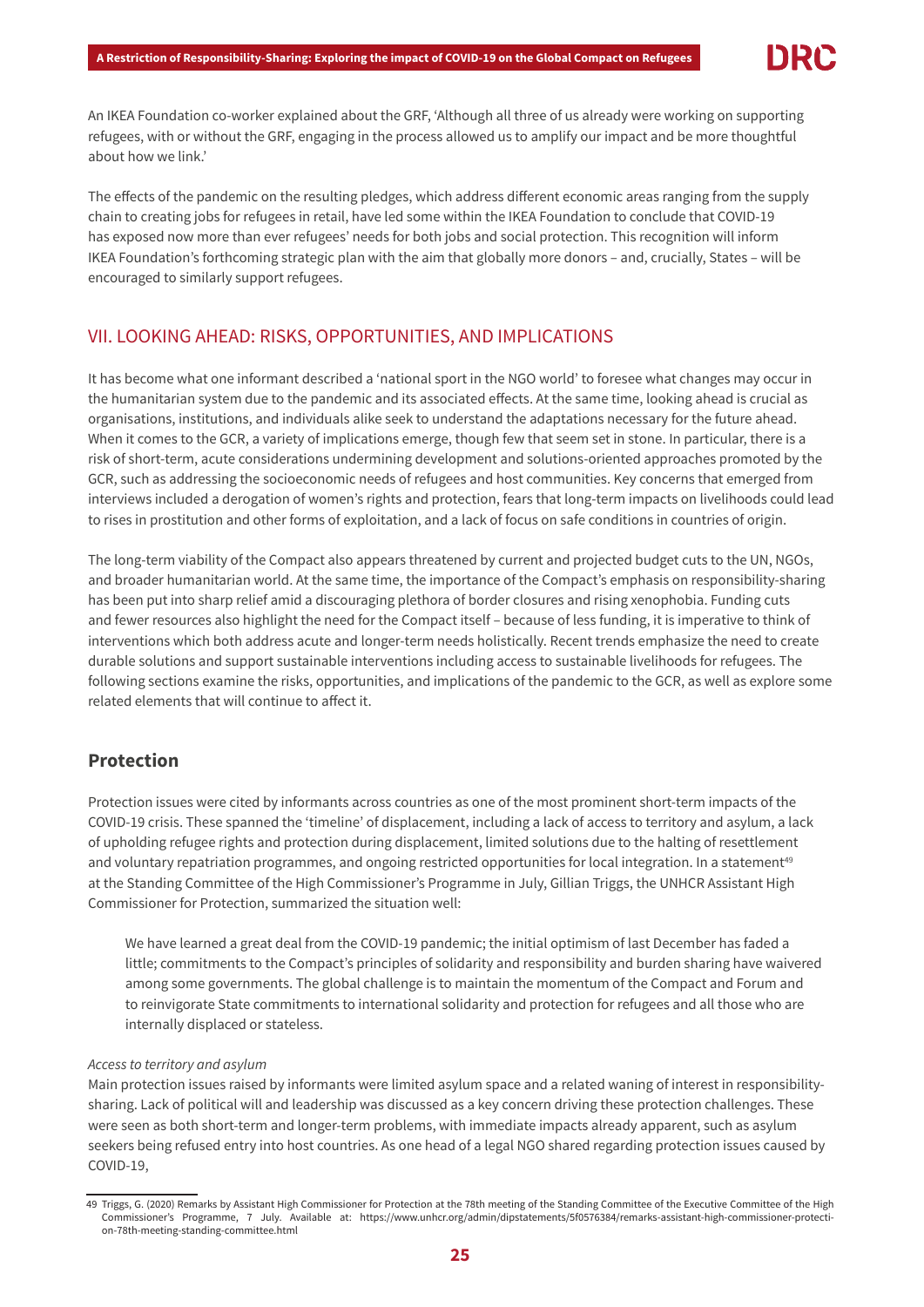From our perspective [in Europe] the biggest challenge we have is access to territory. This was a challenge before, and COVID-19 has exacerbated it. Using legal advocacy methods to try to stop Covid accelerating is bolstering the EU's tendency to prevent people from actually accessing territory. Currently it is not even a question of access to procedure (though that is also a challenge but less complicated) – it's actually physical legal access to territory that we're struggling to obtain. The GCR could be useful in this. In general what we need is a strong statement and strong work from UNHCR and IOM, and then also from the European Commission, the courts, anybody with any power to not allow states to use Covid to limit access to territory with impunity. To either insist, put pressure, use whatever tool available to remove the barriers to access – and also make it so problematic that States decide not to continue it.

The ongoing example of police violence in Croatia against asylum seekers and other migrants at the border of Bosnia<sup>50</sup> was cited as occurring with the tacit agreement of the EU and the 'off the record support of people'. This is seen as taking place largely with impunity and as part of a larger trend of illegal pushbacks occurring on external borders of the EU. '[In this situation] the Compact could be used as an additional reference point, an additional tool,' one NGO informant shared, 'in particular if it is used by UNHCR to make sure they remain robust on this question of access.'

## Refoulement

Further fears expressed regarding protection surrounded the fourth objective of the GCR, that of creating enabling conditions for voluntary repatriation to occur. While this objective can be used to focus on addressing root causes of displacement, it is also seen as a problematic gateway for repatriation to take place prematurely. As host countries continue to struggle to address needs related to COVID-19, as well as the needs caused by the virus directly, refoulement remains an issue, with the pandemic used as either an excuse or a distraction.51 One employee of a child-centred INGO shared, 'Forcible child returns are occurring on the pretext of health risks. The need for durable solutions is ongoing, but is not being focused on.'<sup>52</sup> A worry as connected to the GCR is that in cases these returns may take place under the guise of successfully meeting the fourth objective focusing on voluntary return – and even with the blessing of UNHCR and other actors.

# **An opportunity or a setback to development?**

While some feel that long-sought after development goals such as the inclusion of refugees in national systems may be more quickly realised due to the needs exposed by COVID-19, others fear long-term development setbacks. The United Nations Development Program estimates, for example, a sharp decline in human development – a combination of education, health, and living standards – already in 2020, which would be 'equivalent to erasing all the progress in human development of the past six years'. 53

However, one key area that the pandemic and related crises appear to be accelerating in some countries is the inclusion of refugees into healthcare and social protection system. At the same time, restrictions on 'non-essential' programming have had immediate deleterious effects that many foresee having wide-ranging long-term effects, as well.

# Social Protection

There has been growing advocacy from a diverse body of actors ranging from the World Bank<sup>54</sup> to Mayors around the world<sup>55</sup> for the inclusion of refugees and migrants in national social protection programmes. Given this, the growing practice of linking humanitarian safety nets to national social protection systems may be one area of ongoing acceleration and success. This in turn works towards the GCR aim of the inclusion of forcibly displaced people. As one international humanitarian agency informant explained,

<sup>50</sup> Amnesty International (2020) Croatia: Fresh evidence of police abuse and torture of migrants and asylum-seekers. 11 June. Available at: https://www.amnesty.org/ en/latest/news/2020/06/croatia-fresh-evidence-of-police-abuse-and-torture-of-migrants-and-asylumseekers/

<sup>51</sup> Ghezelbash, D. (2020) COVID-19 and the end of asylum. Kaldor Centre for International Refugee Law, 'COVID-19 Watch' Series. Available at: https://www.kaldorcentre.unsw.edu.au/publication/covid-19-and-end-asylum

<sup>52</sup> For recent research on the forced return of asylum seekers and migrants, see: Bhabha, J. & Digidki, V. (2020) Child Repatriation in the Time of COVID-19. Rethinking Refuge, Refugee Studies Centre, University of Oxford. Available at: https://www.rethinkingrefuge.org/articles/child-repatriation-in-the-time-of-covid-19

<sup>53</sup> UNDP (2020) COVID-19 and Human Development: Assessing the Crisis, Envisioning the Recovery. Available at: http://hdr.undp.org/sites/default/files/covid-19\_and\_ human\_development\_0.pdf

<sup>54</sup> Testaverde, M. (2020) Social protection for migrants during the COVID-19 crisis: The right and smart choice. 28 April. Voices, World Bank Blogs. Available at: https:// blogs.worldbank.org/voices/social-protection-migrants-during-covid-19-crisis-right-and-smart-choice?cid=spl\_tt\_splabor\_en\_ext

<sup>55</sup> UNHCR-PHAP (2020) Webinar: Inclusive COVID1-9 Responses of Cities in the Americas. 30 July. Available at: https://phap.org/PHAP/Events/OEV2020/OEV200730. aspx; UNHCR (2020) Cities and Municipalities' inclusive responses in the face of COVID-19. Available at: https://globalcompactrefugees.org/index.php/article/cities-and-municipalities-inclusive-responses-face-covid-19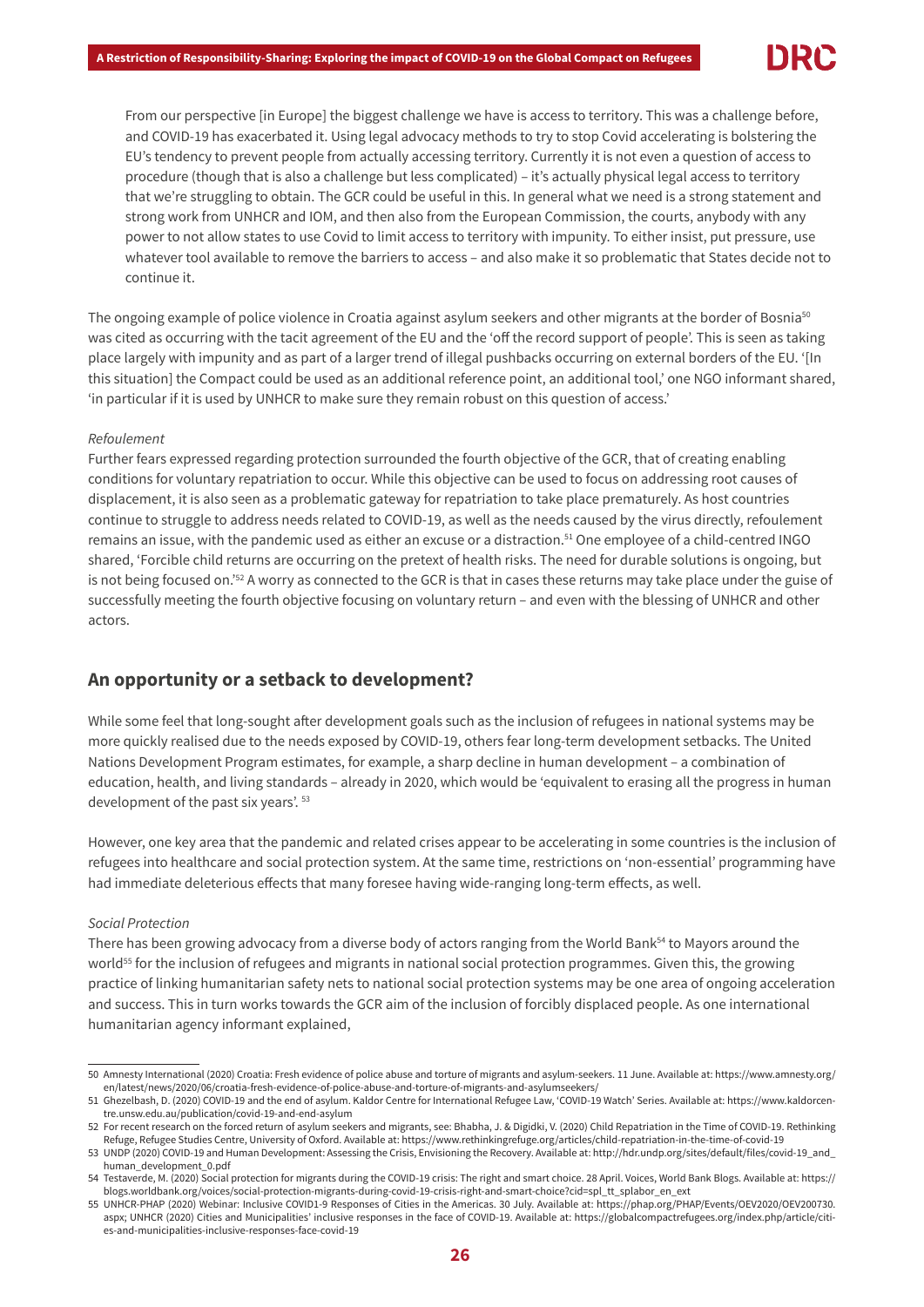In terms of refugees and social protection, it's critical we talk about three things. First, understanding the starting point, the state of both the humanitarian system in particular countries and the national social protection system. Second, understanding the destination we're trying to get to: national system inclusion. Lastly, it's putting together an action plan and bringing on board the actors to do this. If we're able to include people in national systems, then we're getting protection dividends, we're getting solutions, and we're supporting self-reliance. We're putting bones on the GCR – that's the process.

To this end, the work of multilateral agencies in managing major safety nets through cash-based assistance running in parallel, alignment, or as part of national social protection systems may become a core area of work, with the emphasis on the streamlining of systems to benefit forcibly displaced people and vulnerable host country citizens alike. One informant based in Geneva foresees that the further mainstreaming of the GCR will start to shift the profile of UNHCR's partnerships, with less dependence on NGOs and more engagement with the public sectors and other organisations that have the ability to integrate persons of concern into social safety nets.

# Restrictions on 'non-essential' programming

There appears to be a real risk of funding and attention on the emergency humanitarian needs brought on by COVID-19 at the expense of longer-term protection, solutions, and development programmes that are also integral to addressing it. While this should not be an either/or choice, in compliance with orders from host state governments, many nonessential humanitarian programmes have been put on hold. One agency operating in Lebanon, for example, has had to stop important longer-term assistance including the capacity-building of local authorities and frontline workers and infrastructure support to Lebanese host communities, including schools. In Cox's Bazar, Bangladesh, women's centres which provided both community spaces and access to family planning are unable to open. The halting of these 'nonessential' programmes will likely have huge long-term impacts in addition to going against key tenets of the Compact.

A further example of COVID-19-related delays of a programme implementing critical aspects of the CRRF is the Norwegian Refugee Council's (NRC) project on refugee-led organisations (RLOs) in Kakuma refugee camp and the Kalobeyei Settlement in North Western Kenya. Led by the Information, Counselling and Legal Assistance (ICLA) unit, the intervention aims to help RLOs become legally registered. As an ICLA project coordinator explained,

 CRRF talks about having communities at the heart of interventions, including community-led projects through CBOs towards building refugees' self-reliance. This intervention is heavily based on the CRRF because as an operation we talked a lot about how we can involve more refugee-led social associations, to increase their access to funding and to help support the work we want to achieve in a sustainable manner.

The impact that the legal registration of RLOs could have on refugee beneficiaries is significant; one survey of refugees in Uganda and Kenya on their primary source of social protection found that in an emergency over 90% would first turn to community-level support rather than larger NGOs or international organisations.56

The ICLA project works to influence existing government policy regarding refugee self-help groups and RLOs owing to a lack of government guidance on registering them in Kenya. Prior to the onset of COVID-19, several high-level joint meetings took place on the topic and there was a government commitment to quickly change the policy. Such a change would significantly enhance the ability of refugees to organise and assist each other, including through legally accepting donations to fund their work.

Due to the looming COVID-19 crisis, the Government Directorate tasked with group registration shifted its attention to competing social protection activities, leading the discussions on group registration to slow down. 'Now I hope we can slowly take up the conversation again,' the project coordinator shared, 'I had a call with the Social Development Office sometime last week and they informed me that they are still pursuing the policy change, but it has just taken longer than anticipated.'

<sup>56</sup> Betts, A.; Easton-Calabria, E.; & Pincock, K. (2018) The Global Governed? Refugees as providers of protection and assistance. RSC Research in Brief. Refugee Studies Centre, University of Oxford. 'Available at: https://www.rsc.ox.ac.uk/publications/research-in-brief-refugees-as-providers-of-protection-and-assistance'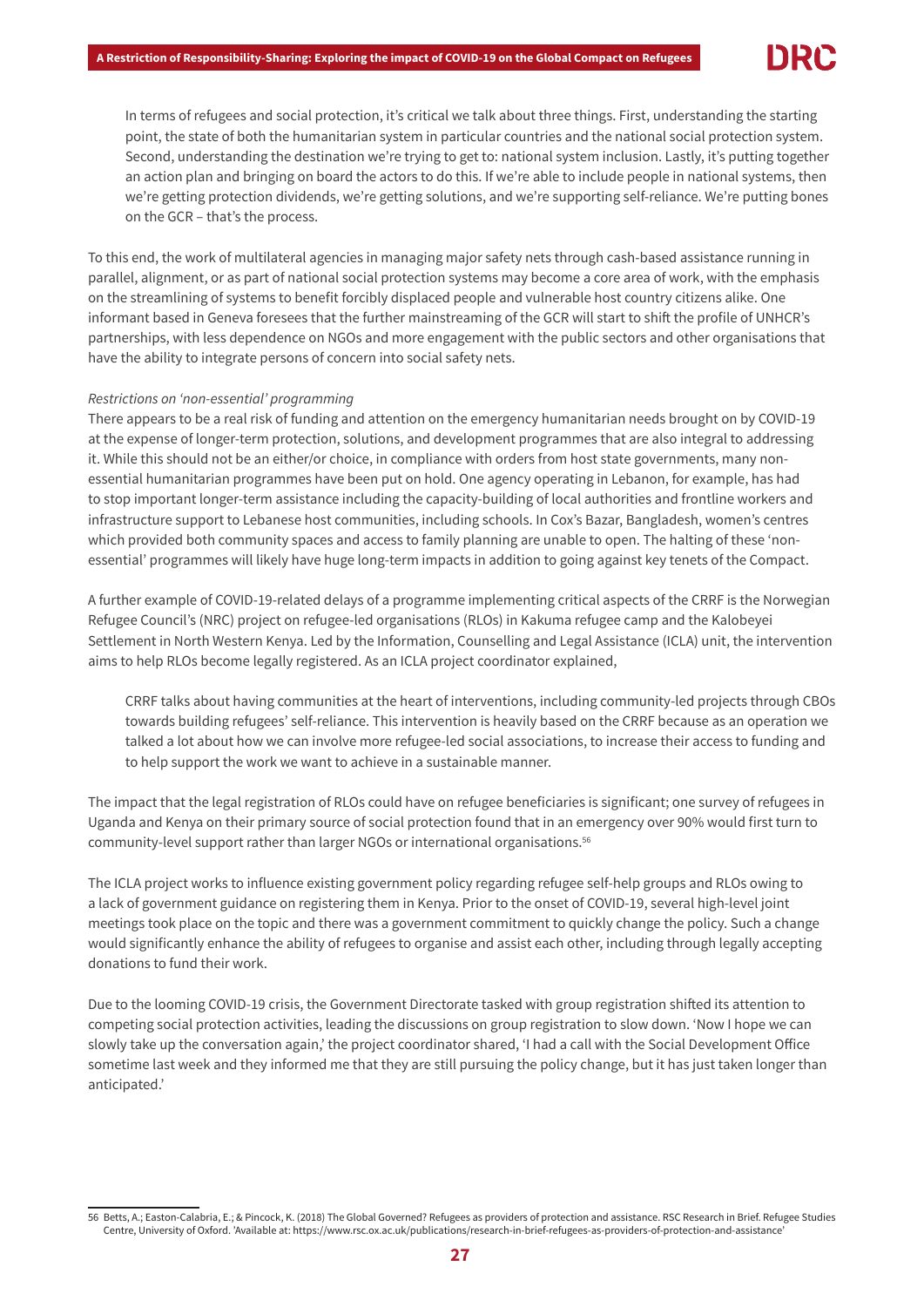

Meanwhile, refugees seeking to register organisations are still waiting to do so in order to legally implement activities – and the needs of refugees themselves continue to increase. In this way, COVID-19 and the associated lockdown has affected not only a CRRF-related intervention with longer-term community development aims but also refugees who could have benefitted from greater assistance provided by fellow refugees.

Many informants echoed the sentiment that the short-term needs created by the pandemic must not obscure the longterm needs of development and solutions, themselves so often interlinking. There was an urge by many for systems strengthening, and for the GCR to be used to promote this goal. As one international humanitarian agency informant proclaimed,

 I would have liked this [the pandemic] to be a translation of the humanitarian-development nexus way of bridging things. If we receive money for COVID-19 let's not invest in water trucks but systems…we have the tools, so what are we waiting for? I would like us to do things differently, to not use the excuse of 'this is an emergency'. Humanitarianism and development works very differently now than it did 20 years ago. I would like to be able to say: we used COVID-19 as a way of making sure that refugees were included into systems, that they became better integrated, that we improved the systems they entered into.

# **The Longer-term viability of Compact**

When we examine the longer-term viability of the Compact in the face of COVID-19, implementation and collaboration emerge as key areas of need, which – if enacted on – could also heighten the potential of the GCR to contribute to addressing COVID-19 and related challenges. The following sections highlight needs, challenges, and opportunities to promote the longer-term viability of the GCR.

# The ongoing need for implementation

It is clear that the longer-term viability of the GCR rests in its implementation. For many informants the GCR was described as a 'starting point', both in language and as a document, with the real weight of it to be seen. As one INGO informant based in Geneva explained,

 The GCR has provided a baseline for advocacy so it is super important. Although it's non-binding it is a gold standard. It offers agreed language, agreed ways to respond to refugees. You can therefore always argue this is how countries should respond, so you use it as much as you want, including at country-level. At the same time how much it will be implemented depends on countries, on their openness to engaging and letting in NGOs, and creating road maps for concrete action, as well as how much UNHCR pushes it in-country.

Concomitantly this includes the ability for actors to 'translate' it from the global arena of policy to the 'local level of practice. This would always have been the case, but the importance grows starker in the face of competing health and economic crises, altered work and travel habits, delayed meetings and legislation, and the sheer volume of other commitments that engaged actors have always had to balance. Even before the pandemic, the same informant stated, engaging with it at the national and local level was difficult: 'For our country offices it's been hard to find an entry point to advocate because often there is no national process set up. It is hard to use the GCR if there is no forum for it.'

## The value of regular key stakeholder engagement

As mentioned above, some of the potential for the longer-term viability of the Compact appears to come not through the content of the GCR so much as the process of creating it. The number of discussions, consultations, drafts, and overall engagement between a wide array of actors offered a mean for united advocacy and engagement. Many informants iterated the need for similar – though less time-intensive – follow-up to continue momentum for actively employing the GCR in both rhetoric and practice. A commitment to maintaining the GRF co-sponsorship groups was one suggestion, as was making better regional use of the Support Platforms. Several NGO informants mentioned the weekly UNHCR-NGO weekly meetings on preparedness and response to COVID-19 as positive examples of regular, inclusive engagement, and a NGO statement compiled by the International Council of Voluntary Agencies (ICVA) gratefully acknowledged the 'open dialogue' these meetings fostered.<sup>57</sup>

<sup>57</sup> ICVA (2020) NGO Statement: virtual ExCom briefing on UNHCR's response to the COVID-19 pandemic, 3 June. Available at: https://www.icvanetwork.org/system/ files/versions/NGO%20Statement-COVID-ExCom-briefing-03062020-FINAL.pdf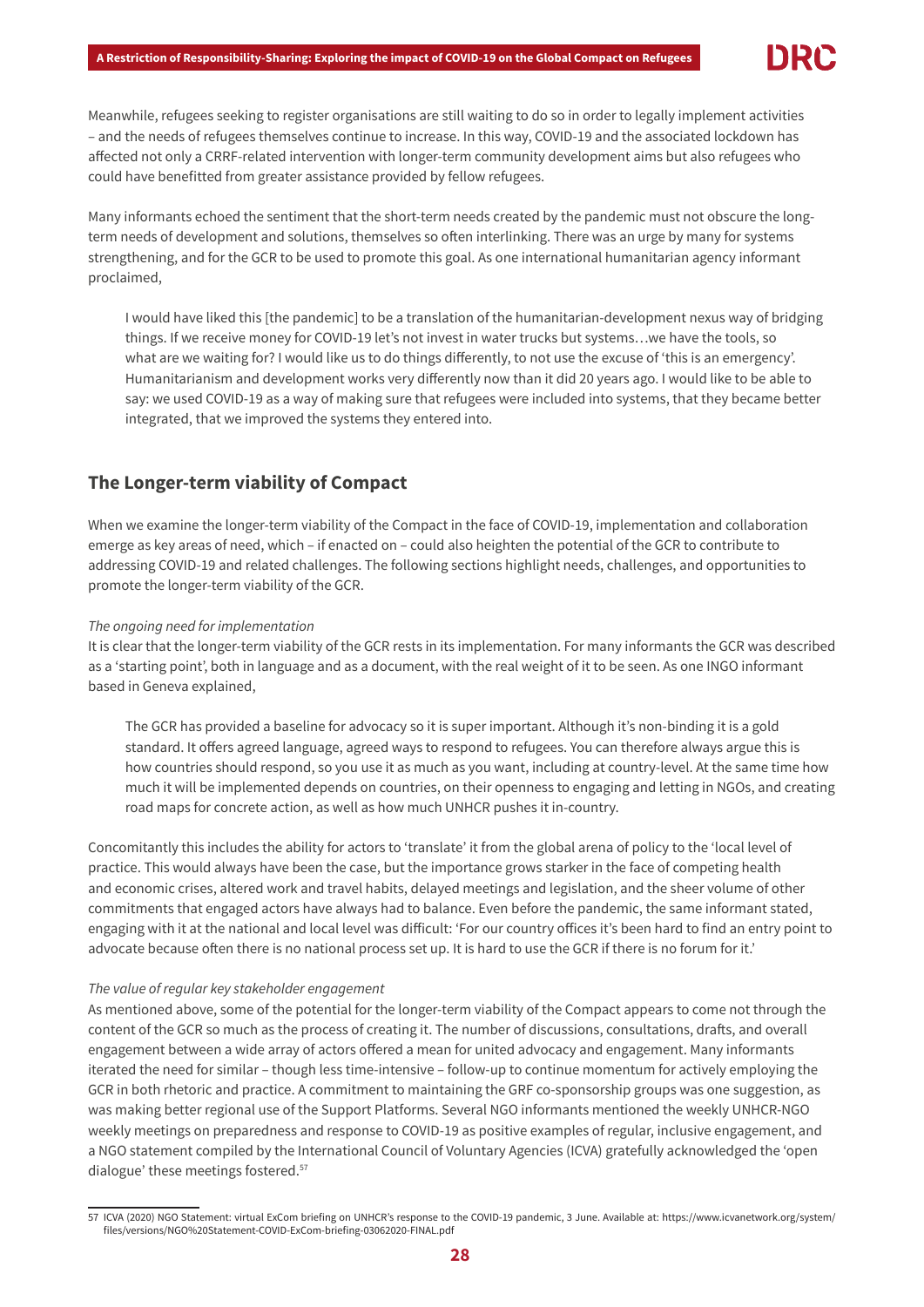Gatherings held in person as far as safe and feasible was also mentioned as important. As one NGO informant reflected, the goodwill and recognition that accompanies the implementation of the GCR is just as important as the mechanism itself. The value of international events that allow for both 'backslapping' as well as opportunities for host country governments to discuss other issues besides refugees, such as terrorism or infrastructural investment by the World Bank, was emphasised. Continuing these opportunities was seen as an important way to maintain the relevance of the GCR for host countries in particular, alongside the need to follow up with funding for internal processes and mechanisms to recognise the ideals of the Compact.

#### A lack of funding and investment from Western countries and donors

Yet crucial within all of these discussions is the issue of funding. The World Bank forecasts a 5.2 percent contraction in global GDP in 2020,<sup>58</sup> and all resources for humanitarian assistance, including official development assistance (ODA) are expected to fall.<sup>59</sup> There are real fears from INGOs and NGOs, as well as broader secretariats and platforms, about a lack of funding and investment from Western countries and donors. It is feared that this will undermine core tenets of the Compact and lead to main refugee-hosting becoming more restrictive. Many say this worry was already present prior to the start of the pandemic and has only grown since it began. One NGO informant stated,

Host countries need funding for the nitty-gritty of putting people in line ministries to help them develop local level registrations to help people leave camps and go to schools. Host countries need funding to let stretched ministries of the interior provide ID documents to let refugees move freely. And now they need funding for health ministries to do COVID-19 testing. Currently in Nairobi tests are 100 USD per person – these means that refugees won't be tested! But if Western states and donors can actually support ways for the Compact to be implemented, it could work.

The issue with funding goes beyond the reduced amount of it to how it is being spent. Several informants expressed worry that large-scale funding pledged at the GRF is being channeled to address COVID-19 with no other funding expected to fill the shortfall for the projects initially planned. This presents both short-term and longer-term risks to protection.

# The long-term impact of funding shortfalls on the humanitarian system

Many humanitarian actors project a reconfiguration of the humanitarian system due to COVID-19 and ensuing budget cuts to NGOs, the UN system, and multilateral organisations alike. There is an expected consolidation of NGOs as well as the closing of some smaller ones. Even some established INGOs are struggling; one well-known and longstanding organisation is expected to have a 40% budget cut this coming year. Positions in various organisations are already being lost in Geneva as budget offices reexamine the need for staff in expensive, key locations when the vast majority of meetings and large events are expected to remain virtual for at least the near future. All of this points towards an inward focus of organisations as they ascertain how best to not only maintain programming but sometimes their own jobs. As one INGO informant in East Africa stated,

We face an extraordinary point – both as industry and as a region – of the potential of seeing the development goals of the last couple of decades being erased and undermined by economic impacts. The humanitarian industry is going to find itself in real trouble next year when billions are used to prop up the West…that money will come from somewhere. I doubt we will see overseas development and aid budgets protected in the ways that these regions desperately need them to be.

Some informants suggested that one long-term effect of these budget reductions might be a changing conceptualization of NGOs from that of 'implementers' to 'advisors' or 'consultants'. One UNHCR informant hoped that the temporary measures on increased funding flexibility put in place for implementing partners would not only continue in the long term but offer lessons for more improved partnerships in the future. Others stressed the importance of integrating refugees and other forcibly displaced peoples into host countries' national social protection systems as it becomes clearer that the humanitarian sector may not have the ability to continue the scale of programming it once had.

<sup>58</sup> World Bank (2020) Chapter 1: Global Outlook – Pandemic, Recession: The Global Economy in Crisis. Global Economic Prospects. Washington, D.C.: World Bank. P3. 59 Development Initiatives (DI) (2020) Global Humanitarian Assistance Report – Chapter 4. Bristol: DI. Available at: https://devinit.org/resources/global-humanitarian-assistance-report-2020/crisis-financing-covid-19-pandemic-response/#downloads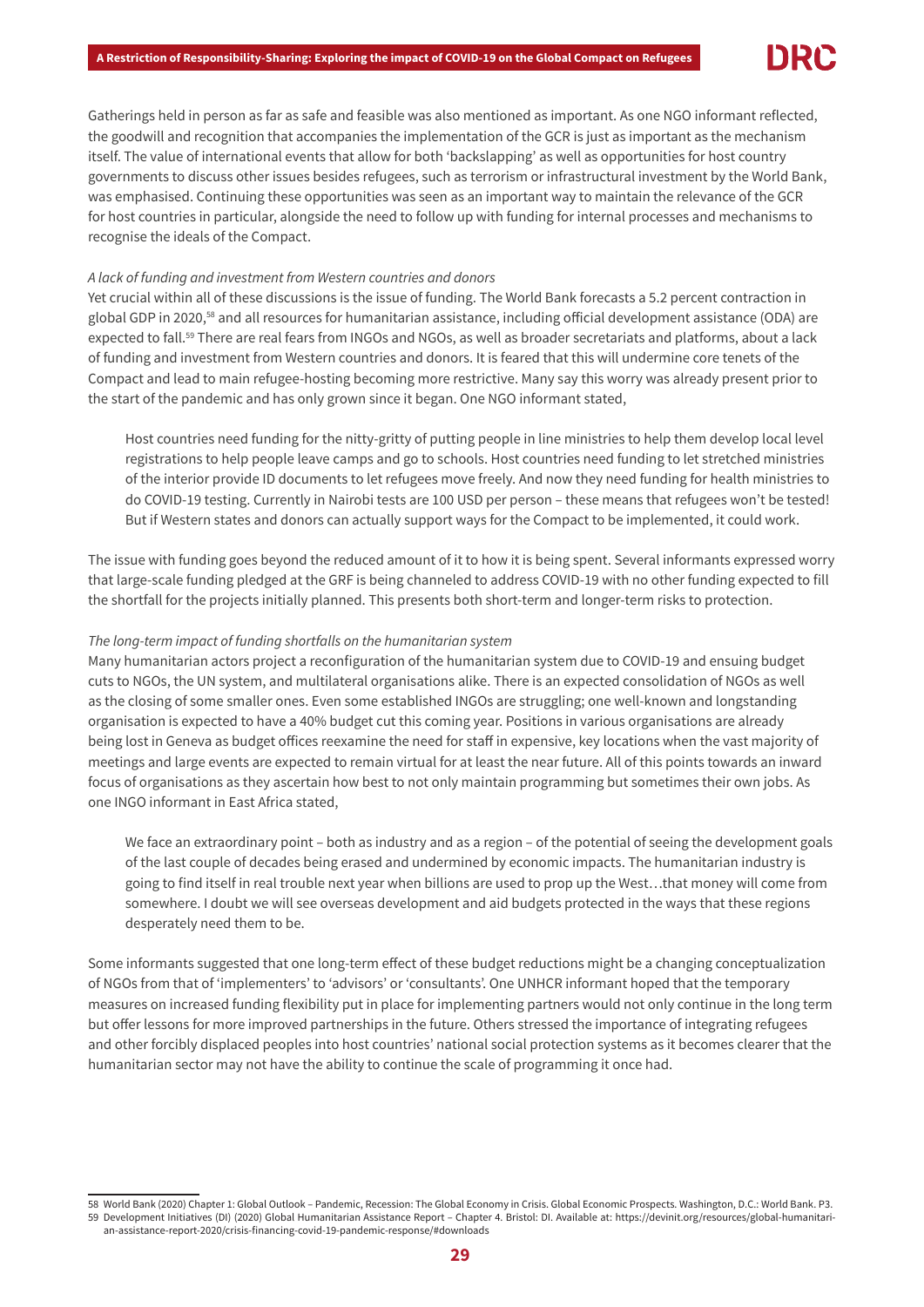Would such changes make the GCR more or less relevant? It seems reasonable to expect that some areas of the GCR – inclusion in national systems including access to healthcare and education, as well as the regularization of documents, the linking of humanitarian safety nets to national social protection systems, and the whole-of-society approach, for example – may advance. At the same time, other key areas such as addressing GBV and strengthening child protection may suffer without the investment of more trained national and refugee staff in these areas.

# Increased localisation? Furthering the whole-of-society and whole-of-government approaches

A topic repeatedly brought up by informants, and by now reinforced through a plethora of research articles and think pieces, $60$  is how COVID-19 will affect the localisation of the humanitarian and development sector, and in this way affect principles and approaches advocated for in the GCR, notably the whole-of-society and whole-of-government approaches. Opinions diverge.

Some feel that the pandemic has presented an opportunity to further localisation that is already occurring out of necessity. Informants mentioned a shift to remote programming as well as in some cases significant gaps in communication without the presence of local workers or organisations. Many seemed hopeful about an ongoing shift in both rhetoric and practice regarding the presence of refugee-led organisations and broader refugee agency and participation. The combination of the attention this received at the GRF as well as recent research and publicity on refugee-led organisations' responses to COVID-19 is seen as a powerful foundation for ongoing change.

In part as a result of the pandemic, multiple INGO and NGO informants described a heightened need for refugee inclusion and leadership within organisations, and a need to reflect on their own processes and practices. Informants describe this as occurring due to a widespread recognition of the limits of humanitarian capacities as COVID-19 has disrupted programme implementation as well as supply chains. One informant explained,

 I feel as though the pandemic has brought refugee participation and agency on as a conversation that must and is being had. No one can not listen now. The talk is very real, very visceral – and now very much about lives at stake. There are serious consequences for everyone, which means less opportunity for complacency. And that is always important, it seems to me.

Others, however, are more pessimistic. One NGO informant stated,

There is a very broad idea that the pandemic is going to increase localisation within UNHCR, that it will receive an obligatory boost because of the fact that if we can't move and can't reach people, what will happen? Yet every time in meetings with UNHCR, they say localisation is being boosted. But when we ask, "How much funding is being redirected? How many new partnership agreements reached with local actors?" we receive no response. So I'm not too sure that localisation will emerge in the way we envision – isn't the risk that sub-contracting happens even more than was happening before?

This quote illustrates a fear that only funds rather than a larger transfer of responsibility and ownership will also take place. Other informants further worried about disproportionate levels of risk being placed on refugees and local actors in ways that reinforce rather than address problematic power dynamics.

Similar to other discussions on the implementation of the GCR, there was an overall consensus that while COVID-19 has created an opportunity borne out of necessity for positive change, the effects and outcomes remain to be seen. It is clear that this rhetoric of localisation, too, must be matched in practice. As one informant stated, 'The focus on refugee-led organisations brought up by the GRF and now COVID-19 is a window that will soon close.'

<sup>60</sup> See for example: Betts, A.; Easton-Calabria, E.; Pincock, K. (2020) The Localisation of Humanitarian Assistance as a Response to COVID-19. April 21. Kaldor Centre for International Refugee Law, 'COVID-19 Watch' Series. Available at: https://www.kaldorcentre.unsw.edu.au/publication/localisation-humanitarian-assistance-response-covid-19; ICVA (2020) Reinforce, Reinforce, Reinforce: Localization in the COVID-19 Global Humanitarian Response. 30 March. Available at: https://www. icvanetwork.org/system/files/versions/ICVA\_Localization\_COVID19.pdf; ODI (2020) 'All eyes are on local actors': Covid-19 and local humanitarian action. Humanitarian Policy Group, Overseas Development Institute (ODI). Available at: https://www.odi.org/sites/odi.org.uk/files/resource-documents/covid-19\_localisation\_briefing\_note\_web.pdf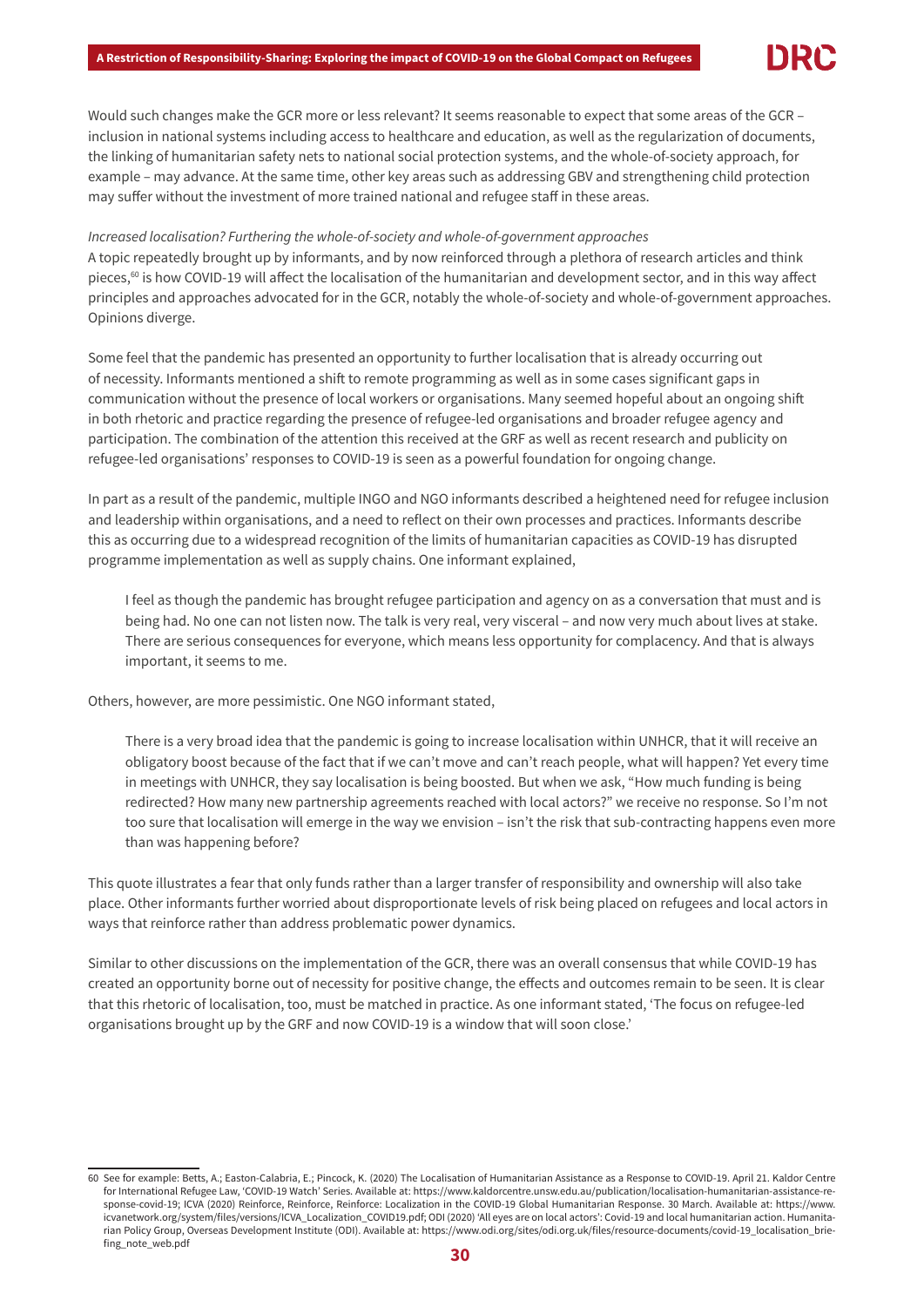#### The future of forced displacement

When examining the longer-term viability of the GCR, it is crucial to take into account the ongoing nature of forced displacement. Increasing climate change-induced displacement in countries around the globe, and ongoing conflicts and crises in multiple regions, will create both internal and cross-border displacement. 'COVID-19-related displacement' was also discussed by several NGO informants; one example provided was the repatriation of Venezuelan displaced people who left Colombia in the wake of lockdowns, destroyed informal livelihood opportunities, forced evictions, and food shortages. As one INGO working directly with Venezuelans in Colombia explained,

We estimate that there has been a wave of 80,000 people who have returned within 6 weeks, and there might be another wave later on. People return because they don't have food or a place to stay – it is not really voluntary. They also don't have information about the situation in Venezuela, which is not actually better than here. Yet local politicians are advocating return with xenophobic language. Those messages together have created a climate where vulnerable people are returning because of an increasingly precarious situation here. Yet we expect that within the next five months people who go back to Venezuela will then return to Colombia both because of health reasons and the general humanitarian situation there. This will create much more pressure on the response and on Colombia itself.

The ability for people to move safely, particularly when seeking asylum, is needed. This suggests a tricky balance between closing borders for safety and opening them for the very same reason that must continue to be advocated for by the UN, NGOs, and other actors.

# VIII. CONCLUSION

Today we live in the midst of the COVID-19 pandemic and regularly confront the practical and logistical challenges of it both in refugee assistance and in everyday life. Compounding this is the climate crisis and rising numbers of forcibly displaced people, along with alarming levels of xenophobia, refoulement, and ongoing border restrictions. In light of these converging pressures, it is evident that the pandemic is not the only but instead the first of many tests for the GCR. There are many lessons to learn from this test, as well as much in the Compact that will be relevant for future crises. Perhaps above all, the COVID-19 pandemic and its many secondary impacts demonstrate that refugees, and indeed all of us, need more – not less – international cooperation and responsibility-sharing today. For this reason and many more, the GCR remains a tool to make use of.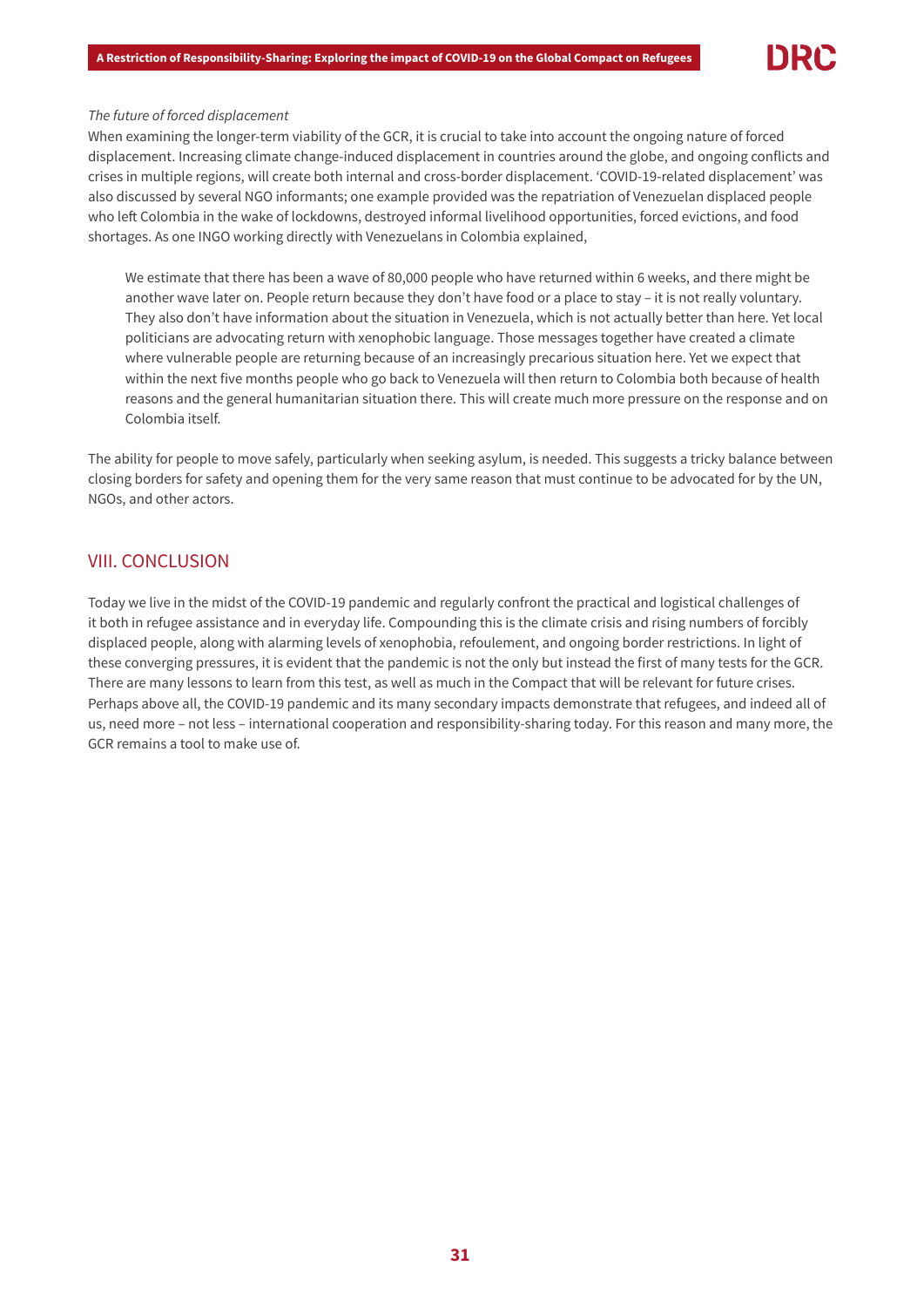# ANNEX 1

# **Research Approach and Interview Tools**

- Content analysis of the GCR to understand which aspects provide guidance in relation to COVID-19, and which themes and issues cited in the Compact could be featured in this research. Examples include (non-exhaustively):
	- GCR Objectives: (i) ease pressures on host countries; (ii) enhance refugee self-reliance; (iii) expand access to third country solutions; and (iv) support conditions in countries of origin for return in safety and dignity
	- Compact's basis of 'predictable and equitable burden- and responsibility-sharing' (para 3)
	- Implementation of CRRF (para 10)
	- Programme of Action approach, e.g. participatory; age, gender, and diversity (AGD) (para 13) 'complementary action at the global and region- or country-specific levels' (para 15)
	- Support platforms (Section 2.2)
	- Involvement of refugees and host community members (para 34)
	- Areas of particular support: Education; Jobs and livelihoods; Health; Women and girls; Children, adolescents and youth; Food security and nutrition; and others (paras 68-84)
	- Funding and effective and efficient use of resources (Section 3.1)
	- Resettlement and complementary pathways to third countries (Sections 3.2 and 3.3)
	- Local integration (Section 3.4)
- Analysis of GRF pledge database to identify interview informants and projects to research to ensure geographical breadth and topical variety;
- Scoping study to gain a 'global picture' of the extent to which the GCR is used in public advocacy through public and internal documents, articles, and stakeholder interviews;
	- Scoping studies are a type of intensive literature review akin to a rapid evidence review, which seeks to identify and map existing knowledge on a given topic. This research method is useful when an undefined amount of evidence exists, and is an iterative process that avoids duplication and builds on resources as they are identified. There are generally 5 stages of a scoping study:
		- Stage 1: Identifying the research questions [questions already identified in ToR]
		- Stage 2: Identifying relevant studies through electronic databases, reference lists of papers found, hand-searching of key journals or websites:
			- See Table 2. below for a selected list of websites of humanitarian and development agencies/ organisations, and research and evidence databases to search, as well as networks and list serves to circulate a call for information.
		- Stage 3: Study selection
			- Interview informants are identified
			- Case studies are selected to analyze in more depth
		- Stage 4: Charting the data
			- Data from desk-based research and interviews are synthesized and interpreted by charting and sorting material according to the research questions, key issues, and themes such as how is GCR being used, the impacts of COVID-19, whether impacts are positive or negative (and for whom), etc.
		- Stage 5: Collating, summarizing and reporting the results
			- Further analysis, including synthesizing interview findings
			- Report writing (draft and final)
		- Parallel 'consultation exercise' to inform and validate findings
			- Ongoing feedback from DRC
			- Roundtable with UNHCR, DRC, and other experts
			- Ongoing discussions with academics and practitioners engaged in this work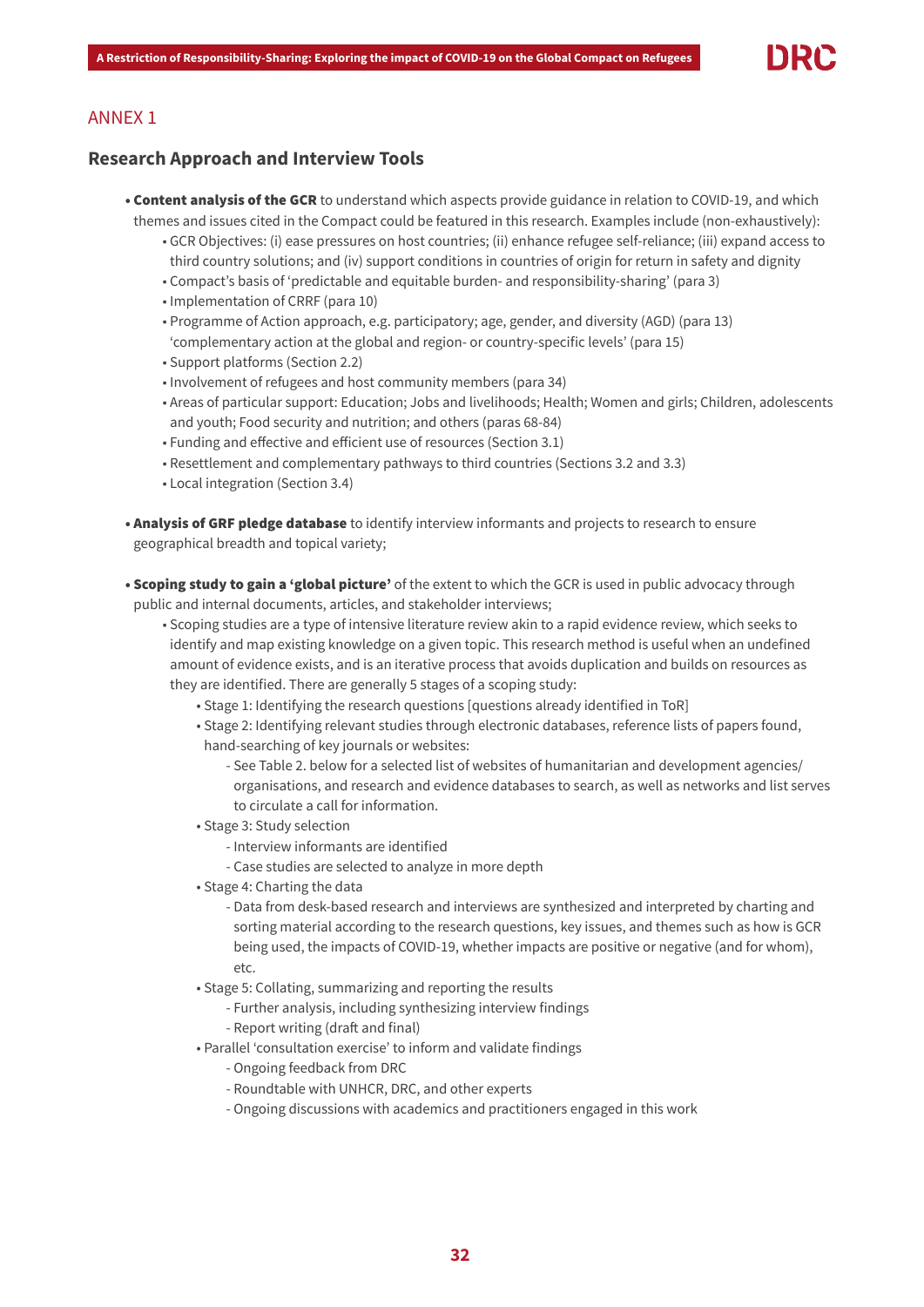| <b>Research and Resources Databases</b>                | <b>Humanitarian &amp; Development</b><br><b>INGOs/NGO/Agency websites</b> | <b>Networks &amp; List serves to circulate</b><br>public call for information |
|--------------------------------------------------------|---------------------------------------------------------------------------|-------------------------------------------------------------------------------|
| <b>ALNAP</b>                                           | <b>CARE</b>                                                               | <b>CARFM (Canadian Association for</b><br>Refugee & Forced Migration Studies) |
| <b>Campbell Collaboration Library</b>                  | <b>Catholic Relief Services</b>                                           | <b>Critical Refugee Studies Collective</b>                                    |
| EPPI-Centre                                            | Danish Refugee Council                                                    | Feinstein Centre, Tufts University                                            |
| Evidence Aid                                           | <b>IRC</b>                                                                | <b>GAIN (UNHCR Global Academic</b><br><b>International Network)</b>           |
| <b>Forced Migration Review</b>                         | Norwegian Refugee Council                                                 | IASFM (International Association for<br>the Study of Forced Migration)        |
| <b>Gender-based Violence</b><br>Area of Responsibility | Oxfam                                                                     | <b>Oxford Migration Studies Society</b>                                       |
| <b>IDEAS</b>                                           | <b>Save The Children</b>                                                  | <b>Oxford Refugee Studies Centre</b>                                          |
| Overseas Development Institute                         | <b>UNDP</b>                                                               | Refugee Network Whatsapp Group<br>(East Africa)                               |
| Refugee research centres 61                            | <b>UNHCR</b>                                                              | Refugee Research Network Research<br>Digest (RRN)                             |
| RefWorld                                               | <b>World Bank</b>                                                         | Refugee Self-Reliance Initiative<br><b>Community of Practice (RSRI)</b>       |
| ReliefWeb                                              | <b>World Vision</b>                                                       | <b>UCLA Center for the Study of</b><br><b>International Migration</b>         |

#### Table 2. Overview of Data Sources: Databases and websites to review (non-exhaustive)

• Key stakeholder interviews to understand the use of the GCR and the impact of the crisis on it

■ 55 qualitative semi-structured key stakeholder interviews (30-60 minutes) identified through snowballing (wherein existing contacts and informants share relevant contacts to interview), desk-based research, public call for information circulated on research and practice list serves

- Please see Table 1 in Section III. Overview of Research for overview of actors interviewed
- Participant observation of relevant remote meetings and webinars to gain information, identify potential contacts, and analyze discourse and actions related to the GCR and COVID-19
	- Meetings and webinars included:
		- 'GRF Virtual Informal Briefing and Follow-Up', convened by UNHCR (attended June 11, 2020)
		- 'Creating Inclusive Cities' [focus on GCR urban aims], convened by UNHCR and Intercultural Cities (attended June 18, 2020)
		- 'Migrant and Refugee Sensitive COVID-19 Response and Recovery', Speaker: Vittoria Zanuso, Executive Director of the Mayors Migration Council, convened by the Resilient Cities Network (video recording available online)

• 5-6 'Deep dive' case studies of relevant country responses (at state, UN, NGO, and local levels) identified through and comprised of information from the review and key stakeholder interviews. Note: while this was planned and interviews centred on the countries below, in practice the limited duration of the project meant that in-depth country specific case studies were not possible.

- East Africa CRRF countries: Uganda; Kenya
- Europe: Germany
- Middle East: Jordan, Lebanon
- Central and South America: Brazil, Colombia
- South/Southeast Asia: Bangladesh, Malaysia (GRF pledge recipient countries)
- Content analysis of findings, with a focus on the impact of the crisis on the GCR, and lessons, good practices, and examples regarding the applicability of the Compact and advocacy in times of crisis.

<sup>61</sup> These include: Refugee Studies Centre, University of Oxford: www.rsc.ox.ac.uk; Centre for Refugee Studies, York University: http://crs.yorku.ca/; Centre for Research on Migration, Refugees and Belonging, University of East London: www.uel.ac.uk/cmrb; Center for Migration and Refugee Studies, American University in Cairo: www.aucegypt.edu/gapp/cmrs; Centre for Refugee Research, University of New South Wales: www.crr.unsw.edu.au/.